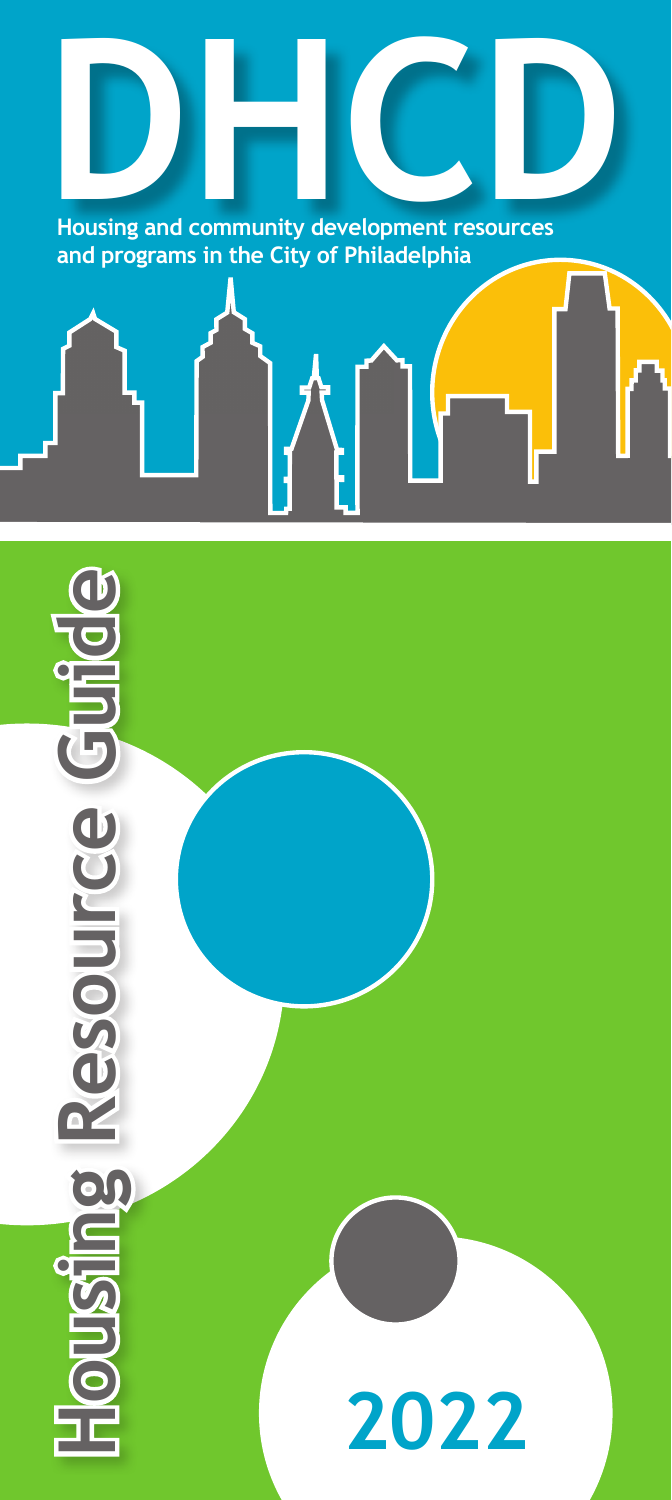# **TABLE OF CONTENTS**

| City of Philadelphia Housing Agencies1       |  |
|----------------------------------------------|--|
| Suburban Pennsylvania Housing Agencies3      |  |
|                                              |  |
|                                              |  |
|                                              |  |
|                                              |  |
| Foreclosure Prevention/Mortgage Assistance13 |  |
|                                              |  |
|                                              |  |
|                                              |  |
|                                              |  |
|                                              |  |
|                                              |  |
|                                              |  |
|                                              |  |
|                                              |  |
|                                              |  |
|                                              |  |
|                                              |  |
|                                              |  |
| Vacant Properties/                           |  |
|                                              |  |
|                                              |  |
|                                              |  |
|                                              |  |
|                                              |  |

## **To our readers:**

Programs and eligibility requirements are subject to change without notice. If you have any additions or changes to the listings in this guide, please contact the DHCD Communications Department at 215-686-9723 or e-mail info.dhcd@phila.gov. This document is available on DHCD's website at www.phila.gov/dhcd.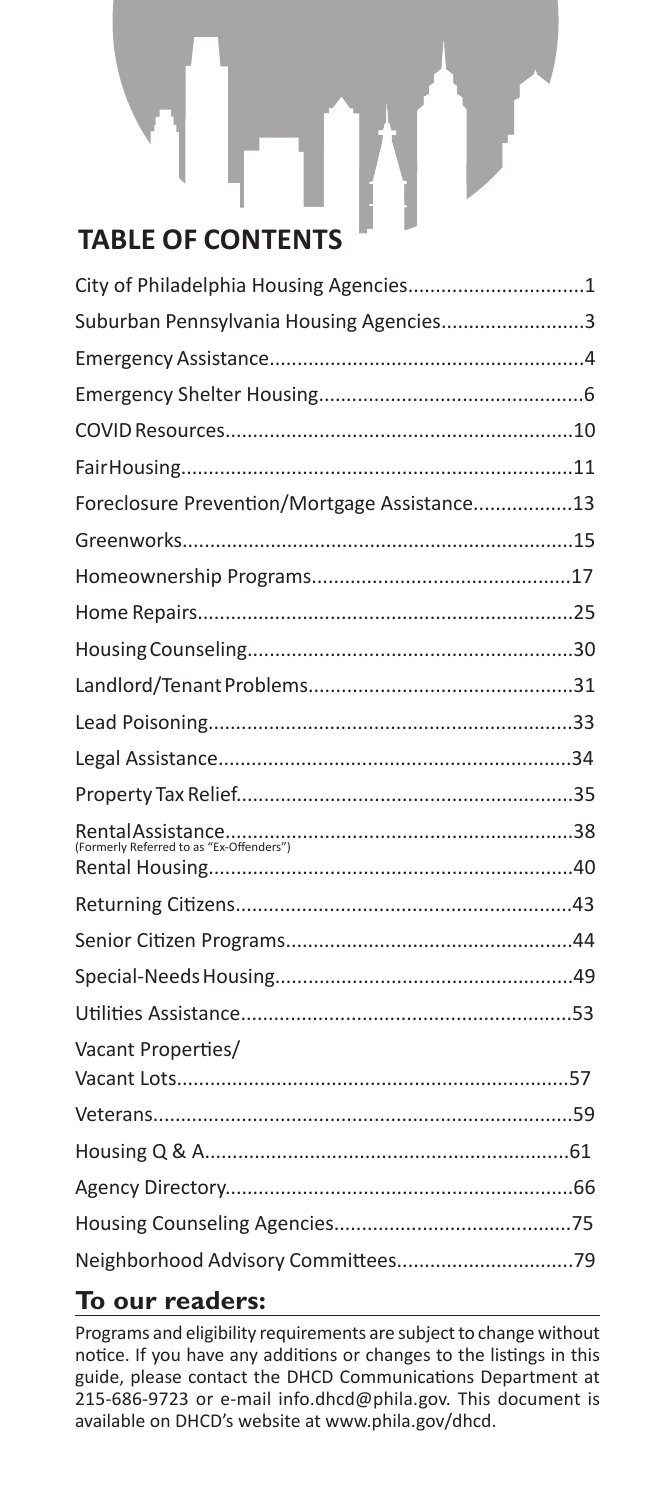# City of Philadelphia Housing Agencies

# Administration/Policy Making

## Division of Housing and Community Development (DHCD)

DHCD is the City of Philadelphia's housing policy and primary contracting agency. It is responsible for the administration of housing and community development programs that benefit low- and moderate-income residents. DHCD supports a range of activities through contracts with nonprofit organizations and other agencies, including the construction and rehabilitation of affordable rental and homeownership units. It funds a range of housing preservation programs, housing counseling services, opportunities for neighborhood planning and citizen participation, and vacant land management and greening programs. Implementation is carried out through contracts administered and monitored by DHCD.

DHCD administers the City's housing budget, which is funded from a variety of public sources, including the U.S. Department of Housing and Urban Development and the Commonwealth of Pennsylvania.

#### **Community Development Block Grant (CDBG)**

The CDBG is the primary source of revenue from the U. S. Department of Housing and Urban Development used to fund and support housing and community development activities. Each fiscal year DHCD prepares the Consolidated Plan, which delineates how the grant will be used.

#### **1234 Market St., 17th Floor, Philadelphia, PA 19107 215-686-9749**

**TTY for deaf and hard of hearing: 215-686-9803 www.phila.gov/dhcd**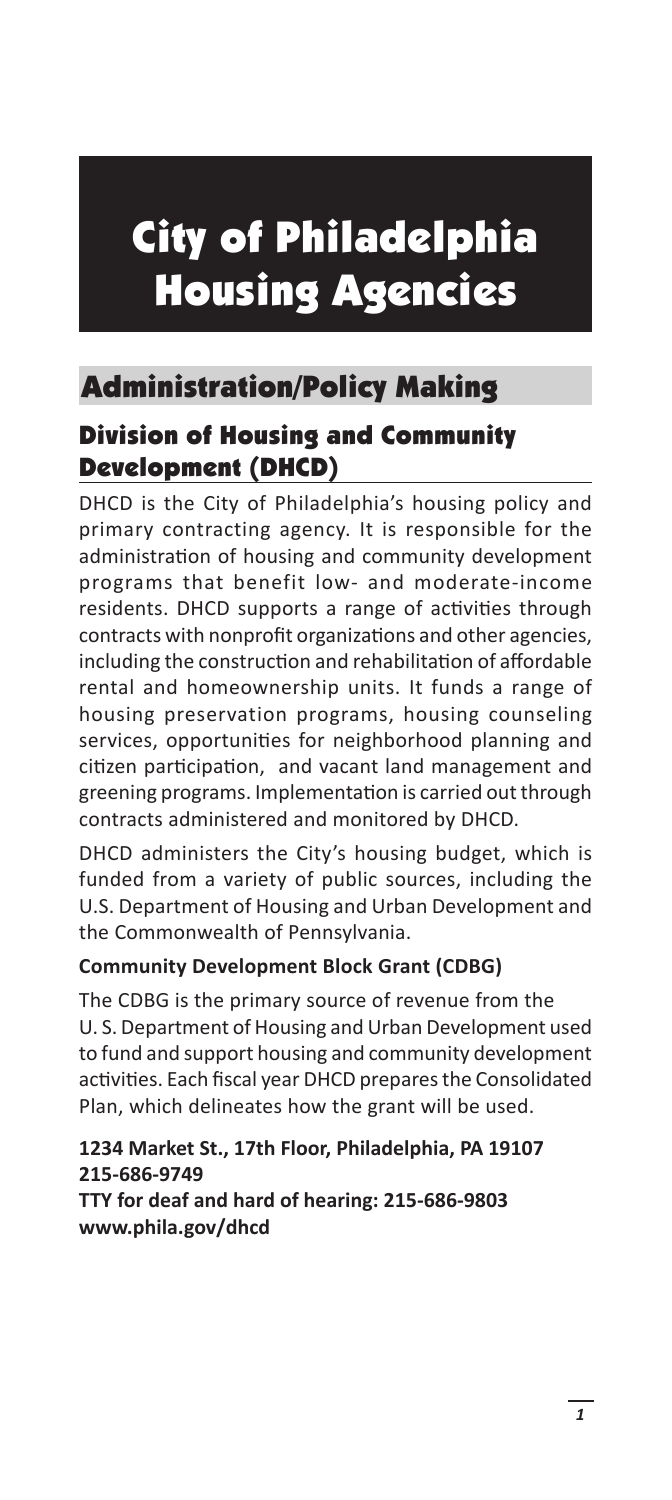# Housing Preservation & Production

### PHDC

PHDC administers the City's housing preservation programs, including Basic Systems Repair, Weatherization Assistance, Adaptive Modifications, and homeownership rehabilitation. The programs support long-term affordable homeownership and prevent homelessness.

PHDC also provides financing to produce affordable rental and homeownership housing. Its responsibilities include project evaluation for feasibility, project underwriting, and loan closing and construction oversight.

**1234 Market St., 17th Floor, Philadelphia, PA 19107 215-448-3000 (Main Number) 215-448-2160 (Home Repair Program) www.phdcphila.org**

# Public Housing

# Philadelphia Housing Authority (PHA)

An independent agency, PHA owns and operates more than 14,000 affordable rental units and serves more than 80,000 Philadelphians. As the nation's fourth-largest public housing authority, PHA builds and manages public housing residences, oversees the Housing Choice Voucher Program (formerly Section 8) and offers homeownership opportunities.

**2013 Ridge Ave., Philadelphia, PA 19121 215-684-4000 (Follow prompts) www.pha.phila.gov**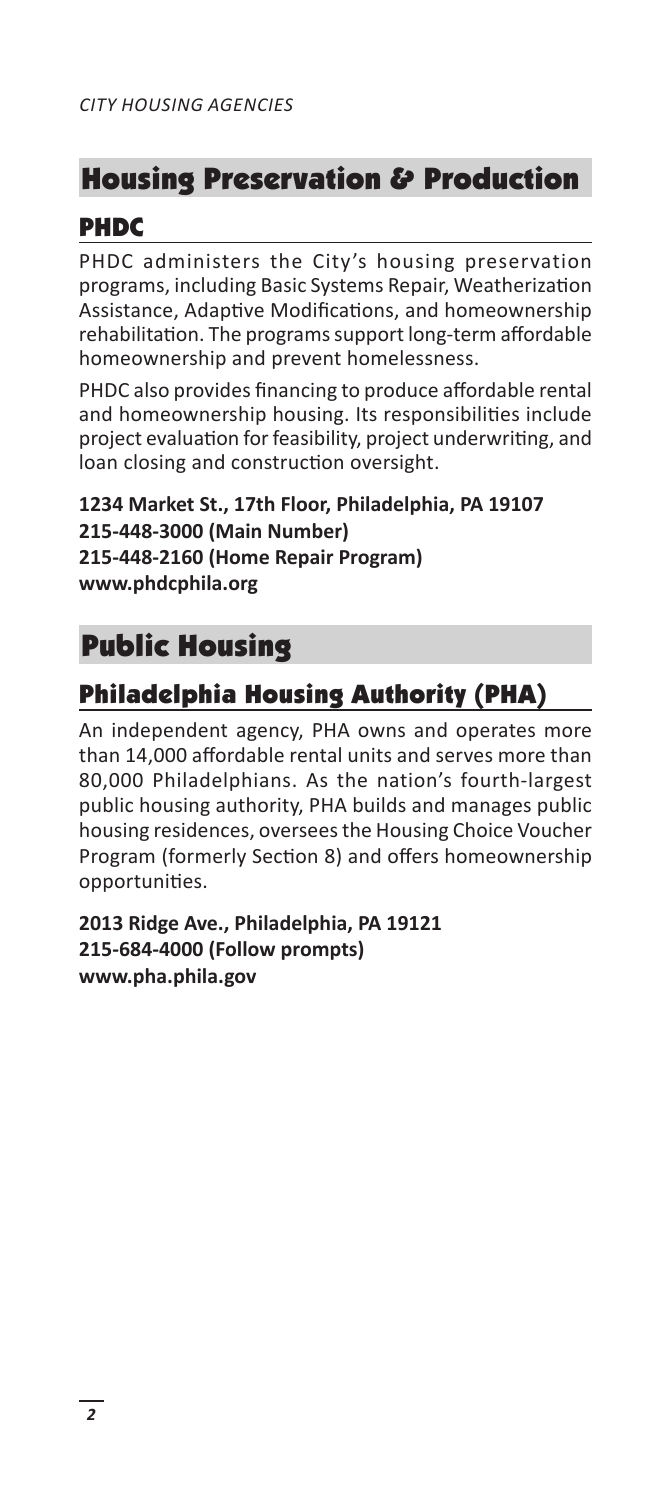# Suburban Pennsylvania Housing Agencies

## Bucks County Department of Housing & Community Development

**Neshaminy Manor Center 1260 Almshouse Rd., Doylestown, PA 18901 215-345-3840 buckscounty.org**

### Chester County Office of Community Development

**601 Westtown Rd., Suite 365 West Chester, PA 19380-0991 610-344-6900 www.chesco.org/ccdcd**

### Delaware County Office of Housing & Community Development

**600 N. Jackson St., Suite 101, Media, PA 19063 610-891-5425 www.delcopa.gov/hcd/**

#### Montgomery County Housing & Community Development

**Human Services Center 1430 DeKalb St., 5th Floor Norristown, PA 19401-0311 610-278-3540 Call Center: 877-646-6306 www.montcopa.org**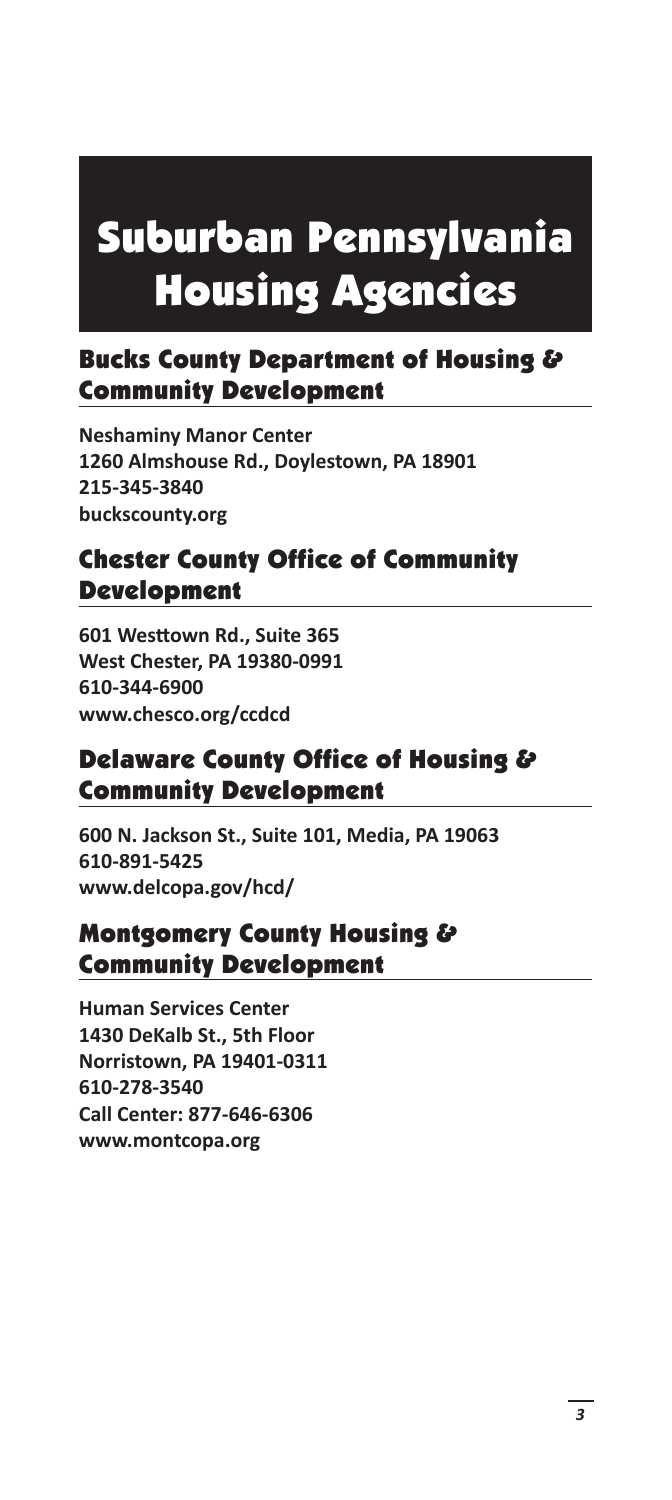# Emergency Assistance

# Disaster Assistance

#### American Red Cross

Provides emergency assistance to victims of fire and other disasters. Services include short-term emergency housing (very limited), clothing, food and medical.

**American Red Cross 215-299-4000 www.redcross.org**

### Direct Emergency Financial Assistance (DEFA)

The Direct Emergency Financial Assistance (DEFA) Program is administered through the Public Health Management Corporation (PHMC). DEFA is an emergency financial resource for people living with HIV/AIDS faced with an emergency that demands immediate attention. The fund helps with imminent homelessness, access to medications, and other resources.

**PHMC – DEFA Department 267-822-8363 or 215-985-2500 (main number) www.phmc.org (Search: DEFA)**

#### Red Cross House

Red Cross House is a transitional housing facility and service center for families displaced by disaster in the Greater Philadelphia region. Residents stay an average of 21 days. In these three weeks, families receive the support they need to return to normal and independent living.

**Red Cross House 4000 Powelton Ave. Phila, PA 19104 215-405-8800**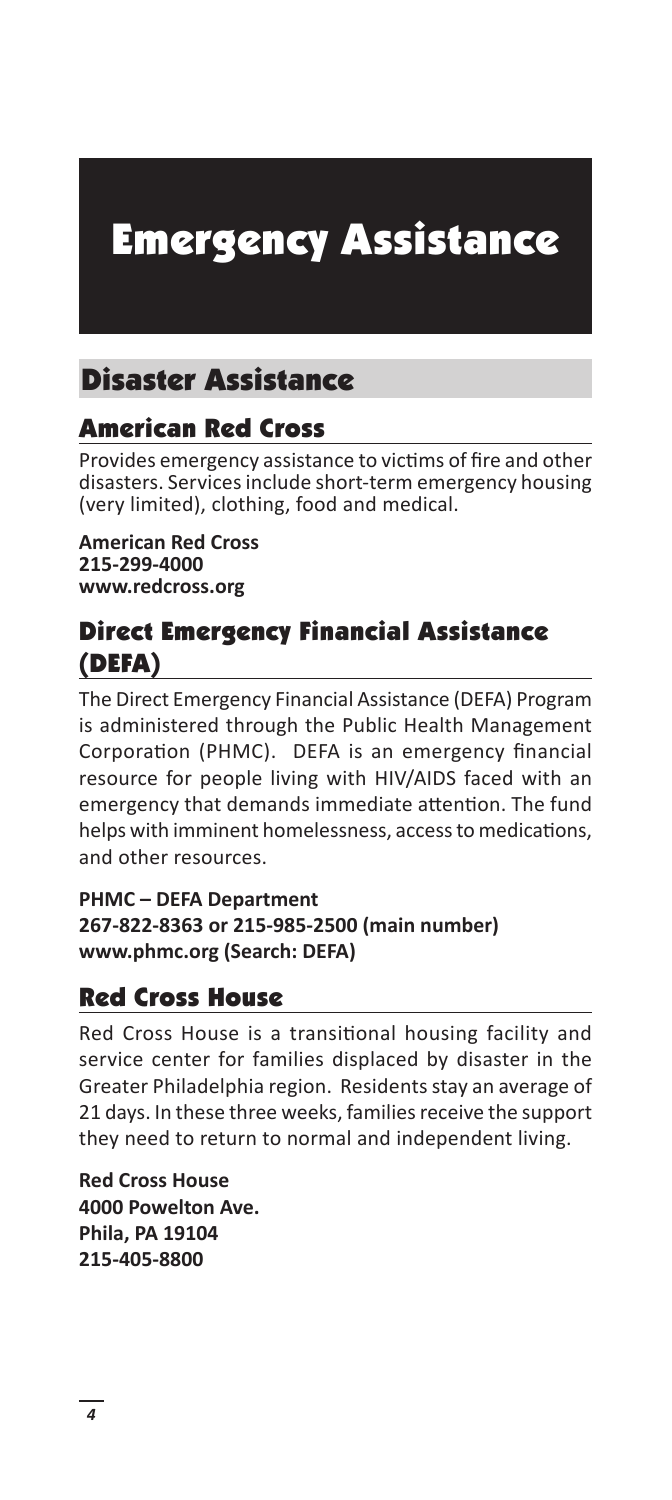#### Salvation Army

Services include assistance with shelter and emergency food. Services are based on the availability of funds.

**Salvation Army 701 N. Broad St. Philadelphia, PA 19123 215-787-2800 www.salvationarmypendel.org Walk-Ins Accepted Mon - Thu (Opens at 8 a.m., accepts first 15 persons.)**

## Youth Emergency Service

Youth Emergency Service (YES) offers immediate housing and respite to youth facing housing insecurity or are unable to safely live with family. YES provides a safe, supportive environment, on-site medical care, education support, youth centered activities, links to resources and support to continue in school or get reconnected.

**1526 Fairmount Ave., Philadelphia, PA 19130 215-787-0633 www.ysiphilly.org Intake Hours: 24 Hours**

## Information

### United Way of Greater Philadelphia and Southern New Jersey

A web-based, online directory and Geographic Information System of service providers who offer health, family, education, employment, food and shelter services.

#### **United Way of Southeastern Pennsylvania 215-665-2500 www.unitedforimpact.org**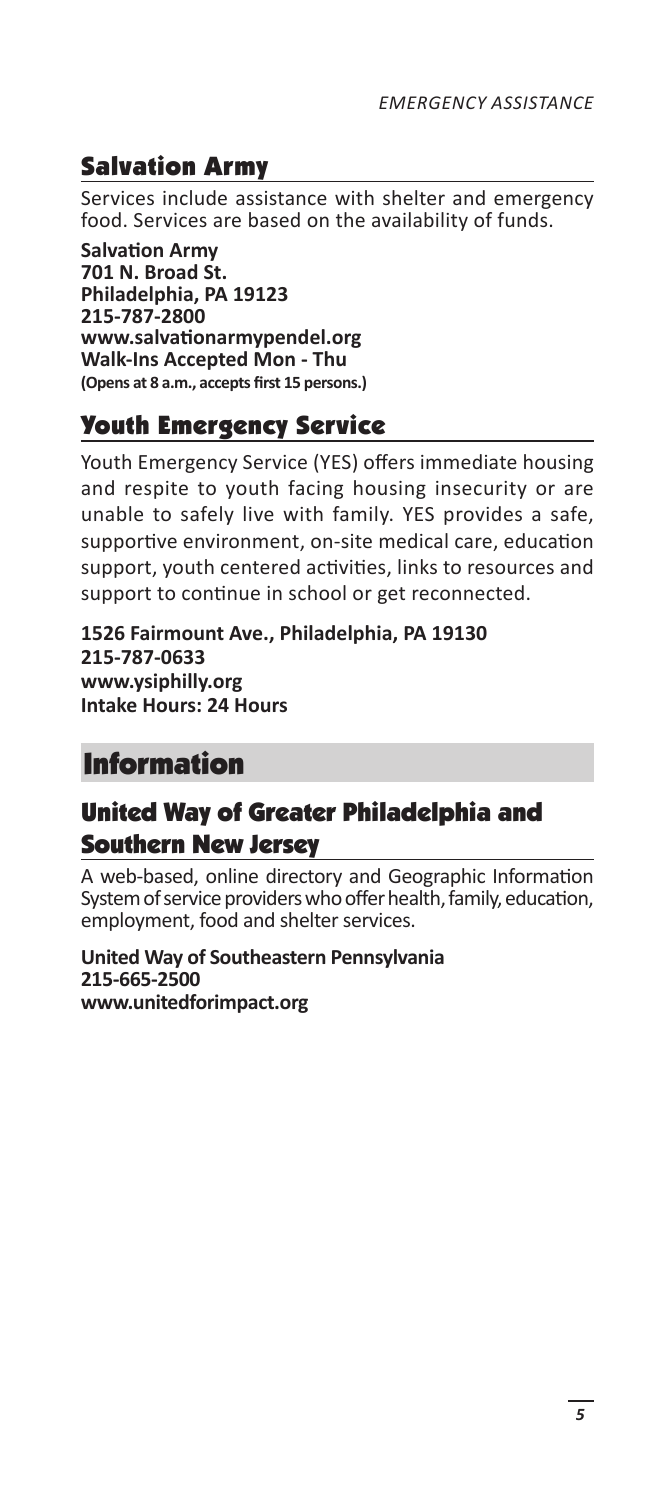# Emergency Shelter Housing

The following organizations represent the City's homeless shelter/outreach facilities.

## Domestic Violence Survivors

## Women Against Abuse (24 hours)

The 24-hour emergency shelter provides free services to anyone experiencing or survivors of domestic violence.

**Hotline: 1-866-723-3014 (24 hours) www.womenagainstabuse.org**

# All Persons

## Bethesda Project

Bethesda Project, is a nonprofit organization that provides shelter, housing, and support services to adults experiencing chronic homelessness in Philadelphia, operates eight different permanent housing locations throughout the city. Five of their locations are intended for men and women with mental illnesses or other disabilities, and they permanently house up to 135 individuals. These residents have access to varying levels of support services based on their needs.

**1630 South Street Philadelphia, PA 19146 215-985-1600 www.bethesdaproject.org**

# City of Philadelphia Office of Homeless Services

Provides homeless prevention assistance to individuals and families displaced due to:

- Department of Licenses and Inspections' determination that housing is unfit for human habitation, imminently dangerous or collapsed due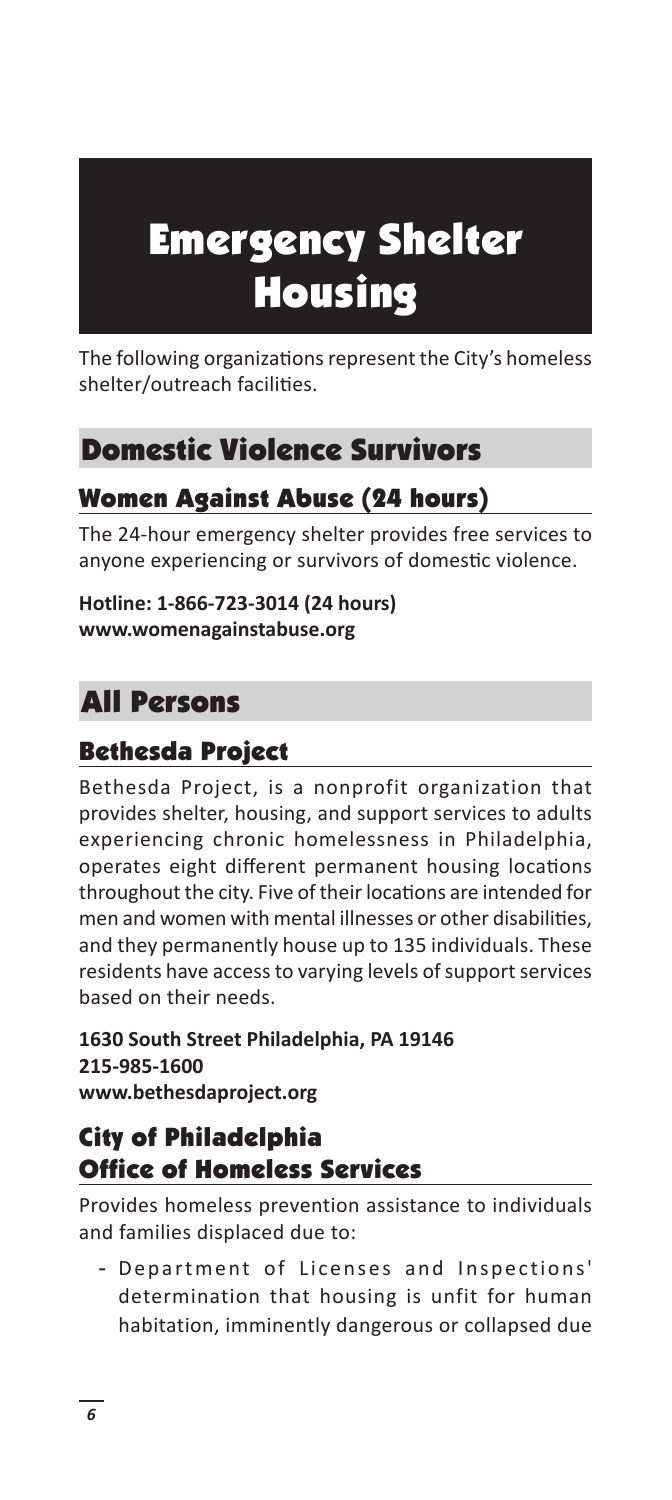to serious structural defects

- Health Department's declaration that property has lead or other chemical contamination
- Home severely damaged or destroyed by fire or other disaster (must have referral from American Red Cross)
- Domestic violence
- Threat of eviction (must have a court eviction notice or notice to vacate)
- Blight removal

No appointment necessary.

**Office of Homeless Services Emergency Assistance and Response Unit (EARU) 1430 Cherry St. Phila., PA 19102 215-686-7175 Mon - Thu from 9 a.m. - 3 p.m. www.philadelphiaofficeofhomelessservices.org** 

#### Emergency Shelter Allowance Program (ESA)

The Department of Human Services offers an Emergency Shelter Allowance, ESA, to help a homeless or near homeless family/individual to:

- Stop eviction from their home/apartment or foreclosure of their house
- Find a long-term place to live
- Find a short-term place to stay

The purpose of an ESA is to stop a housing crisis rather than slow down the process.

The ESA payment amount, up to \$400, depends on the individual's needs, situation, and emergency.

**Philadelphia County Assistance Office Headquarters 801 Market Street Phila., PA 19107 215-560-7226 Office Hours: 8 a.m. to 5 p.m.**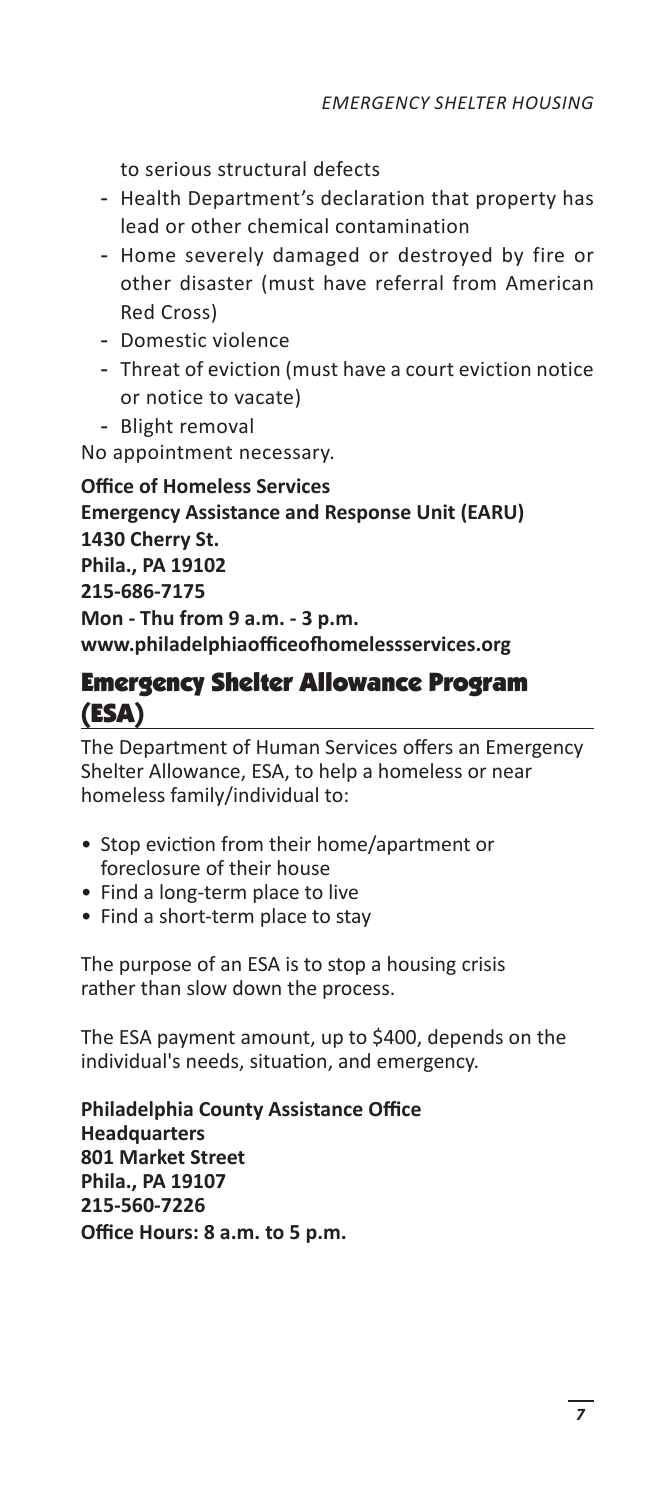## Families

#### Apple Tree Family Center

**1430 Cherry St., Philadelphia, PA 19102 215-686-7150, 7152, 7153 Intake Hours: Mon - Fri from 7 a.m. - 5 p.m.**

### Red Shield Family Residence

**715 N. Broad St., Philadelphia, PA 19123 215-787-2887 Intake Hours: 24 hours www.salvationarmypendel.org**

# Single Females

### Apple Tree Family Center

**1430 Cherry St., Philadelphia, PA 19102 215-686-7150, 7152, 7153 Intake Hours: Mon - Fri from 7 a.m. - 5 p.m.**

#### Gaudenzia House of Passage/Kirkbride Center

**111 N 48th St, Philadelphia, PA 19139 267-713-7778 Intake Hours: After 5 p.m., Weekends & Holidays www.gaudenzia.org**

# Single Males

#### The Roosevelt Darby Center

**802 N. Broad St., Philadelphia, PA 19130 215-685-3700 Intake Hours: Mon - Fri from 7 a.m. - 5 p.m.**

#### Station House

**2601 N. Broad St., Philadelphia, PA 19132 215-225-9230 Intake Hours: After 3 p.m., Weekends & Holidays**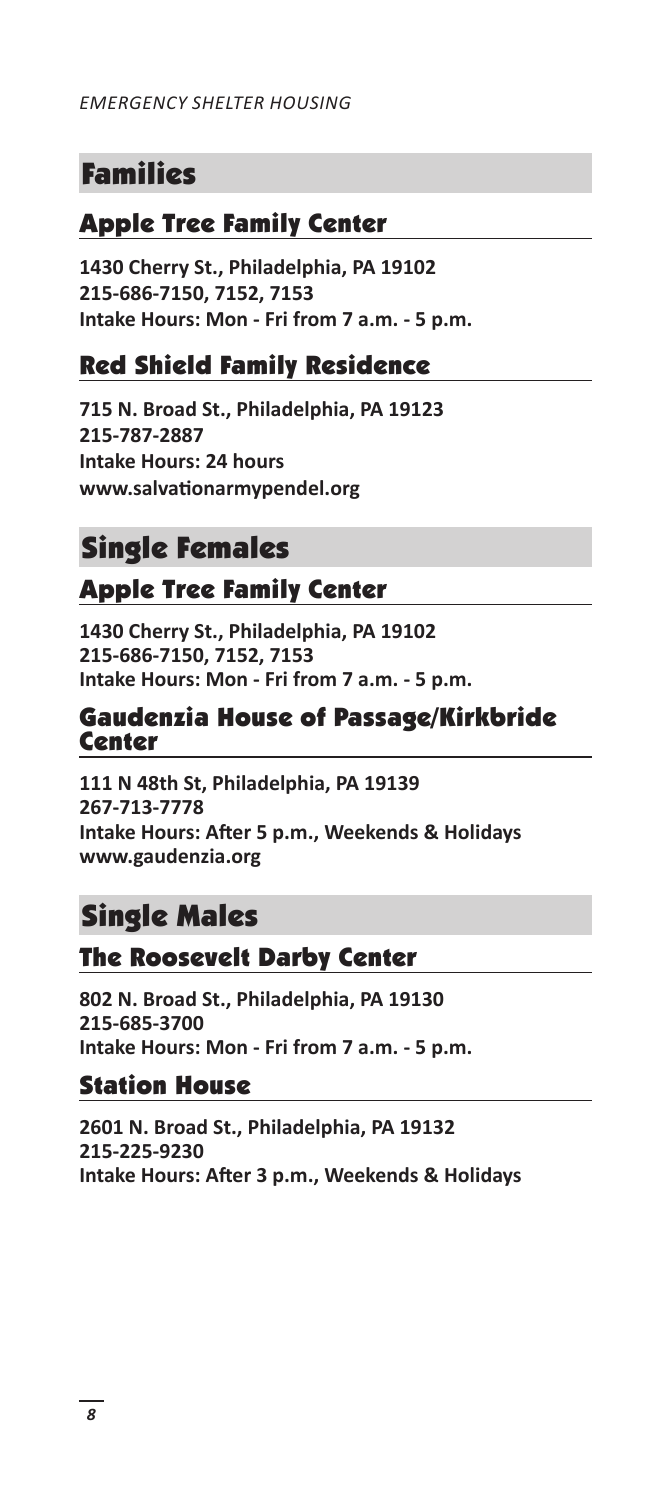# Single Youths (Ages 18-21)

Covenant House Crisis Center

**31 E. Armat St., Philadelphia, PA 19144 215-951-5411 or 888-829-1249 Intake Hours: 24 Hours www.covenanthousepa.org**

# Youths (Ages 12-17)

## Youth Emergency Service

Youth Emergency Service (YES) offers immediate housing and respite to youth facing housing insecurity or are unable to safely live with family. YES provides a safe, supportive environment, on-site medical care, education support, youth centered activities, links to resources and support to continue in school or get reconnected.

**1526 Fairmount Ave., Philadelphia, PA 19130 215-787-0633 Intake Hours: 24 Hours www.ysiphilly.org**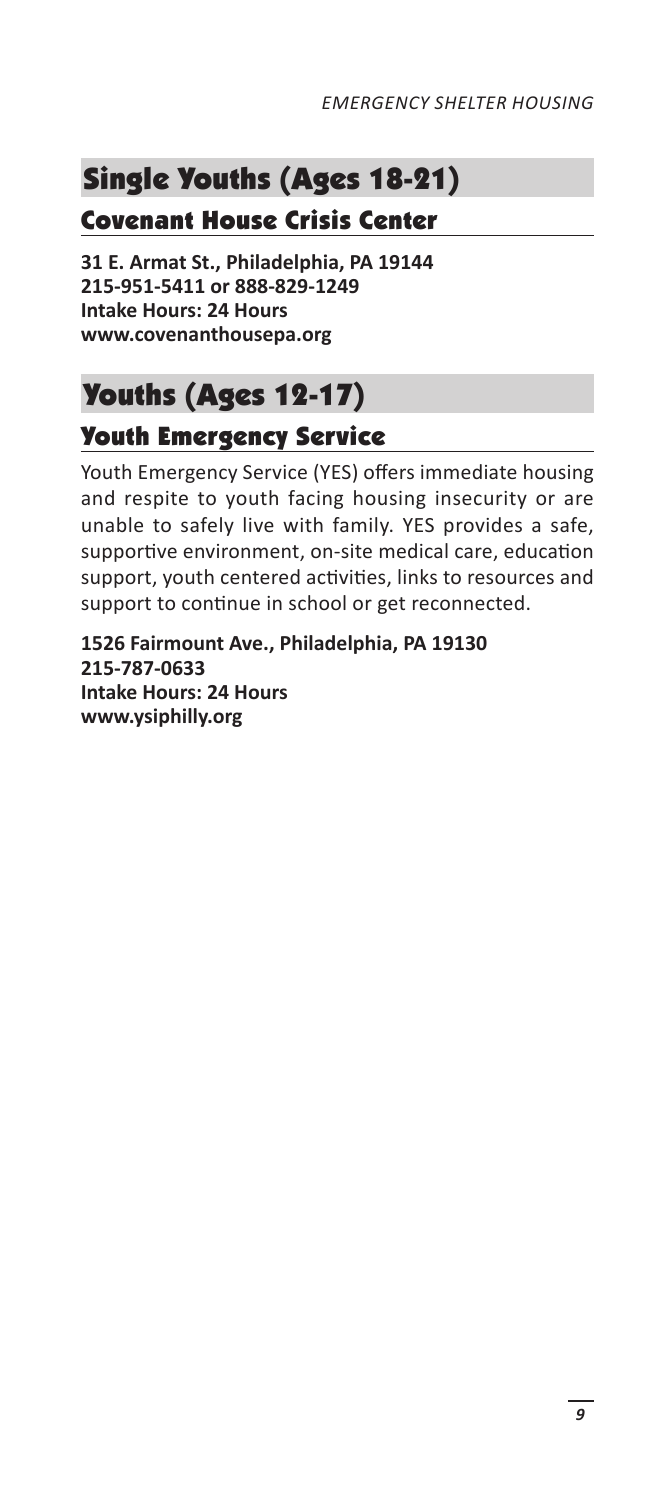# COVID Resources

#### PHLRentAssist program

Through the PHLRentAssist program, the City of Philadelphia offers emergency rental assistance to help tenants and landlords who have been impacted by COVID-19.

**Call 311 or 215-686-8686**

**www.phlrentassist.org PHLRentAssist c/o PHDC, 1234 Market Street 16th Floor, Philadelphia PA 19107.** 

#### Eviction Diversion program

The program is for landlords with tenants who have had difficulty paying rent due to a COVID-19 related hardship. Benefits of diversion and mediation include helping tenants avoid eviction, while also helping landlords avoid vacancies and unit turnover costs.

#### **www.eviction-diversion.phila.gov/#/**

#### Philly Tenant

Get help with eviction, living in, moving in, and moving out.

They provide free legal advice & representation for low-income tenants.

Live housing counselor - 11 a.m. - 7 p.m. and Weekend call backs for emergencies.

#### **www.phillytenant.org 267-443-2500 for Tenant Legal Aid Referral Line**

#### COVID-19 Recovery Office

The COVID-19 Recovery Office works to ensure that Philadelphia recovers from the pandemic in a way that:

- Protects public health and safety.
- Addresses the most pressing community hardships caused by the pandemic.
- Puts Philadelphians back to work.
- Helps businesses in hard-hit communities reopen and thrive.

Their aim is a more equitable and prosperous Philadelphia post-recovery.

**1401 John F. Kennedy Blvd. Suite 1430 Philadelphia, PA 19102 recoverPHL@phila.gov or call 311 www.phila.gov/departments/covid-19-recovery-office/**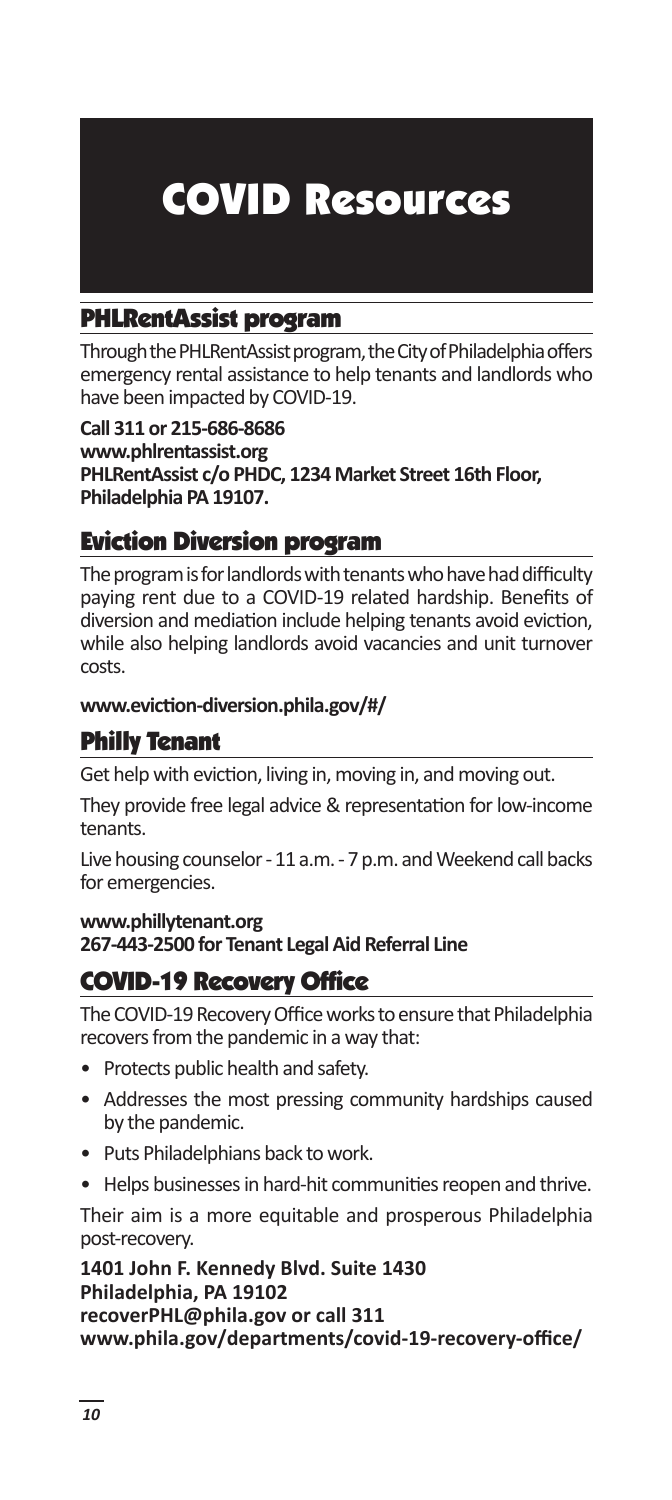# Fair Housing

It is the policy of the City of Philadelphia to provide services without regard to race, color, religion, sex, sexual orientation, having AIDS or being perceived to have AIDS, national origin, ancestry, physical handicap, or age.

# Housing Discrimination

# Fair Housing Commission City of Philadelphia

Addresses unfair rental practices. A tenant may file a complaint with the Philadelphia Fair Housing Commission if rent is current and the tenant is being threatened with illegal eviction, if a landlord is raising rent while housing code violations exist, if another term of a lease is being violated, or if a landlord is retaliating against a tenant for reporting housing code violations to the Department of Licenses and Inspections (L&I).

#### **601 Walnut St., Suite 300 South, Philadelphia, PA 19106 215-686-4670 www.phila.gov/fairhousing**

### Fair Housing Rights Center In Southeastern Pennsylvania

FHRC works cooperatively and collectively with other fair housing agencies to provide services to the public for the prevention and elimination of housing discrimination throughout the Greater Philadelphia region.

**Fair Housing Rights Center In Southeastern Pennsylvania 444 N. 3rd Street, Suite 110, Philadelphia, PA 19123 215-625-0700 1-866-576-1968 www.fairhousingrights.org**

## Housing Equality Center of Pennsylvania

The Housing Equality Center offers a variety of programs and services to the general public to ensure that consumers have access to housing and understand their rights under fair housing laws. Additional programs and services are available to ensure that housing professionals understand and comply with fair housing laws.

**Housing Equality Center of Pennsylvania P.O. Box 558, Fort Washington, PA 19034 267-419-8918 866-540-FAIR www.equalhousing.org**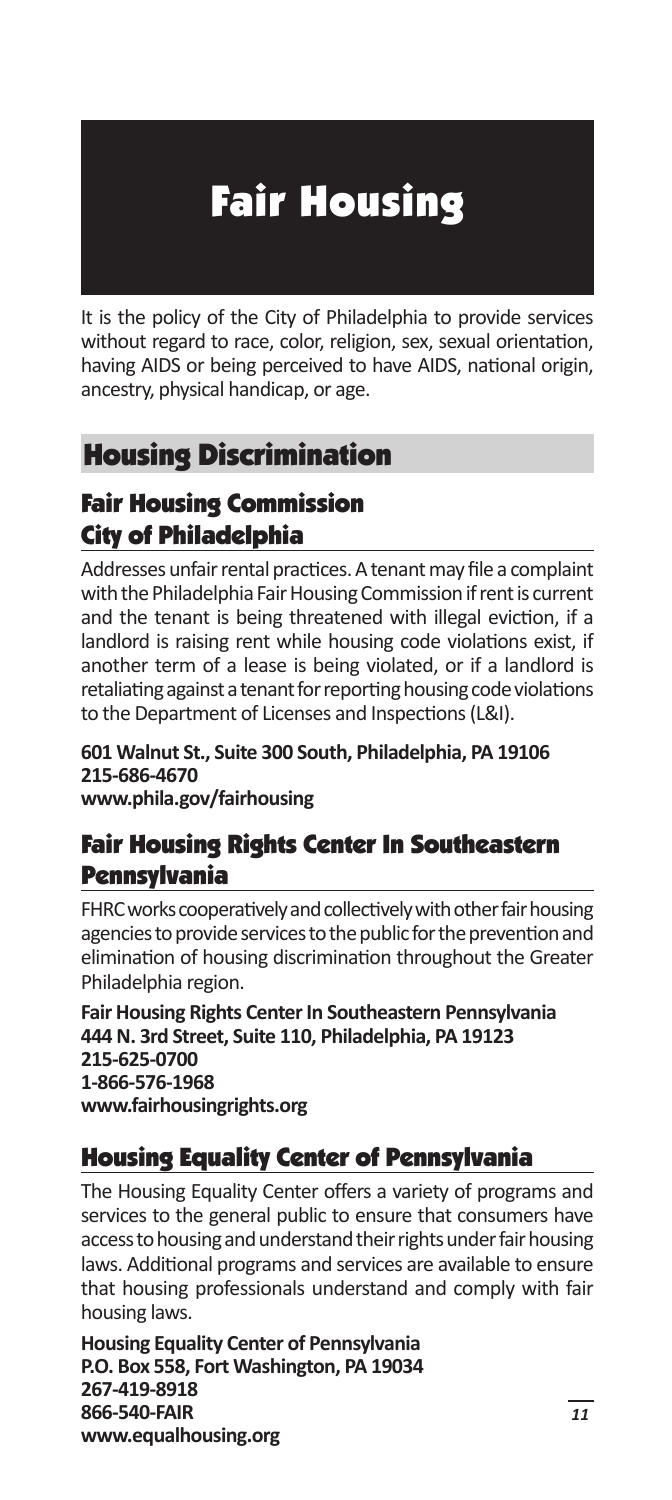#### Public Interest Law Center

The Public Interest Law Center uses legal strategies to advance the civil, social, and economic rights of communities in the Philadelphia region facing discrimination, inequality, and poverty. It uses litigation, community education, advocacy, and organizing to secure access to fundamental resources and services.

**Public Interest Law Center Two Penn Center, 1500 JFK Blvd., Suite 802, Philadelphia, PA 19102 215-627-7100 www.pubintlaw.org**

#### Tenant Union Representative Network (TURN)

The Fair Housing Act, together with state and local housing laws, provides protection against discrimination based on race, color, gender (including sexual harassment), age, national origin, religion, familial status, ancestry, physical disability, mental disability, source of income, sexual orientation and/or marital status. TURN will investigate discrimination in rental housing. Workshops to discuss legal issues are held every weekday at 12:30 p.m.

**100 S. Broad St., Suite 800, Philadelphia, PA 19110 215-940-3900 www.rturn.net**

### U. S. Department of Housing and Urban Development (HUD)

Housing discrimination based on race, color, national origin, religion, sex, family status, or disability is illegal by federal law. Homebuyers or apartment renters who believe their rights have been violated can file a fair housing complaint.

There are several ways to file a complaint:

- through an online form
- by calling toll-free 800-669-9777
- by mailing a complaint form to the address below

**Wanamaker Building 100 Penn Square East, 11th Floor, Philadelphia, PA 19107 215-656-0500 TDD for deaf and hard of hearing: 215-656-3450 HUD Discrimination Hotline 888-799-2085 www.hud.gov (Search for** *Housing Discrimination***) www.espanol.hud.gov**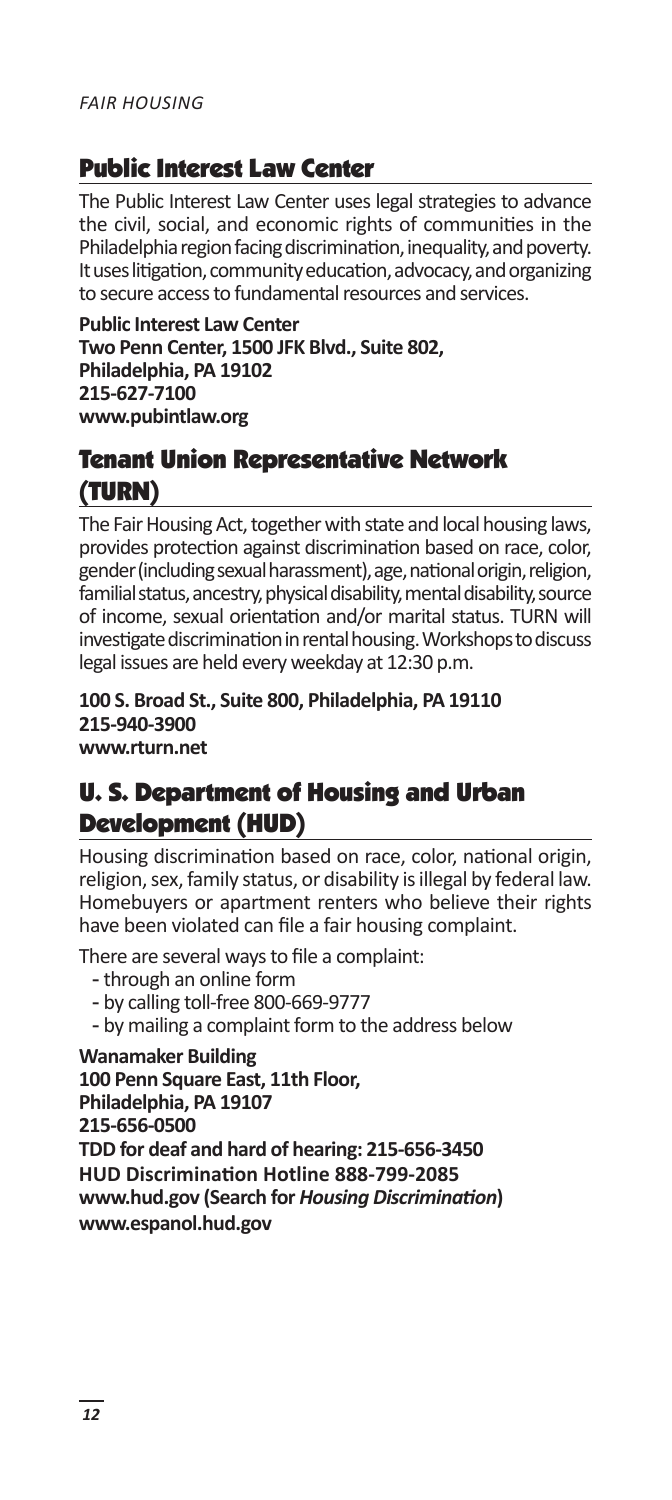# Foreclosure Prevention/ Mortgage Assistance

# Foreclosure Prevention Program

## City of Philadelphia

# Mortgage Foreclosure Prevention Program SaveYourHomePhilly Hotline 215-334-HOME (4663)

Philadelphia's Residential Mortgage & Tax Foreclosure Prevention Program gives homeowners a way to negotiate with their mortgage lenders, with the support of housing counselors, volunteer attorneys, and the oversight of the court system. The Program is available to Philadelphia homeowners whose properties are in the process of mortgage foreclosure. The property must be occupied and serve as the primary residence of the homeowner. The Program provides free housing counseling and free legal advice and offers a forum where lenders can engage in good faith negotiations with homeowners to develop a plan for saving the home from foreclosure.

All homeowners behind on their mortgage or facing foreclosure are urged to contact the SaveYourHomePhilly Hotline at 215-334-HOME (4663).

#### **Division of Housing and Community Development 215-334-HOME (4663)**

**TTY for deaf and hard of hearing: 215-686-9803 www.phila.gov/dhcd (**Search for *SaveYourHomePhilly***)**

## Mortgage Assistance

## Homeowners' Emergency Mortgage Assistance Program (HEMAP)

This program helps homeowners who, through no fault of their own, have fallen behind on their mortgage payments and are in danger of foreclosure. HEMAP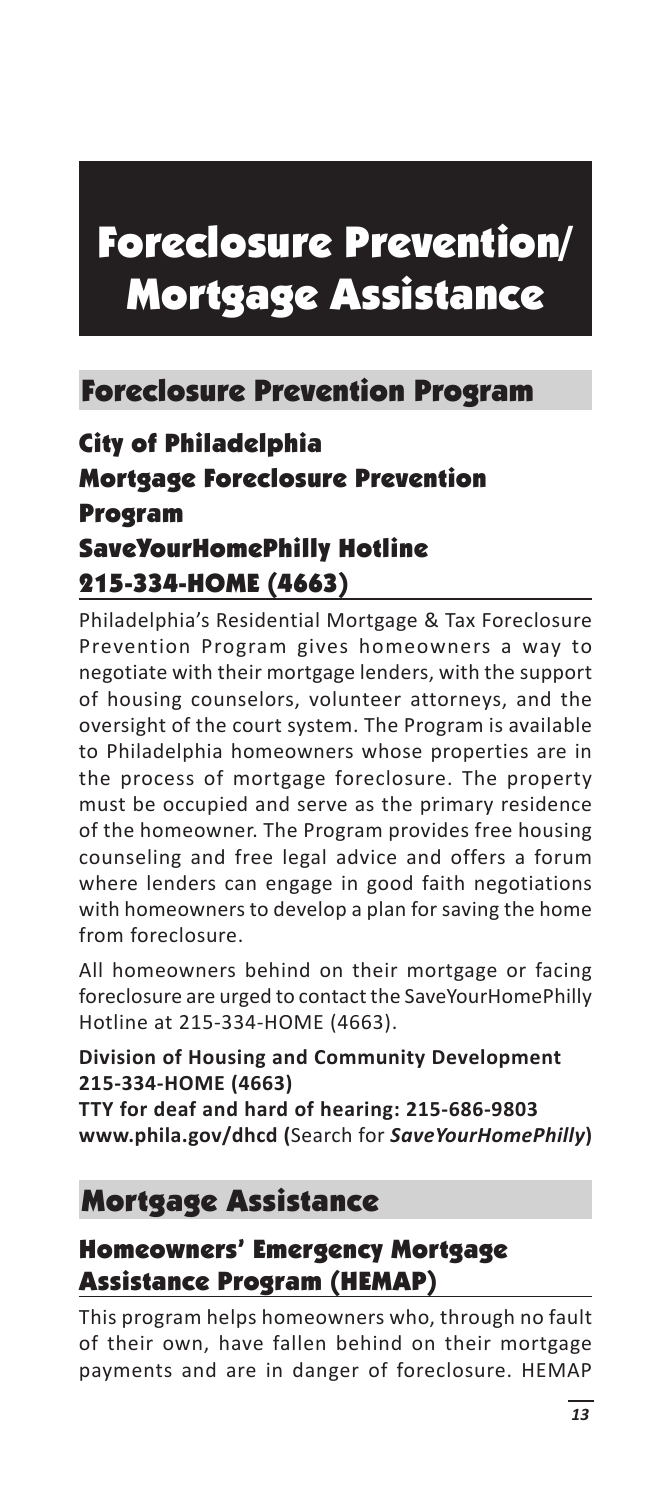brings qualifying homeowners current on their mortgage and may help with monthly home loan payments while families get back on their feet following a major loss of income. Homeowners apply through housing counseling agencies after they have received an Act 91 notice from their mortgage company. The program is funded by state appropriations and repayment of existing loans. Funds are a loan and must be repaid. Note that FHA Title II mortgages are not eligible under this program.

#### **Pennsylvania Housing Finance Agency (PHFA) 800-342-2397 or 717-780-3940 TDD for deaf and hard of hearing: 717-780-1869 www.phfa.org (**Search for *HEMAP***)**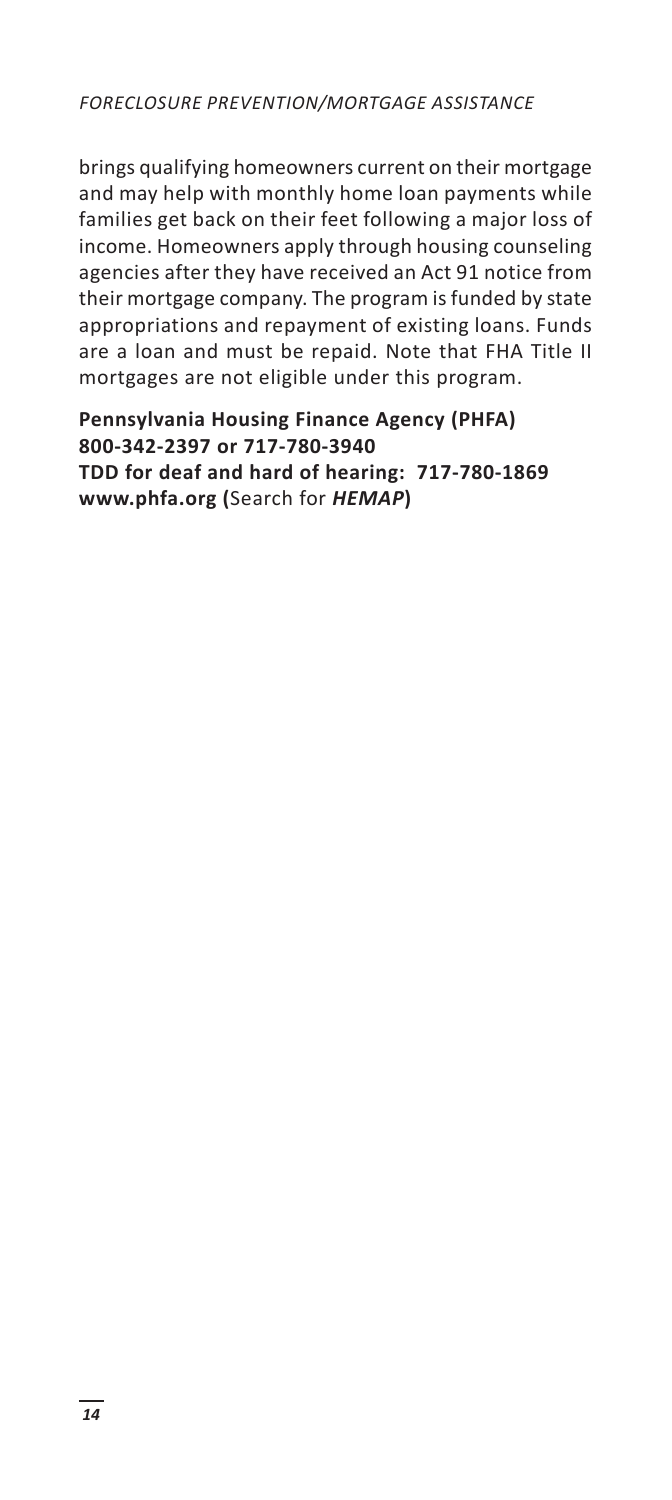# Greenworks

## TreePhilly

TreePhilly was launched in response to the Office of Sustainability's Greenworks Plan. TreePhilly strives to reach 30% tree canopy coverage in every Philadelphia neighborhood. They help residents connect with the resources they need to plant and care for the Philadelphia urban forest. Learn how you can make your neighborhood greener with TreePhilly.

YARD TREES: Have a yard? Get a free yard tree! TreePhilly gives out over 1,000 free trees with the help of our community partners each spring and fall.

STREET TREES: Planted in sidewalks and other public rights-of-way, street trees beautify neighborhoods and bring communities together.

**Philadelphia Parks & Recreation One Parkway Building, 1515 Arch Street, 10th Floor, Phila, PA 19102 215-683-0217 215-683-0205 https://treephilly.org**

### Philadelphia Energy Authority Solarize Philly

Solarize Philly is a citywide group buying program to help all Philadelphians go solar at home. The program was launched back in 2017 to make the process of installing solar as easy and affordable as possible, while supporting job training at the and improving access to clean energy for all.

Households interested in installing solar can visit www. solarizephilly.org to learn more.

**1400 JFK Blvd. Room 566 Philadelphia, PA 19107 Office: 215-686-4483 Email: info@philaenergy.org https://philaenergy.org/programs-initiatives/solarizephilly/**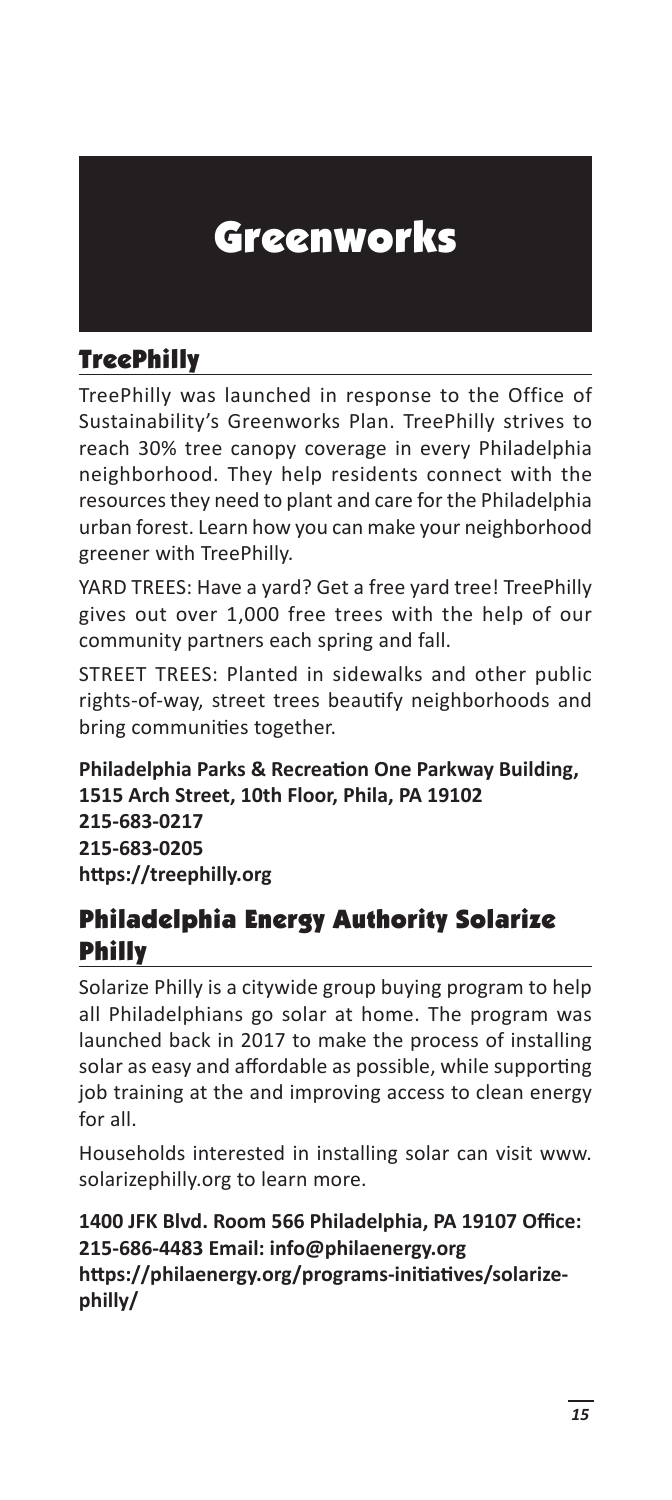#### Rain Check Program

Rain Check helps you save money on home projects that protect Philadelphia's waterways.

Are you interested in replacing an empty front yard with a garden? Need to fix a cracked rear patio? Trying to save water to use on your parched potted plants? Rain Check can provide funding for these home improvement projects and more.

**100 N. 20th Street 5th Floor, Philadelphia, PA 19103 (215) 988-8767 www.pwdraincheck.org**

#### Get a Free recycling bin

Residential households can pick up a recycling bin at one of the City's six sanitation convenience centers. Only one bin will be provided per visit. Each residential address can receive two bins per year. Please call before visiting to ensure availability of bins.

Riverwards - 215-685-1358 West Philadelphia - 215-685-2600 North Philadelphia - 215-685-3955 Southwest Philadelphia - 215-685-4290 Northwest Philadelphia - 215-685-2502 Northeast Philadelphia - 215-685-8072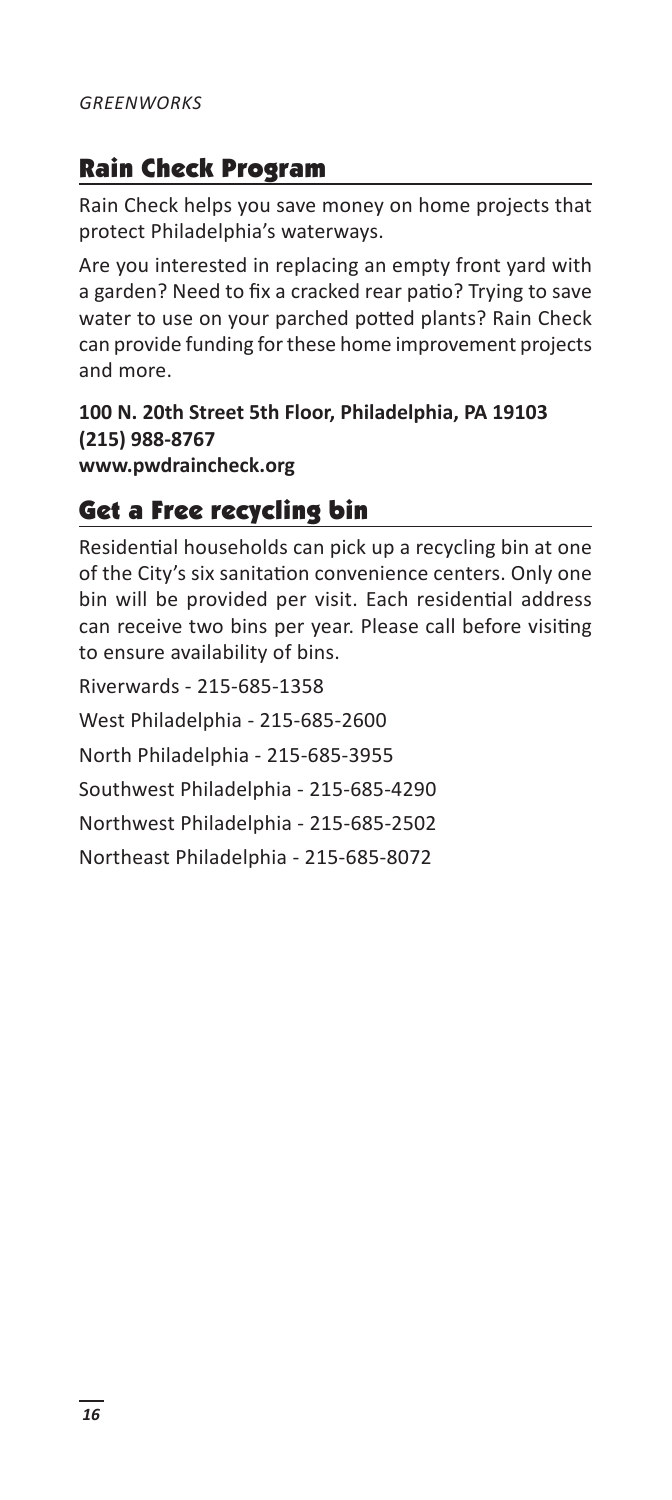# Homeownership Programs

# Grants to Individuals

## Philly First Home Program

PHDC's Philly First Home Program provides up to \$10,000 (or 6% of the home's purchase price, whichever is lower) to help first-time homebuyers cover down payment and/or loan closing costs. Homebuyers must be income-eligible and complete pre-purchasing counseling through a City-funded housing counseling agency before signing an Agreement of Sale. Please call to see if applications are being taken at this time.

#### **PHDC 215-686-9749 TTY for deaf and hard of hearing: 215-686-9803 www.phdcphila.org/philly-first-home**

# First Front Door (FFD)

The First Front Door (FFD) homebuyer program of FHLBank Pittsburgh (Bank) is a way for potential first-time homebuyers to become homeowners.

The Bank will match the qualified homebuyer's contribution 3-to-1. For every \$1 of contribution the homebuyer makes, the Bank will provide \$3 in grant assistance, up to a maximum of \$5,000.

Housing counseling and information on this program is available through approved counseling agencies, such as PHFA.

First Front Door Program funding is closed for 2019. The program will reopen in 2020.

**First Front Door www.firstfrontdoor.com PHFA 717-780-3907**

\* The definition of a first-time homebuyer varies by program. In some cases, a first-time homebuyer may have previously owned a home. Contact a housing counseling agency for more information.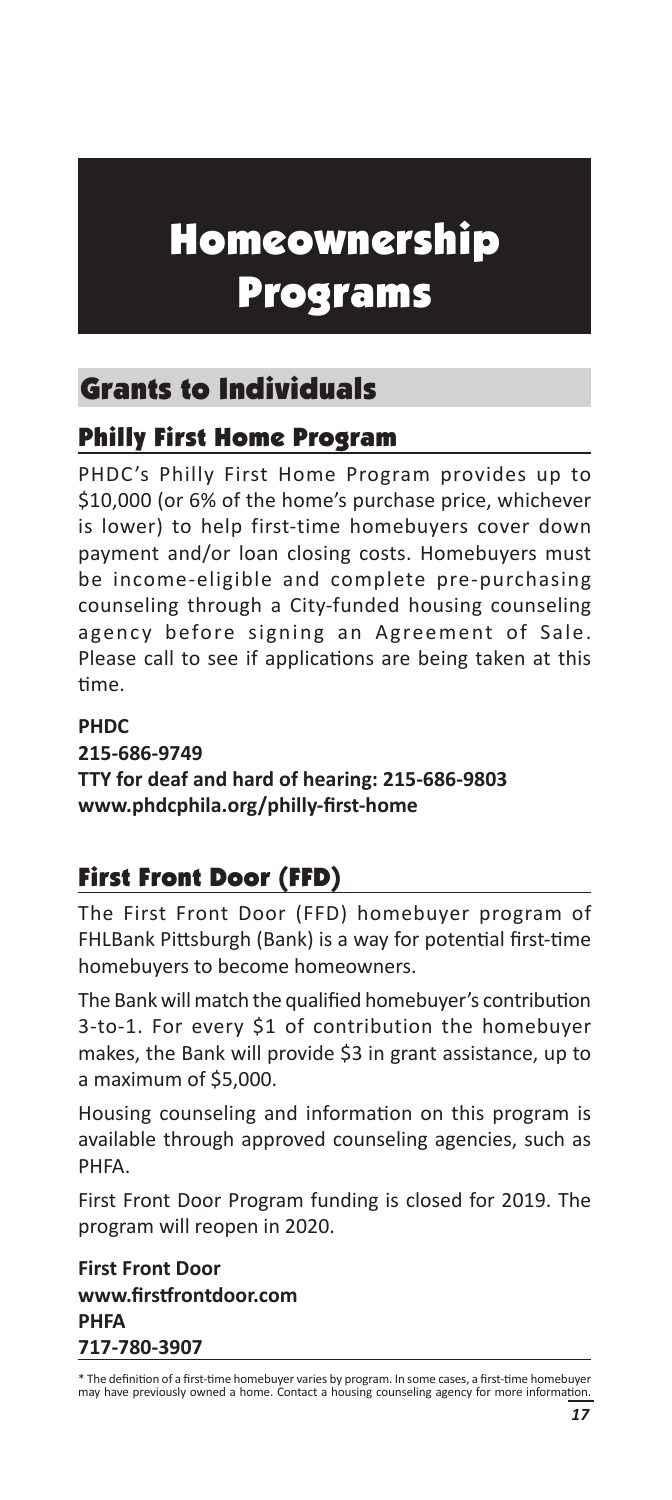# Grants to Employers

## Employer Assisted Housing Program (EAH)

Participating employers offer a monetary home purchase benefit to their staff and partner with PHFA to stretch their employees' home-buying dollars. Although the employers' benefits do not have to be contingent upon a PHFA mortgage, if the employee is approved for a PHFA mortgage through a participating lender, the borrower will receive additional financial advantages at no cost to the employer.

**Pennsylvania Housing Finance Agency (PHFA) 800-822-1174 or 717-780-3800 TDD for deaf and hard of hearing: 717-780-1869 www.phfa.org/hop/employers**

#### Financial Empowerment Centers

Free financial counseling, including for residents facing eviction, seeking housing, or planning for homeownership.

**855-346-7445 www.phila.gov/fe**

#### HomeBuyNow

Helps Philadelphia employers start their own housing benefits program for employees who are buying or renovating a house in Philadelphia. Employers participate in two ways:

- 1. A one-time contribution to an employee (minimum of \$500) is matched dollar-for-dollar by the City (up to \$4,000) and can be used for home-buying costs, such as down payment and closing costs
- 2. Home-buying education

**Urban Affairs Coalition (UAC) 215-851-1738 www.uac.org/philadelphiahomebuynow**

## Homes for Sale

## Division of Housing and Community Development (DHCD)

DHCD maintains a list of City-funded, affordable rental housing developments with appropriate links on its website.

**Division of Housing and Community Development www.phila.gov/dhcd**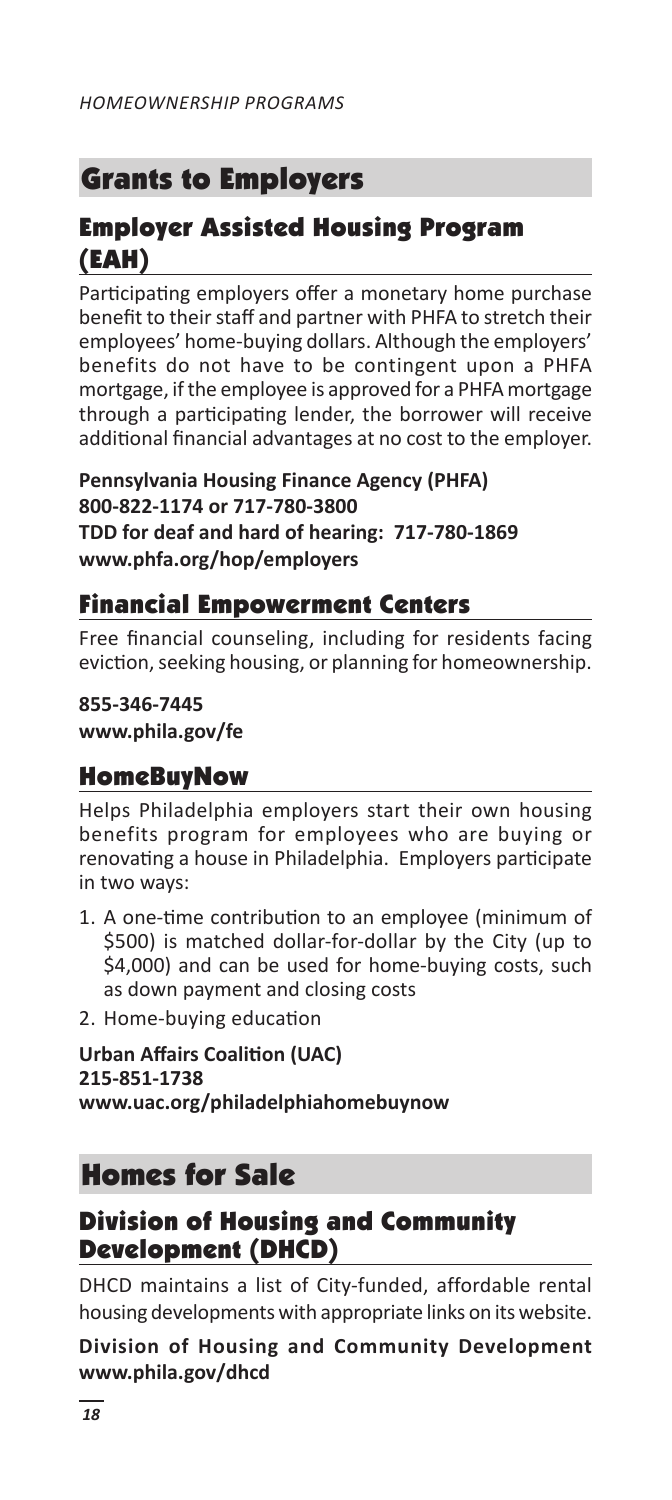## Sheriff Sales

Tax-delinquent and foreclosed properties are sold to the highest bidder at public auction. Before each sale properties are listed on the Sheriff's website and are advertised in the Philadelphia Daily News, the Philadelphia Inquirer, the Philadelphia Tribune, and neighborhood newspapers.

Property conditions vary widely but most are in poor condition. "Owner's Right of Redemption" allows the original owner to recover an occupied property within nine months from the recording of the deed on condition that the original owner pays all back taxes and reimburses the winning bidder for the amount of the bid plus 10 percent. Any money invested by the winning bidder to improve the property could be lost. There is no Owner's Right of Redemption for a vacant property.

For a mortgage foreclosure, the lowest bid that can be offered is \$600 and each successive bid must be made in \$100 increments. The highest bidder will win the property and must be prepared to make \$600 or 10% deposit (whichever is highest) with a certified check or money order made out to the "Sheriff of Philadelphia." The remaining balance must be paid within 30 days of the sale. An extension of time to pay the balance is rare but may be granted by the Sheriff upon written request.

Sheriff's sales of tax-delinquent properties are managed by three agencies. At the Law Department's tax sales, the opening bid is \$1,500. At LGBS and GRB auctions, the opening bid for the first sale consists of the full amount of the real estate taxes plus estimated Sheriff costs/transfer taxes. If there are no bids at the initial auction, the opening bid is then reduced to a lower amount.

#### **All sales are held at:**

**100 S. Broad St., 5th floor, 19110 Sheriff Sale, City of Philadelphia 215-686-3530**

**www.officeofphiladelphiasheriff.com www.bid4assets.com** 

#### HUD Homes

HUD Home Store is the listing site for U.S. Department of Housing and Urban Development (HUD) real estate owned (REO) single-family properties. The site provides a centralized location to search the inventory of HUD properties for sale. In addition, registered real estate brokers can place bids on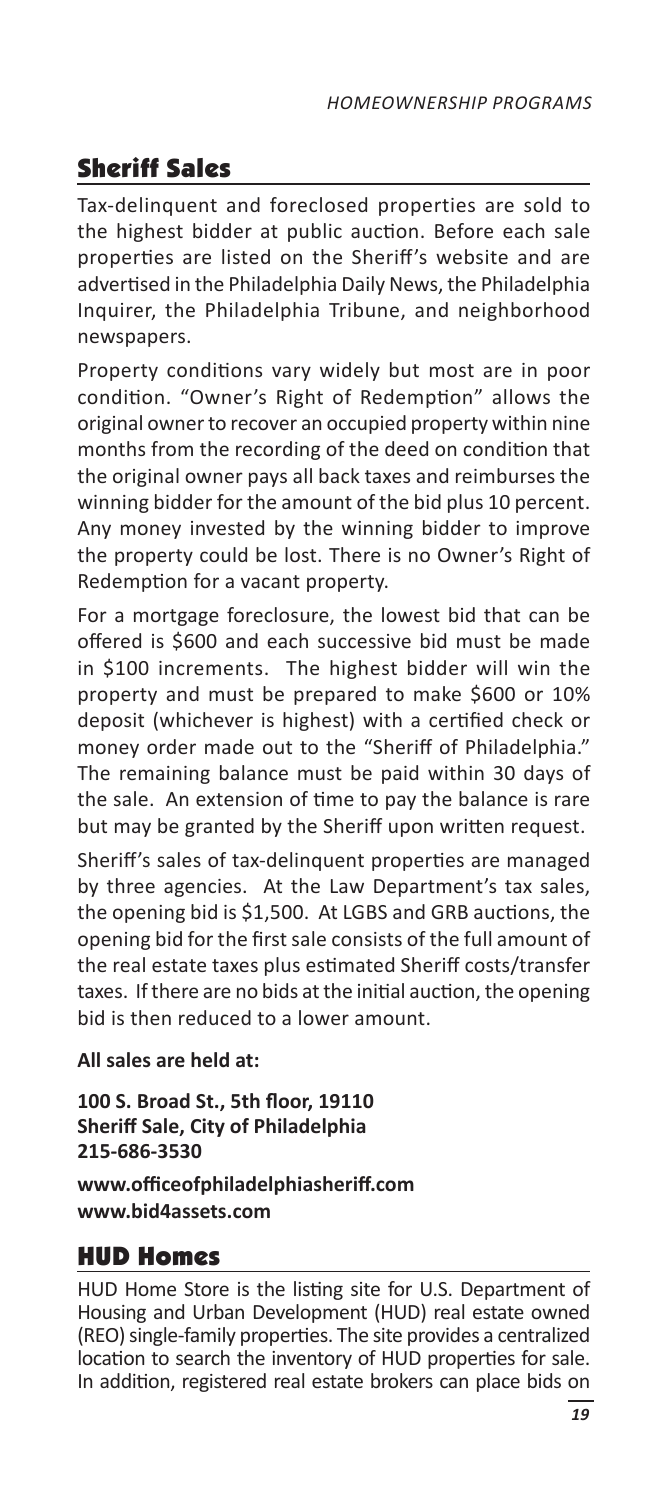*HOMEOWNERSHIP PROGRAMS*

behalf of their clients to purchase a HUD property. Potential buyers MUST use a HUD-registered selling broker to place a bid on a home. A list of registered brokers is available on the site.

**U.S. Department of Housing and Urban Development 1-800-CALL-FHA or 1-800-225-5342 8 a.m. - 8 p.m. Mon. - Fri. www.hudhomestore.com** 

# Information

#### PAHousingSearch.com

This is a free, online rental and homeownership service that links people with appropriate housing. Tenants and homebuyers can search by rent, size, location and more. Listings include market-rate and affordable rentals, affordable for-sale housing, and special-needs housing.

#### **Pennsylvania Housing Finance Agency www.PAHousingSearch.com**

## Tangled Title (HomeSMART)

The Tangled Title is a component of a vacancy prevention program known as HomeSMART. The program is funded by a grant from the City of Philadelphia's Division of Housing and Community Development (DHCD), and it is administered by Philadelphia VIP. If persons are renting, or living with a friend or relative in a house that they do not own, or if persons live in a house that is thought to be their property, or have a rent-to-own or lease/purchase agreement, a homeownership problem may occur.

Tangled Title also assists with persons living in properties of deceased relatives who did not have a will and other legal documents. This assists with determining title issues, and helping rectify concerns.

**Philadelphia VIP 1500 Walnut St., Suite 400 Philadelphia, PA 19102 215-523-9569 www.phila.gov (**Search for *Tangled Title***) www.tangledtitlefund.weebly.com**

# Loans to Individuals

#### Access Home Modification Program

This program provides mortgage loans to assist people with disabilities, or who have a family member(s) with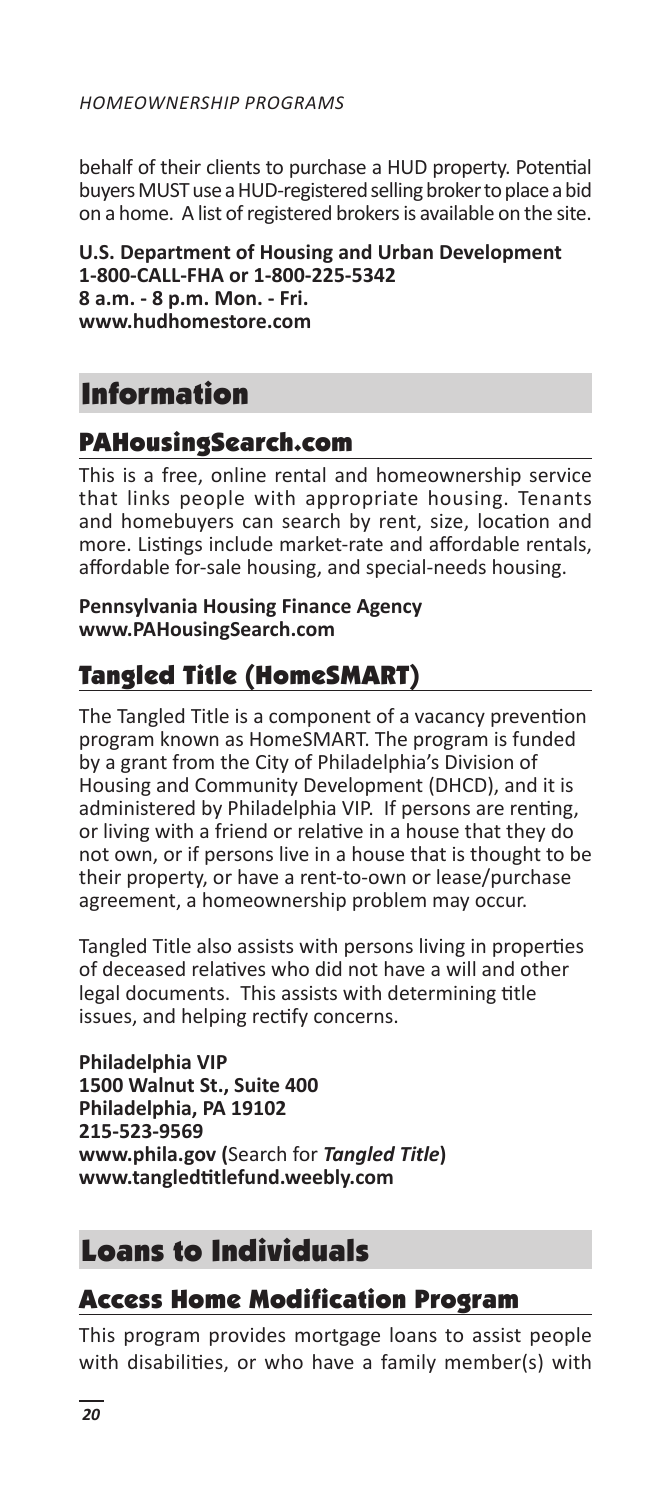disabilities living in the household, who are purchasing a home that needs accessibility modifications. It provides a deferred payment loan, with no interest and no monthly payment. The loan becomes due and payable upon the sale, transfer, or non-owner occupancy of the property. This program is used in conjunction with PHFA's first mortgage programs.

Home modifications should be designed to meet the needs of the person with the physical disability who will be residing in the home. Eligible modification items may include, but are not limited to: bathroom modifications; installation of grab bars and handrails; kitchen modifications; lifting devices; main level bathroom or bedroom addition; ramp addition or repair; sidewalk addition or repair; and widening doorways or hallways.

**Pennsylvania Housing Finance Agency (PHFA) 800-822-1174 or 717-780-3800 TDD for deaf and hard of hearing: 717-780-1869 www.phfa.org (**Search for *Access Home Modification***)**

## FHA Streamline Refinance Program

This program allows homeowners to refinance existing FHA loans to reduce the current monthly mortgage payment. Cash back to the borrower is not permitted. Any and all subordinate loans must be resubordinated or paid off by the borrower; they cannot be paid off with the new loan. A copy of the repayment history verifying timely mortgage payments is required.

#### **www.hud.gov (Search for** *FHA Streamline***)**

## HFA Preferred Risk Sharing™ and HFA Preferred™ Program

These products are for both home purchase and refinance mortgage loans. They offer a fully amortized 30-year, fixed-rate term. The HFA Preferred Risk Sharing™ loan does not require mortgage insurance, which is insurance coverage that is commonly required by lenders when the borrower has a down payment of less than 20 percent of the purchase price. Typically there is a premium added to the buyer's monthly mortgage payment to cover the cost of this insurance. Since this additional payment is not required with HFA Preferred Risk Sharing™, the total monthly mortgage payment is typically lower than a loan with mortgage insurance included, even though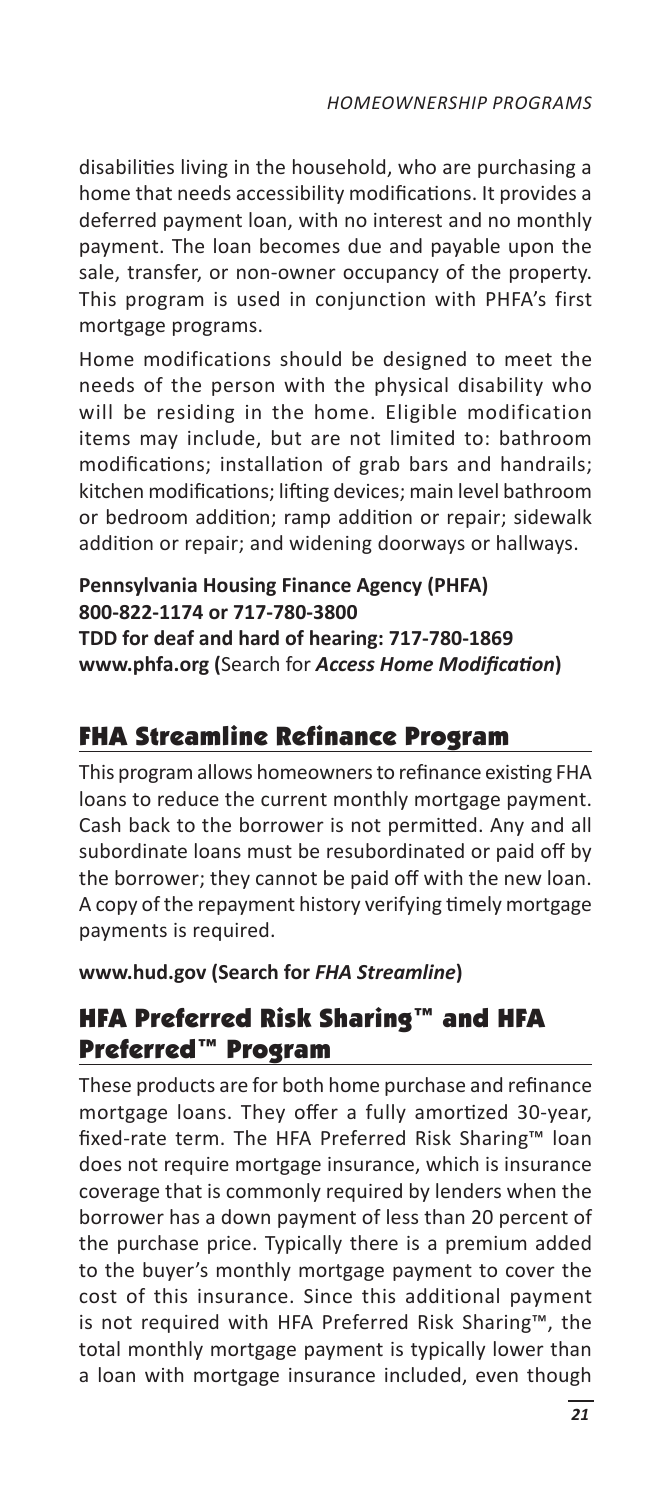the interest rate may be slightly higher. With the HFA Preferred™ loan, mortgage insurance is provided by one of several private mortgage insurance companies when the borrower puts down less than 20 percent toward the purchase of the home.

**Pennsylvania Housing Finance Agency (PHFA) 800-822-1174 or 717-780-3800 TDD for deaf and hard of hearing: 717-780-1869 www.phfa.org (**Search for *HFA Preferred***)**

### HOMEstead Down Payment and Closing Cost Assistance Loan

Homebuyers eligible for the HOMEstead program may qualify for up to \$10,000 in down payment and closing-cost assistance in the form of a no-interest, second mortgage loan. HOMEstead funds are forgiven at 20 percent per year over five years. The minimum loan amount is \$1,000. The first mortgage is provided by PHFA at the same rate as the Keystone Home Loan program. A fee of one percent is applicable, but it may be financed by the HOMEstead loan.

**Pennsylvania Housing Finance Agency (PHFA) 800-822-1174 or 717-780-3800 TDD for deaf and hard of hearing: 717-780-1869 www.phfa.org (**Search for *HOMEstead***)**

## Keystone Home Loan

This program provides loans to homebuyers who meet income and home purchase price guidelines. It provides financing on loans insured/guaranteed by Federal Housing Administration (FHA), Rural Development (RD) or Department of Veterans' Affairs (VA). Conventional financing is also available on this program with a maximum loan value of 80 percent.

**Pennsylvania Housing Finance Agency (PHFA) 800-822-1174 or 717-780-3800 TDD for deaf and hard of hearing: 717-780-1869 www.phfa.org (**Search for *Keystone Home Loan***)**

# Keystone Advantage Assistance Loan Program

This program provides a second mortgage loan to help with the costs associated with the purchase of a home. Qualified borrowers can receive up to four percent of the purchase price or market value of an existing home,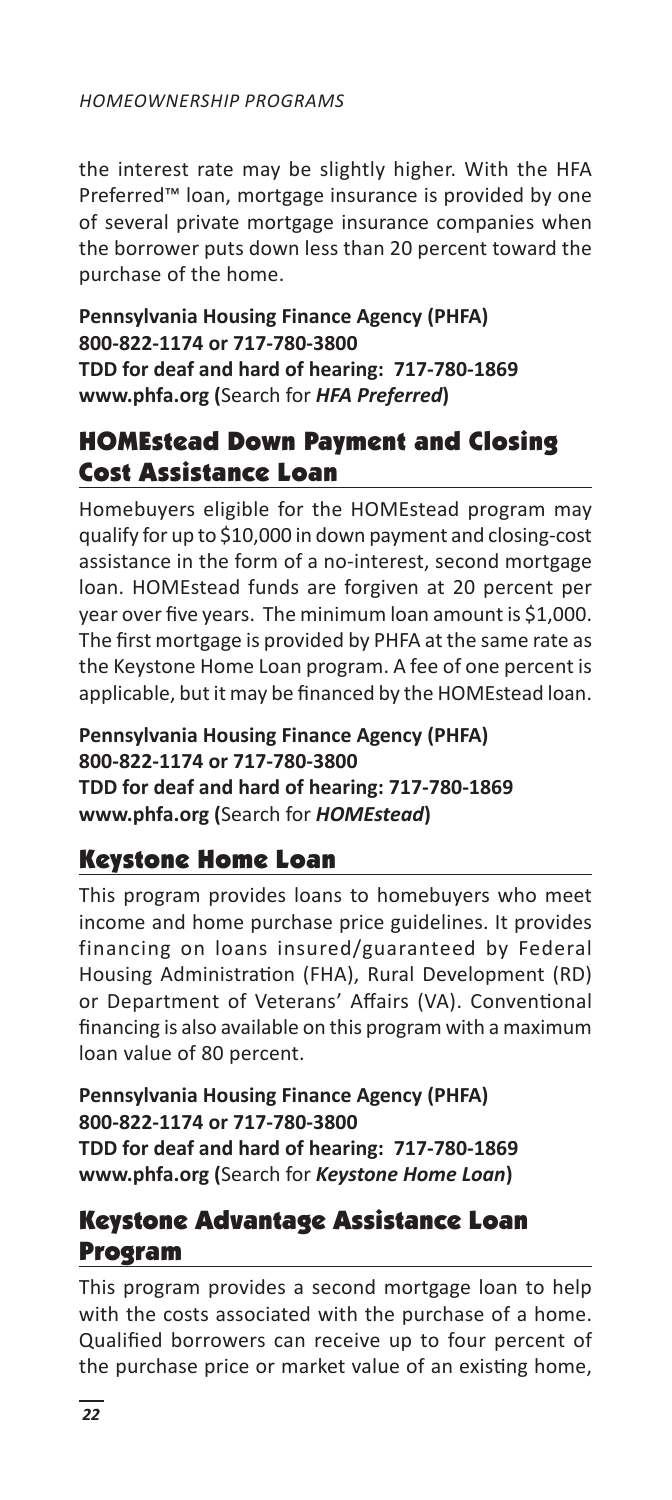up to a maximum of \$6,000, whichever is less, or up to \$6,000 with the purchase of a new, never-beforeoccupied home, with no cap on the percentage of the sales price. The loan is to be repaid monthly, amortized over a 10-year term. Keystone Advantage can be used to cover the down payment or closing costs in conjunction with the HFA Preferred Risk Sharing™, HFA Preferred™, Keystone Home Loan (FHA, VA or RD loan types only), or Keystone Government Loan (K-Gov) programs and carries a zero percent interest rate. The program may not be combined with any other PHFA assistance program, with the exception of the Access Modification Loan Program; however, it may be used on conventional, FHA, VA or RD loans. All applicable FHA, VA or RD loan underwriting requirements apply, including loan-to-value and down payment requirements.

**Pennsylvania Housing Finance Agency (PHFA) 800-822-1174 or 717-780-3800 TDD for deaf and hard of hearing: 717-780-1869 www.phfa.org (**Search for *Keystone Advantage Assistance***)**

#### Keystone Government Loan Program

This program provides first mortgage financing on loans insured by the FHA, guaranteed by RD, or guaranteed by the VA. Loans are underwritten using the guidelines of the respective federal agency providing the insurance/ guaranty. PHFA does not impose any additional income or purchase price limits and there is no first-time homebuyer requirement.

**Pennsylvania Housing Finance Agency (PHFA) 800-822-1174 or 717-780-3800 TDD for deaf and hard of hearing: 717-780-1869 www.phfa.org (**Search for *Keystone Government Loan***)**

## VA Interest Rate Reduction Refinancing Loan (IRRRL)

The VA Interest Rate Reduction Refinancing Loan (IRRRL) allows eligible veteran homeowners to refinance their existing VA-guaranteed loan to a lower interest rate and to reduce their current monthly mortgage payment. The new loan can only include the existing VA loan balance, allowable fees, and charges, up to two discount points, and the VA funding fee. Cash back to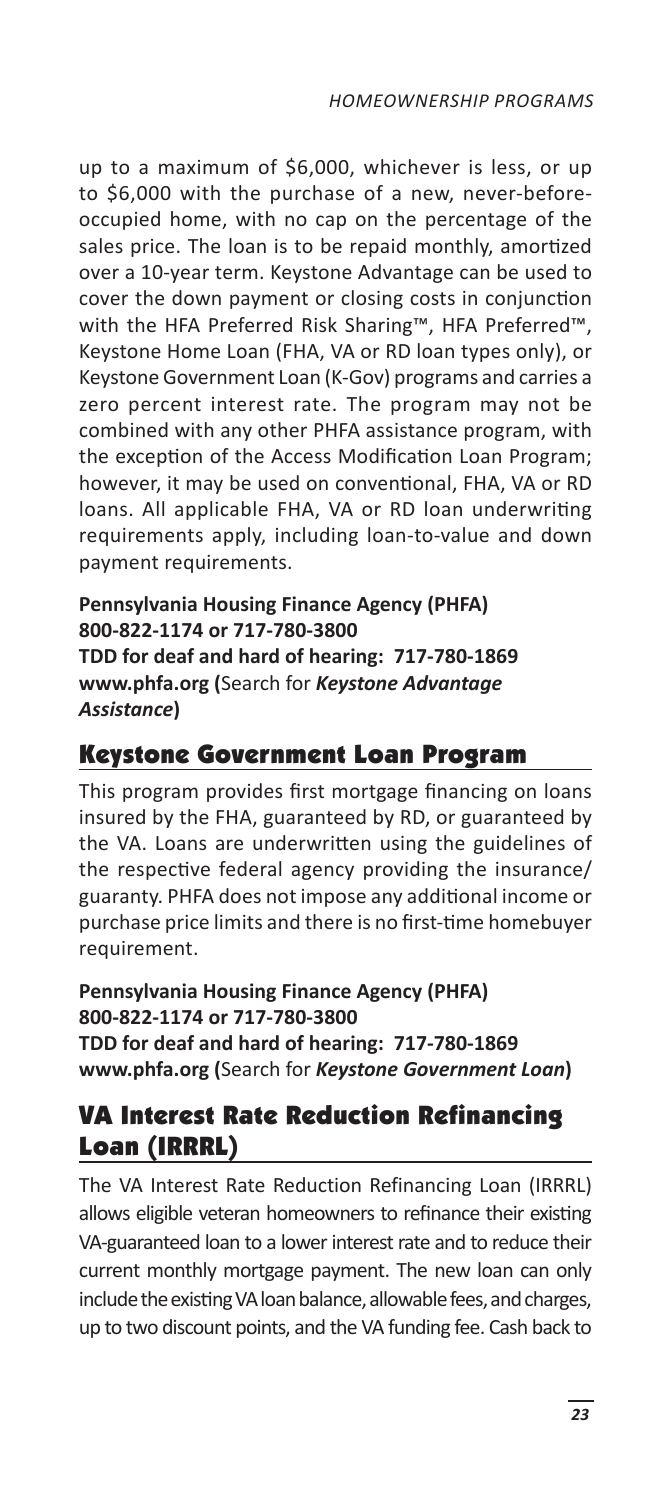the borrower is not permitted. Any and all subordinate loans must be re-subordinated or paid off by the borrower; they cannot be paid off with the new loan.

**Pennsylvania Housing Finance Agency (PHFA) 800-822-1174 or 717-780-3800 TDD for deaf and hard of hearing: 717-780-1869 www.phfa.org (**Search for *VA Interest Rate Reduction***)**

## Public Housing Purchase Assistance

## Philadelphia Housing Authority (PHA) Homeownership

The Philadelphia Housing Authority (PHA) offers assistance to residents in PHA housing programs who are interested in making the leap from renting to homeownership. PHA's Homeownership Division sponsors first-time homebuyer workshops where residents can learn more about financial planning, credit review and repair, affordability, getting pre-qualified for a mortgage and identifying real estate agents. PHA offers two homeownership programs:

#### **Scattered Sites Homeownership Program**

PHA residents of scattered sites are offered the opportunity to purchase the home they currently occupy through the Section 5(h) homeownership program.

#### **Housing Choice Homeownership Program**

Participants in the Housing Choice homeownership program may be eligible to use their vouchers to make monthly mortgage payments on a home they purchase.

**Philadelphia Housing Authority Homeownership Division 2013 Ridge Ave., Philadelphia, PA 19121 215-684-8914 www.pha.phila.gov (**Search for *Scattered Sites Homeownership, Housing Choice Homeownership***)**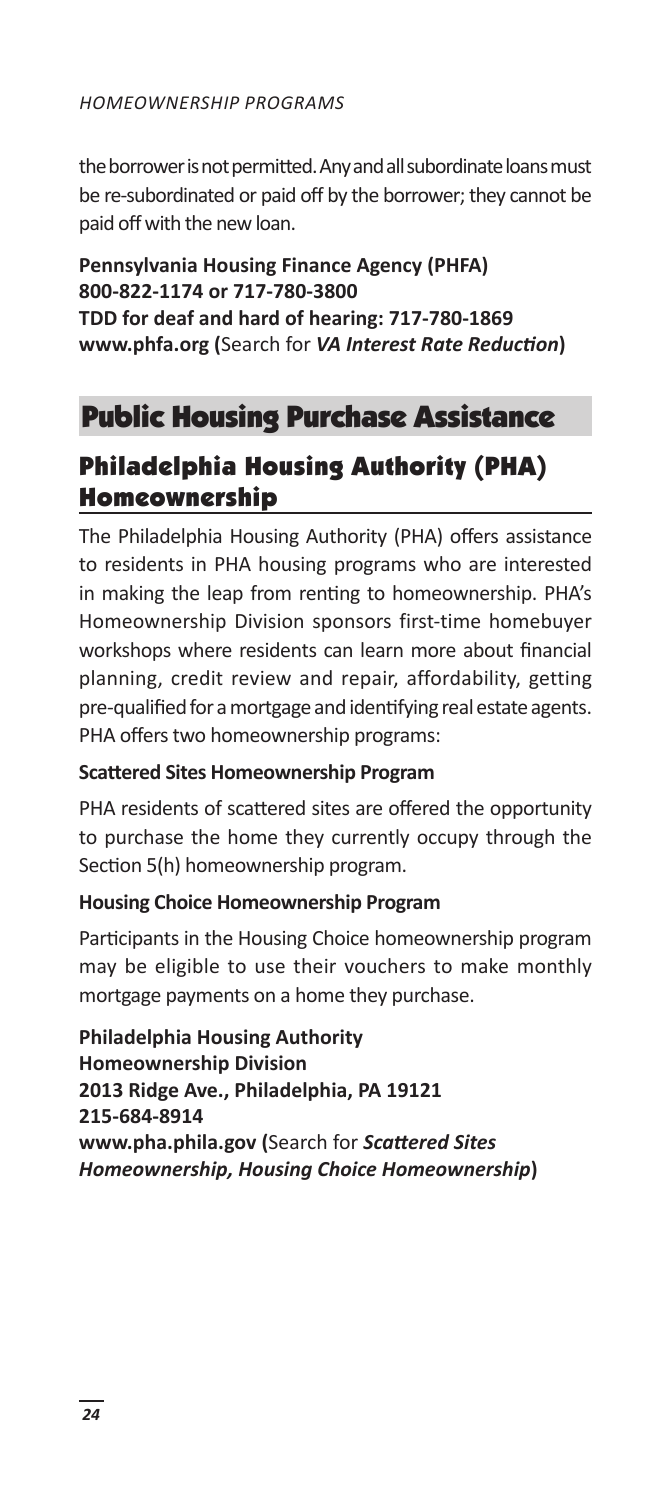# Home Repairs

# Free Improvements/Repairs

# Adaptive Modifications Program (AMP)

AMP provides free adaptations to the house or apartment of a person with permanent physical disabilities, allowing easier access to and mobility within the home. Income guidelines apply.

**Philadelphia Housing Development Corp. 215-448-2160 www.phdcphila.org (Click on** *Home Repair***)**

## Basement Backup Protection Program

The Basement Backup Protection Program (BBPP) helps prevent home flooding by providing:

Free backwater valve installation to reduce backups. Free downspout modifications, if needed.

Downspout modifications may also be needed if the water from your roof's gutter is flowing back into your home through your sewer pipe.

Licensed contractors perform installations, and the work has a one-year warranty. Residents are responsible for repairs or maintenance after the warranty expires.

Complete the Basement Backup Protection Program application. You can mail the form to the address provided or email it to waterinfo@phila.gov.

 **1101 Market St. 6th floor Philadelphia, PA 19107 Email:waterinfo@phila.gov Phone:(215) 685-6300 www.phila.gov/programs/basement-backup-protectionprogram/**

# Basic Systems Repair Program (BSRP)

BSRP provides free repairs to the electrical, plumbing and heating systems of owner-occupied homes. BSRP may also provide free replacement of a house's roof if major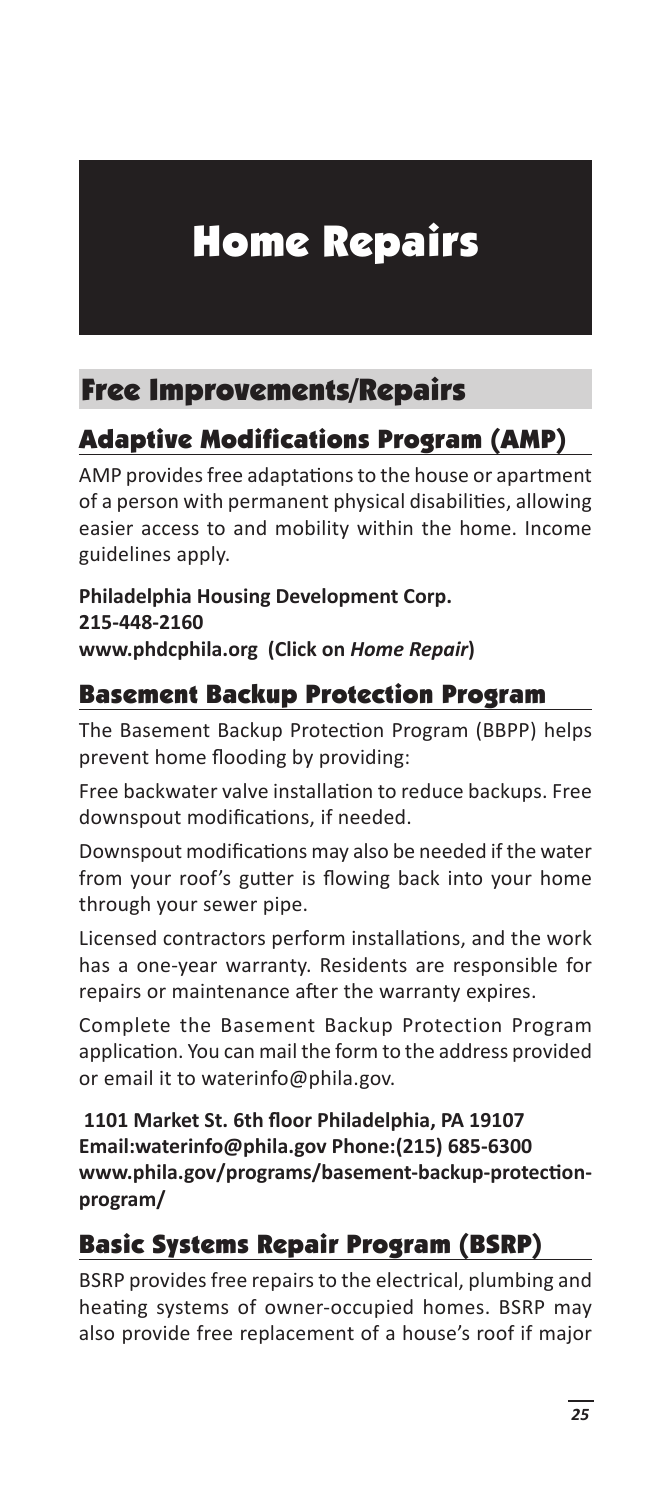#### *HOME REPAIRS*

interior damage such as a collapsing ceiling is evident. Income guidelines apply.

#### **Philadelphia Housing Development Corp. 215-448-2160 www.phdcphila.org (Click on** *Home Repair***)**

#### Emergency Heater Hotline

Repairs heating systems for low-income homeowners. Both emergency service and preventive maintenance are provided.

**Energy Coordinating Agency of Philadelphia 215-609-1443 www.ecasavesenergy.org/pa-energy-services**

### Low Income Usage Reduction Program (LIURP)

Can help customers lower the amount of gas and electricity used. Installs free weatherization measures and provides conservation education.

**PECO Customer Service Center 800-675-0222 www.peco.com (**Search for *Low Income Usage Reduction Program***)**

## Rebuilding Together Philadelphia

They work with organized blocks that have 10-25 homeowners who need critical repairs, accessibility modifications and/or energy efficiency updates.

Please Note: RTP no longer accepts applications for the repair of individual homes unless you are recruited by our outreach partners in the Asthma Trigger Reduction program or the Middle Neighborhoods Initiative.

**215 965 0777 4355 Orchard Street, Suite 2R, Philadelphia, PA 19124 info@rebuildingphilly.org www.rebuildingphilly.org**

## Senior Housing Assistance Repair Program (SHARP)

Home repairs include replacing exterior doors and locks, rebuilding basement steps, making minor plumbing repairs and replacing electrical switches, outlets and fixtures.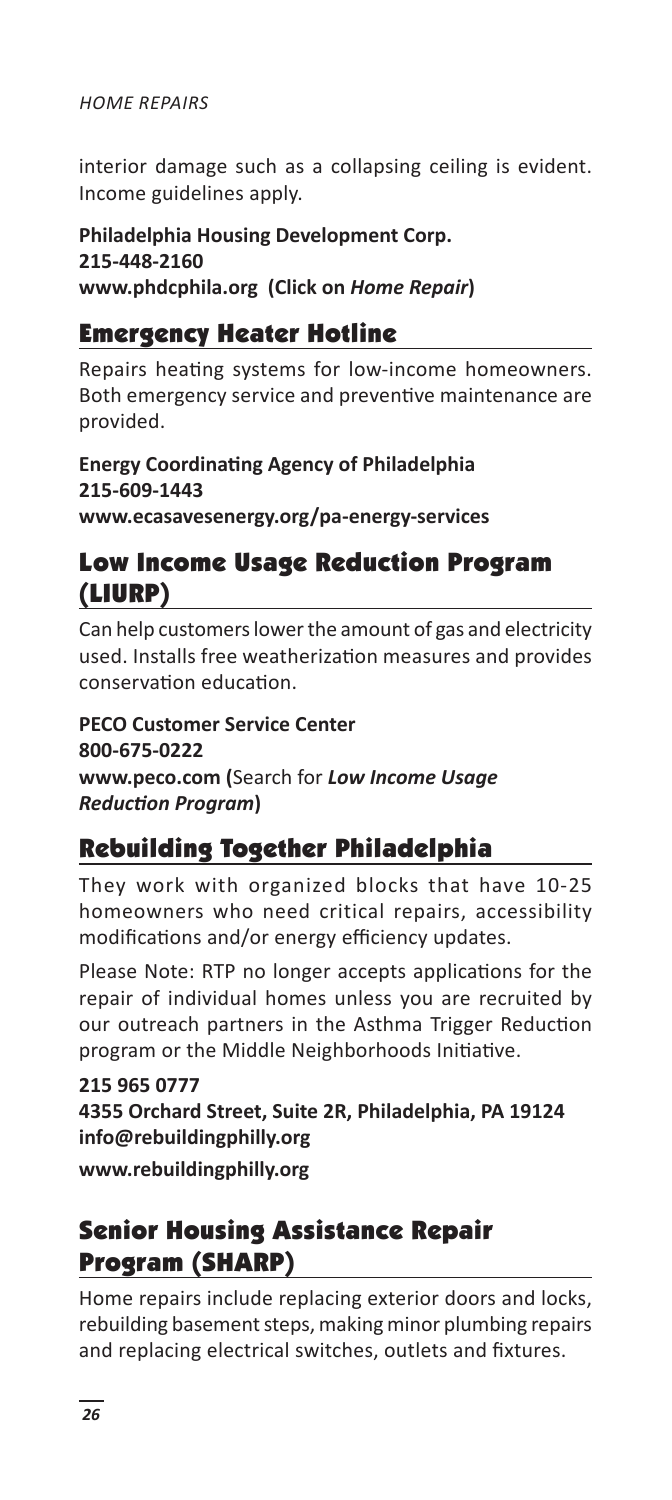Service is offered on a first-come, first-served basis to income-qualified senior citizens.

**Philadelphia Corporation for Aging 215-765-9040 www.pcacares.org (**Search for *SHARP***)**

#### Weatherization

Provides free weatherization and energy-efficiency improvements to owner-occupied and rental units. Services include: air-sealing measures; window and door repair; wrapping of hot water heaters, heating pipes and ducts; sealing of basement openings, crawlspaces and chaseways; insulating and air sealing of roof area; repair and efficiency modifications to central heating.

#### **Energy Coordinating Agency of Philadelphia 215-609-1076 or 215-988-0929 www.ecasavesenergy.org/pa-energy-services**

# Grants to Individuals

## Historic Properties Repair Program

Provides grants to owner-occupied units in historic districts for exterior repairs to their homes so that the historic character is maintained. Income guidelines apply. For more information, or to learn if your property is eligible, contact:

#### **Preservation Alliance for Greater Philadelphia 215-546-1146 www.preservationalliance.com/files/ HistoricPropertiesBrochure.pdf**

**Philadelphia Rowhouse Manual:** A Practical Guide for homeowners

The Rowhouse manual link below is a phenomenal read for Philadelphia homeowners. Please note the guide was last revised in 2008. The contents on pages 49 and 50 may be outdated but the manual is moderately informative.

**https://www.phila.gov/media/20190521124726/ Philadelphia\_Rowhouse\_Manual.pdf**

# Loans to Individuals

## Access Home Modification Program

This program provides mortgage loans to assist people with disabilities, or who have a family member(s) with disabilities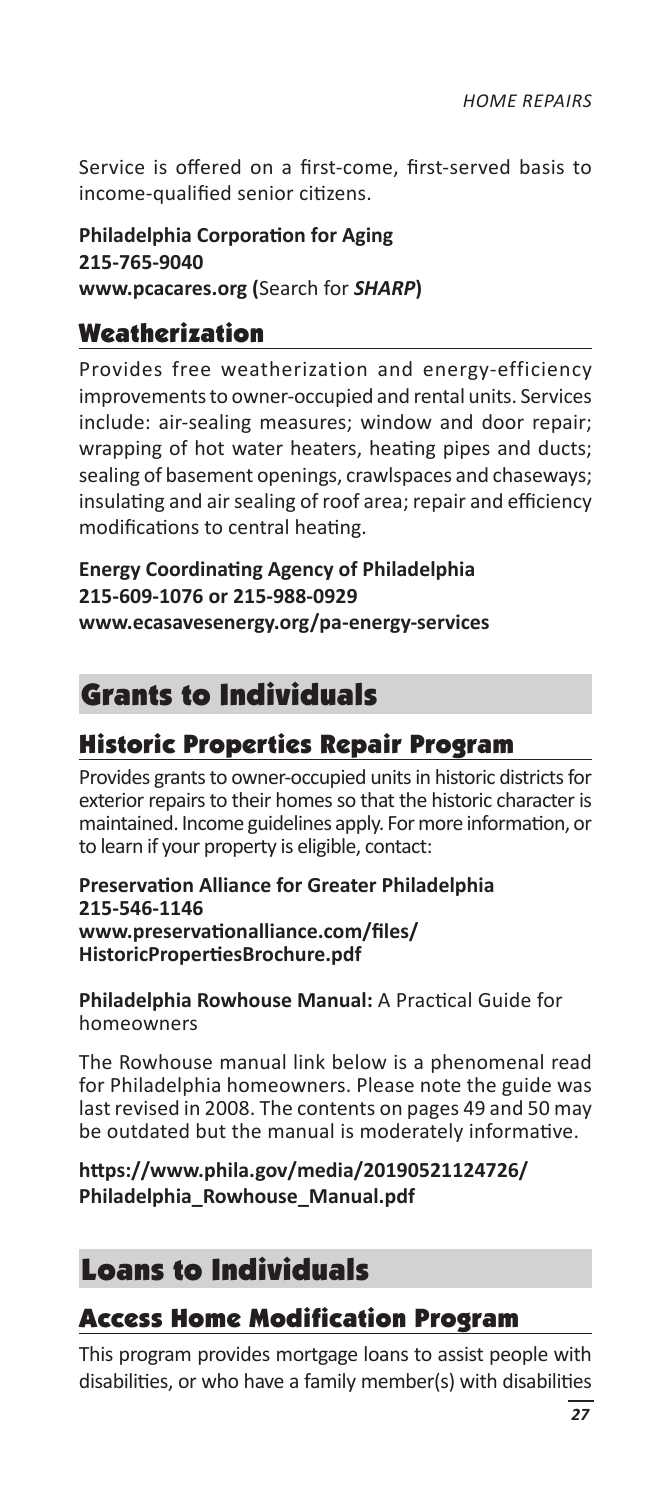#### *HOME REPAIRS*

living in the household, who are purchasing a home that needs accessibility modifications. It provides a deferred payment loan, with no interest and no monthly payment.

The loan becomes due and payable upon the sale, transfer, or non-owner occupancy of the property. This program is used in conjunction with a PHFA first mortgage program. Home modifications should be designed to meet the needs of the person with the physical disability who will be residing in the home. Eligible modification items may include, but are not limited to: bathroom modifications; installation of grab bars and handrails; kitchen modifications; lifting devices; main level bathroom or bedroom addition; ramp addition or repair; sidewalk addition or repair; and widening doorways or hallways.

**Pennsylvania Housing Finance Agency (PHFA) 800-822-1174 or 717-780-3800 TDD for deaf and hard of hearing: 717-780-1869 www.phfa.org (**Search for *Access Home Modification***)**

#### Homeowner's Emergency Loan Program (HELP)

HELP is an emergency plumbing repair program that can be used only when the Water Department issues a Notice of Defect to the property for a broken water or sewer service line. Loans are zero-interest and payable over a five-year period. Applicant must own and live in the property. Water bill or payment agreement must be current.

**Philadelphia Water Department 215-685-4901 www.phila.gov (**Search for *Homeowners Emergency Loan Program***)**

### Homeowners Energy Efficiency Loan Program (HEELP)

This program provides loans between \$1,000 and \$10,000 for specific energy efficiency repairs at a fixed rate of one percent for 10 years with no prepayment penalties. HEELP loans payments are \$44 per month for a \$5,000 loan or \$88 per month for a \$10,000 loan.

**Pennsylvania Housing Finance Agency (PHFA) 855-827-3466 TDD for deaf and hard of hearing: 717-780-1869 www.phfa.org (**Search for *HEELP***)**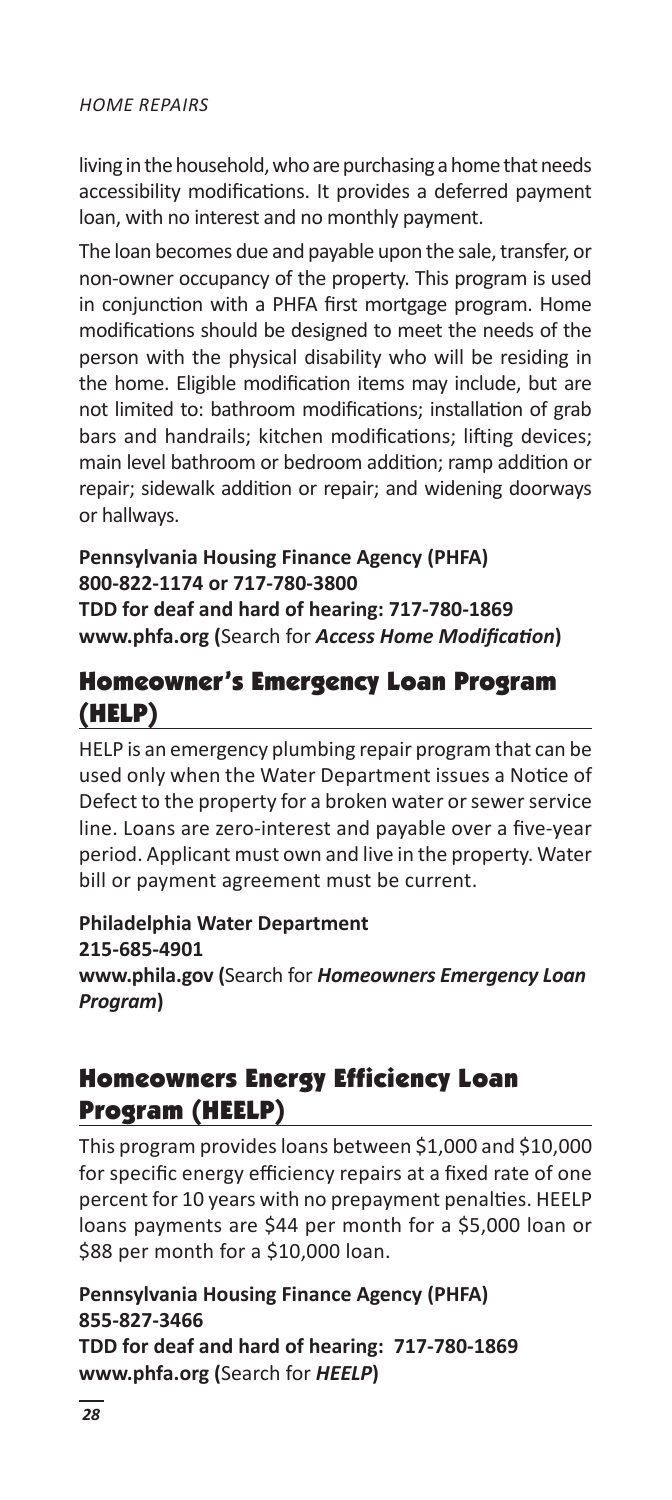### HomeStyle® Renovation Loan

The Pennsylvania Housing Finance Agency offers the HomeStyle® Renovation program which allows eligible homebuyers purchasing a home or existing homeowners seeking a refinance mortgage to repair, remodel, renovate or complete energy improvements. Qualified borrowers can fund up to 50% of the as completed appraised value of the property. The HomeStyle® Renovation program may be combined with PHFA's Keystone Advantage Assistance Loan, as applicable.

**Pennsylvania Housing Finance Agency (PHFA) 800-822-1174 or 717-780-3800 TDD for deaf and hard of hearing: 717-780-1869 www.phfa.org/programs/homestyle.aspx**

## PGW Residential-Sized Equipment Rebates

Residents can earn rebates between \$500 and \$1,500 from PGW when replacing old natural gas furnaces and boiler equipment.

Must be a PGW residential or small business customer and account must be active when the rebate is processed. New construction is eligible. Renters, with the owner's approval, are also eligible. The equipment must be installed by a licensed contractor. Rebates are awarded on a first-come, first-served basis and are subject to available funds. Please verify eligibility before purchasing. Eligibility is based on the heater purchase date.

**PGW Residential Rebate Processing 855- 749-7658 www.pgwenergysense.com/residential-rebates**

#### Restore, Repair, Renew (RRR)

RRR is a new program to help Philadelphia homeowners access low-interest rate loans to invest in their properties. Lenders participating in the program are offering 10-year, 3% fixed Annual Percentage Rate loans that range from \$2,500 to \$24,999 to eligible homeowners. You can call our program partner:

**Clarifi www.clarifi.org/rrr 215-866-5200 215-887-5195**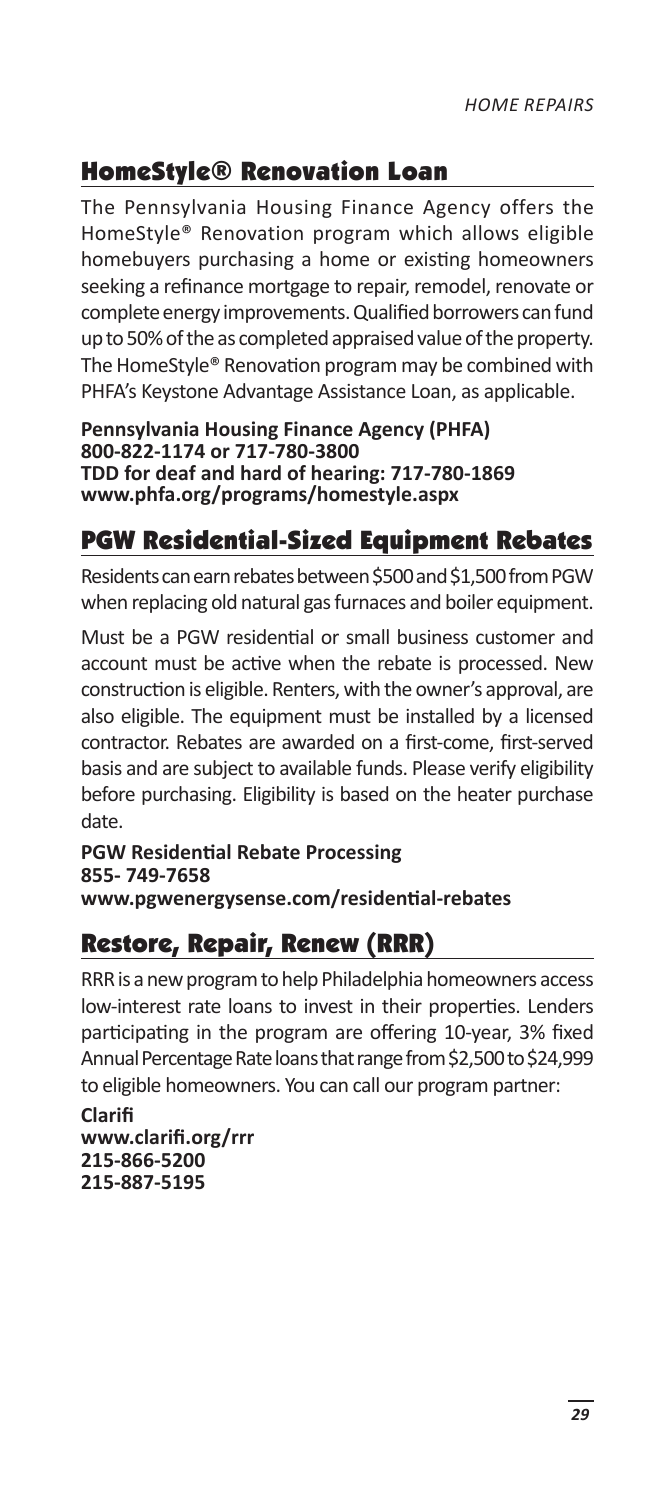# Housing Counseling

DHCD funds housing counseling agencies citywide to help homeowners avoid foreclosure, to provide housing counseling for first-time homebuyers and to offer credit repair.

#### **Division of Housing and Community Development 215-686-9749**

**TDD for deaf and hard of hearing: 215-686-9803 www.phila.gov/dhcd (**Search for *Housing Counseling***)**

# Foreclosure/Mortgage Counseling

# SaveYourHomePhilly Hotline

Philadelphia's Residential Mortgage & Tax Foreclosure Prevention Program gives homeowners a way to negotiate with their mortgage lenders, with the support of housing counselors, volunteer attorneys, and the oversight of the court system. The Program is available to Philadelphia homeowners whose properties are in the process of mortgage foreclosure. The property must be occupied and serve as the primary residence of the homeowner. The Program provides free housing counseling and free legal advice and offers a forum where lenders can engage in good faith negotiations with homeowners to develop a plan for saving the home from foreclosure.

All homeowners behind on their mortgage or facing foreclosure are urged to contact the SaveYourHomePhilly Hotline at 215-334-HOME (4663).

**Division of Housing and Community Development 215-334-HOME (4663) TTY for deaf and hard of hearing: 215-686-9803**

**www.phila.gov/dhcd** *(Search for Save Your Home Philly)*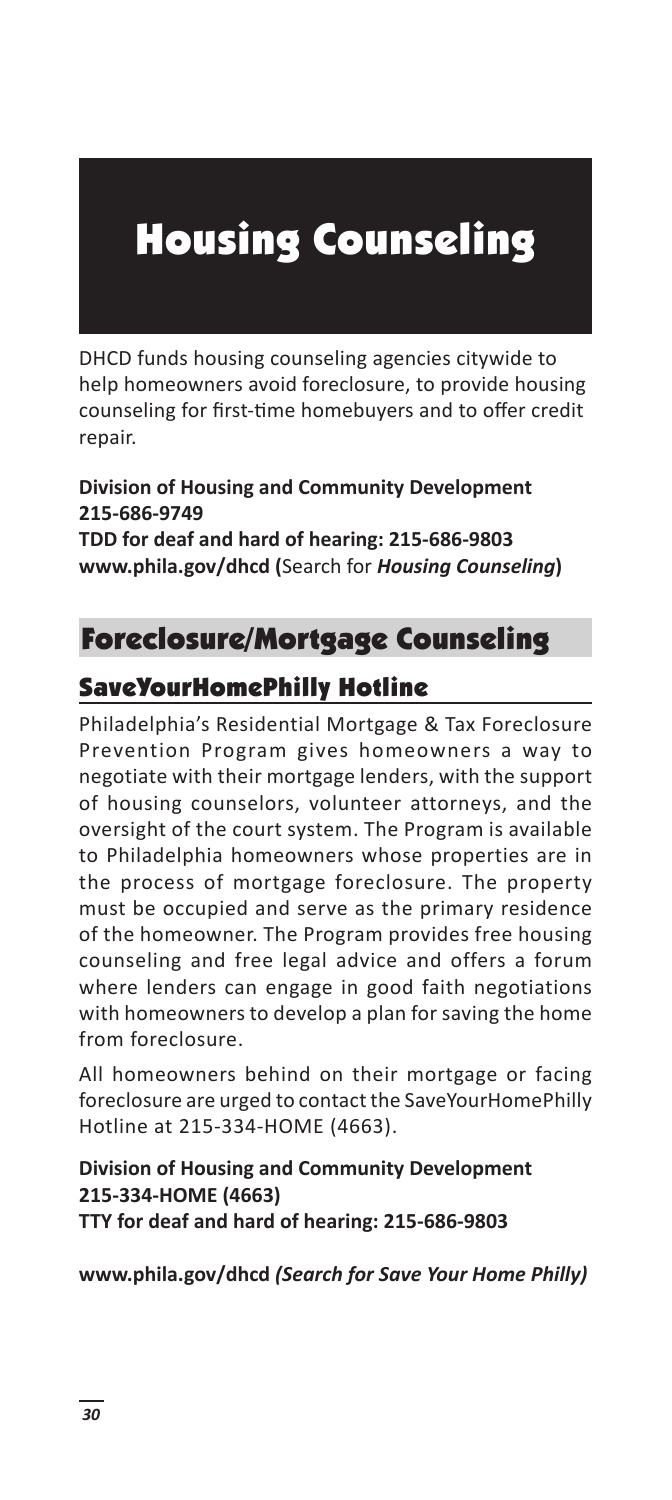# Landlord/Tenant Problems

# Assistance

#### Tenant Union Representative Network (TURN)

Tenant Union Representative Network (TURN) is a tenant service and advocacy organization that promotes the human right to housing.

They offer Tenant Rights Workshops, Individual Counseling, Hotline Assistance, and Tenant Union Organizing Assistance.

Rental unit repair problems, Assistance with organizing tenant unions, and Assistance with housing discrimination claims.

- Counseling services are free of charge. There are no income restrictions for Counseling. Handles tenant/ landlord problems
- Sponsors classes on evictions and tenants' rights (call for times)
- Organizes tenant councils

**Tenant Union Representative Network 215-940-3900 www.rturn.net**

# Complaints

## Fair Housing Commission

Addresses unfair rental practices. A tenant may file a complaint with the Philadelphia Fair Housing Commission if rent is current and the tenant is being threatened with illegal eviction, if a landlord is raising rent while housing code violations exist, if another term of a lease is being violated, or if a landlord is retaliating against a tenant for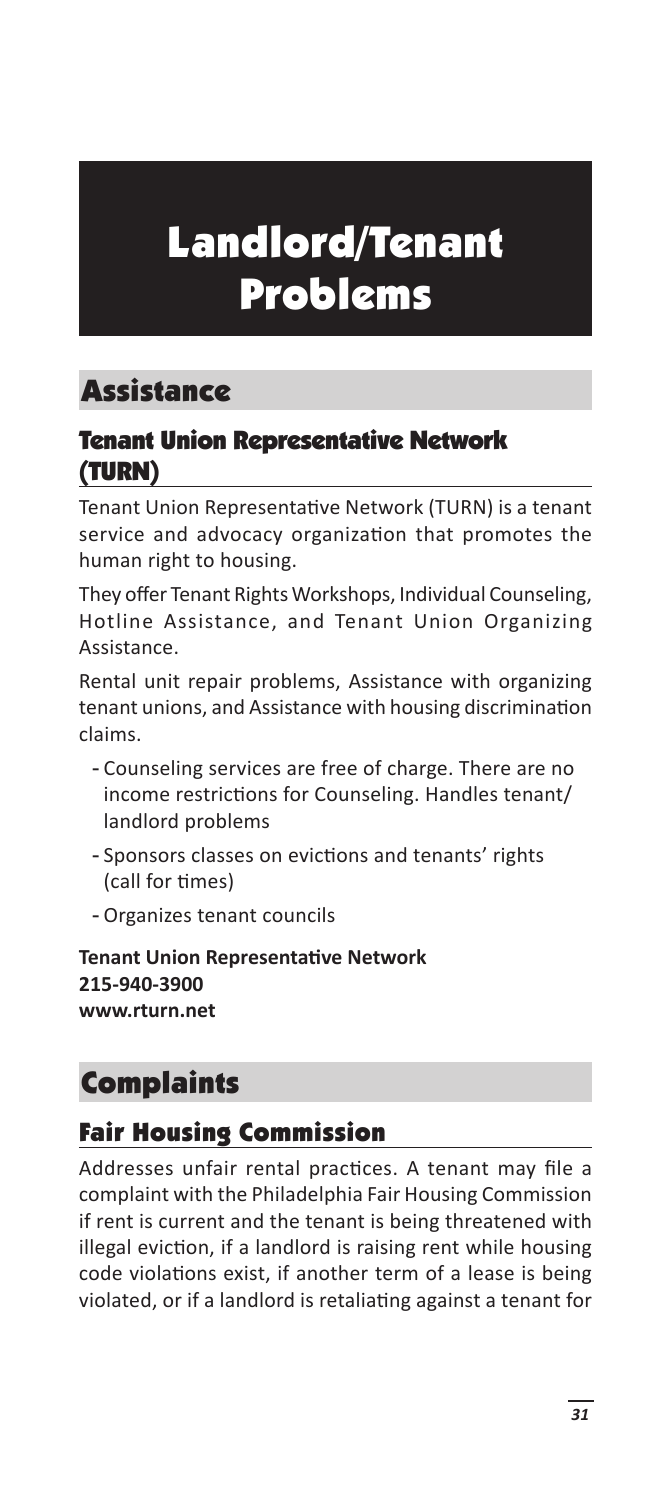#### *LANDLORD/TENANT PROBLEMS*

reporting housing code violations to the Department of Licenses and Inspections (L&I).

**Fair Housing Commission City of Philadelphia 215-686-4670 www.phila.gov/fairhousing**

## Licenses & Inspections Rental Complaints and Inspection Requests

The City's Department of Licenses and Inspections (L&I) handles rental complaints and inspection requests and outlines the responsibilities of owners, tenants and landlords for maintaining houses and apartments in a safe and clean condition. L&I enforces the City of Philadelphia's Housing Code and investigates complaints about code violations. L&I addresses problems such as fire safety, basic equipment and facilities in rental properties, water and sewage systems, heating, and repairs.

**Licenses & Inspections City of Philadelphia 215-686-8686 or dial 311 for City information www.phila.gov/li**

## Legal Assistance

## Community Legal Services

Represents low-income tenants in disputes with landlords. Phone calls are accepted Monday through Friday from 11 a.m. - 7 p.m. Walk-in assistance for renters of privately owned property is available Monday and Thursday from 9 a.m. - 12 p.m. Renters living in subsidized housing can receive walk-in assistance Tuesday and Thursday from 9 a.m. - 12 p.m. Emergency messages left over the weekend will be returned within 24 hours.

**Community Legal Services www.clsphila.org**

**Center City Office: 1424 Chestnut St., Philadelphia, PA 19102 267-981-3700**

**Law Center North Central: 1410 W. Erie Ave., Philadelphia, PA 19140 215-227-2400**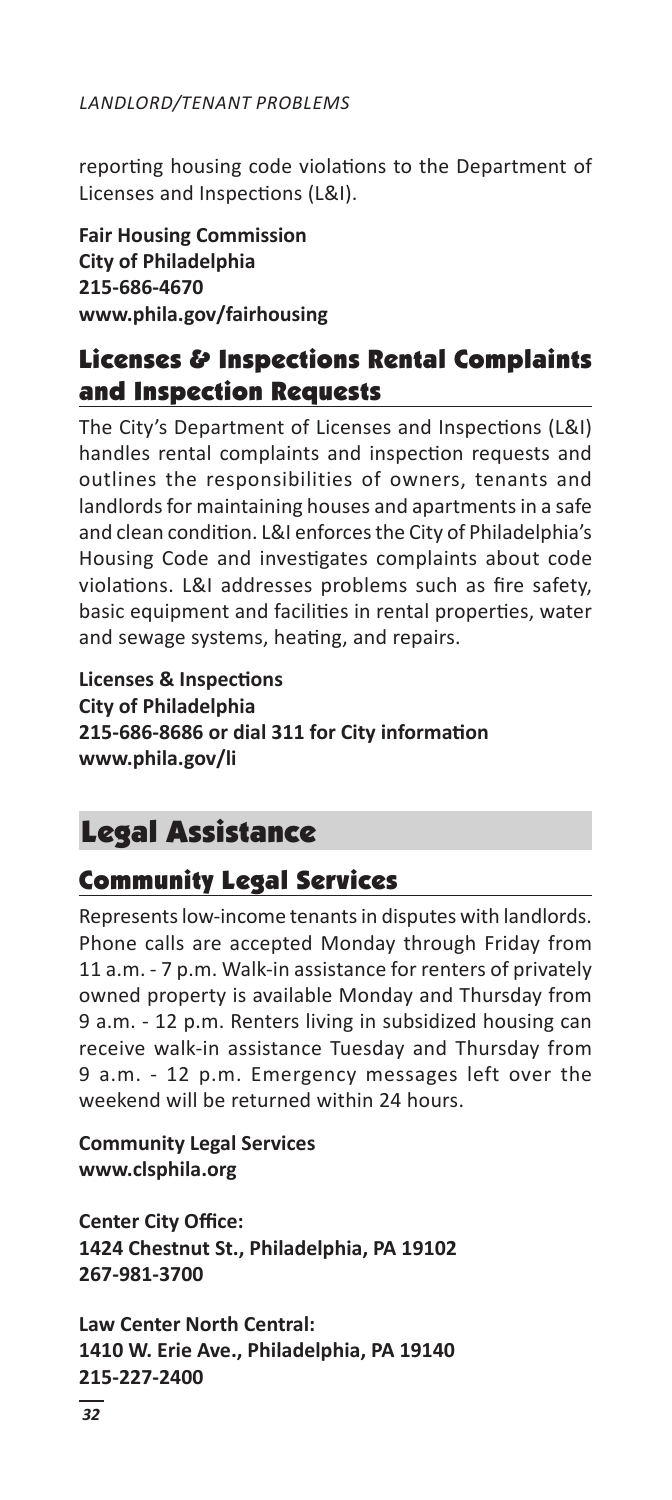# Lead Poisoning

# Information

## Lead and Healthy Homes Program (LHHP)

The conditions in your home can have a major impact on your health and the health of your children. The Lead and Healthy Homes Program (LHHP) works to improve the health and safety of housing in Philadelphia by:

- Providing information, referral, and training to promote healthy homes and prevent lead poisoning
- Working with families, homeowners, and landlords to reduce lead hazards in homes
- Providing home inspection and remediation to eligible families
- Enforcing lead laws and regulations in collaboration with the Philadelphia Law Department

**Lead and Healthy Homes Program City of Philadelphia 215-685-2788 www.phila.gov (**Search for *Lead and Heathy Homes***)**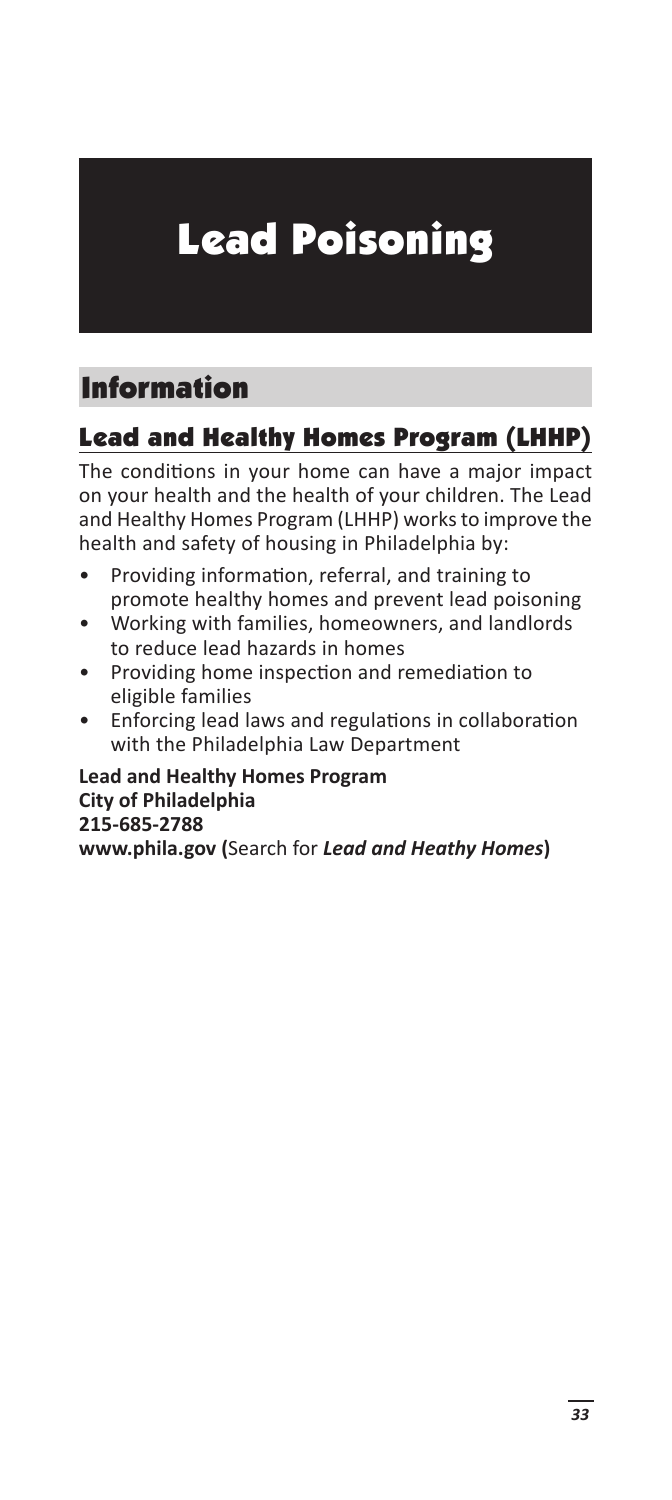# Legal Assistance

# Homeless

#### Homeless Advocacy Project

Weekly free legal clinics. Call or visit website.

**1429 Walnut St., 15th Floor, Philadelphia, PA 19102 1-800-837-2672 or 215-523-9595 www.haplegal.org**

## Senior Citizens

#### SeniorLAW Center

SeniorLAW Center provides a wide range of services in its mission to protect the legal rights and interests of the elderly.

#### **PA SeniorLAW HelpLine 1-877-PA-SR-LAW (1-877-727-7529) or 215-988-1242 www.seniorlawcenter.org**

# Tenants

#### Community Legal Services

Represents low-income tenants in disputes with landlords. Phone calls are accepted Monday through Friday from 11 a.m. - 7 p.m. Walk-in assistance for renters of privately owned property is available Monday and Thursday from 9 a.m. - 12 p.m. Renters living in subsidized housing can receive walk-in assistance Tuesday and Thursday from 9 a.m. - 12 p.m. Emergency messages left over the weekend will be returned within 24 hours.

**Community Legal Services www.clsphila.org**

**Center City Office: 1424 Chestnut St., Philadelphia, PA 19102 267-981-3700**

**Law Center North Central: 1410 W. Erie Ave., Philadelphia, PA 19140 215-227-2400**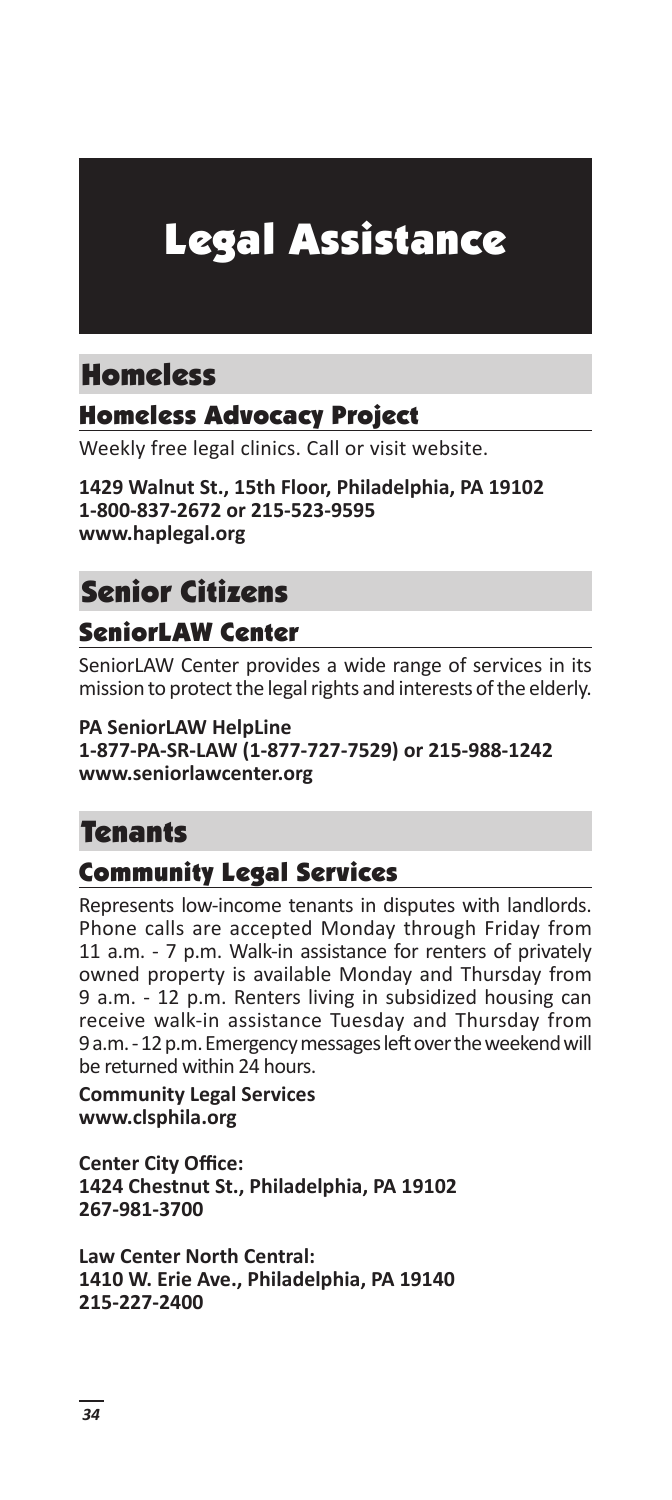# Property Tax Relief

## Abatement

## Property Tax Abatement Program

Allows a 10-year exemption from paying taxes on the increased value of a renovated house. No limit to the cost of improvements. Renovations require a building permit (e.g., installing a deck, adding a bathroom). All taxes must be current to the Department of Revenue to take advantage of this program.

**Office of Property Assessment City of Philadelphia 601 Walnut St., Suite 300, Philadelphia, PA 19106 215-686-4334 www.phila.gov/opa**

## Payment

### Owner-Occupied Real Estate Payment Agreement Program (OOPA)

The Owner-Occupied Real Estate Payment Agreement Program helps homeowners with past due and delinquent real estate taxes. It allows homeowners to make monthly payments based on household income and family size. Applicants must remain current on future real estate taxes. For more information or to apply, visit their website.

**Department of Revenue**

**Municipal Services Building 1401 John F. Kennedy Blvd., Concourse Level Philadelphia, PA 19102 215-686-6442 www.phila.gov/OOPA**

## Real Estate Tax Installment Program

Owner-occupant homeowners can pay their current year real estate tax in monthly installments throughout the year that they are due. Applications are available in real estate tax bills or at:

**Department of Revenue Municipal Services Building 1401 John F. Kennedy Blvd., Concourse Level Philadelphia, PA 19102 215-686-6442 www.phila.gov/revenue/installment-plan**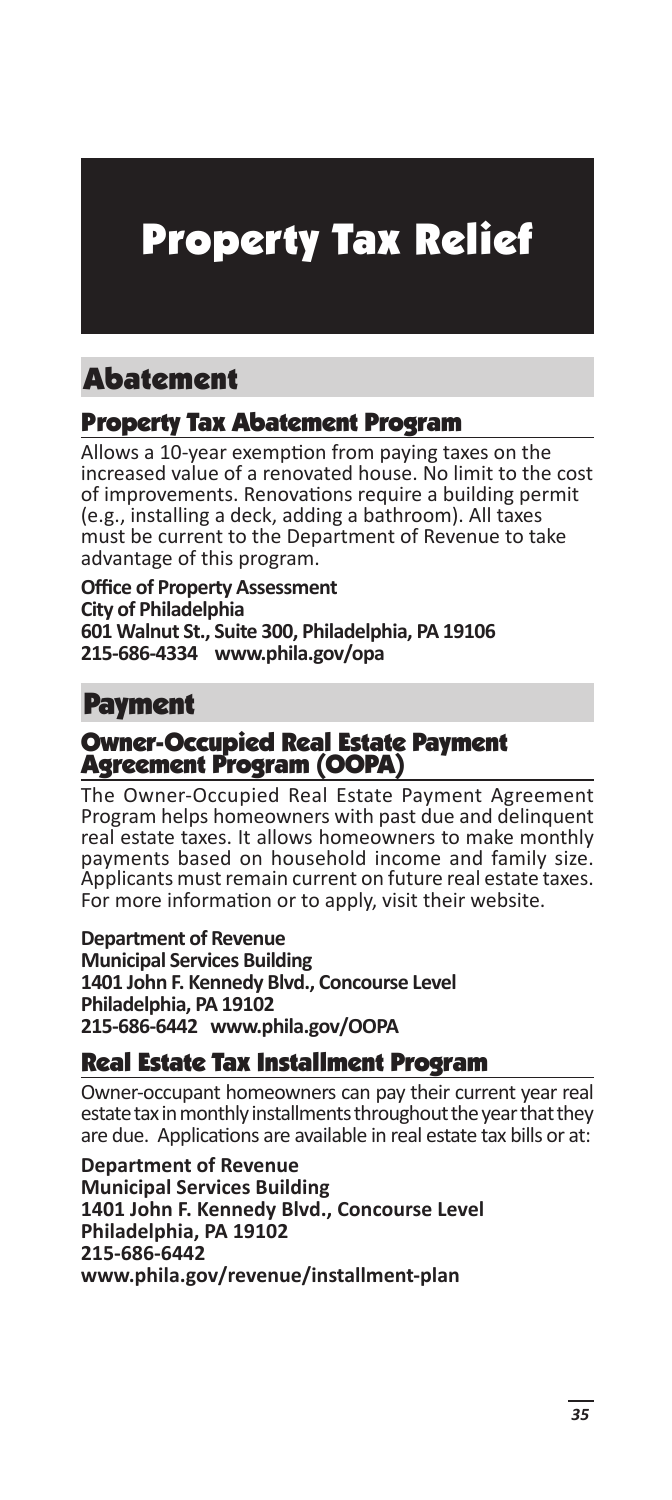# Rebates

## Property Tax/Rent Rebates

The rebate program benefits eligible Pennsylvanians aged 65 and older; widows and widowers age 50 and older; and people with disabilities age 18 and older. The income limit is \$35,000 a year for homeowners and \$15,000 annually for renters, and half of Social Security income is excluded.

**Property Tax/Rent Rebate Program 1-888-222-9190 www.revenue.pa.gov (Search Rebate Program)** 

## Mortgage Credit Certificate Program

The Mortgage Credit Certificate (MCC) program provides a limited tax credit as an offset against ordinary income, permitting qualified homeowners to reduce—on a dollar-for-dollar basis—their federal income tax liability, if any, for the life of the loan. This program is used in conjunction with a first mortgage under PHFA's Keystone Government (K-Gov) or HFA Preferred™ or Preferred Risk Sharing™ Programs. (See pages 17-19)

Qualified homebuyers can apply for the MCC Program through PHFA's network of participating lenders. For more information call the number below or visit their website.

#### **Pennsylvania Housing Finance Agency (PHFA) 855-827-3466**

**TDD for deaf and hard of hearing: 717-780-1869 www.phfa.org (**Search for *Mortgage Credit***)**

# Senior Citizens

#### Low-Income Senior Citizen Real Estate Freeze Program

The Low-Income Senior Citizen Real Estate Freeze Program helps senior citizen homeowners save money on their annual real estate taxes. Under the program, the City will "freeze" your real estate taxes for the current year. For more information or to see if you qualify, call or visit the website.

**Department of Revenue Municipal Services Building 1401 John F. Kennedy Blvd., Concourse Level Philadelphia, PA 19102 215-686-6442 www.phila.gov (**Search for *Real Estate Freeze Program***)**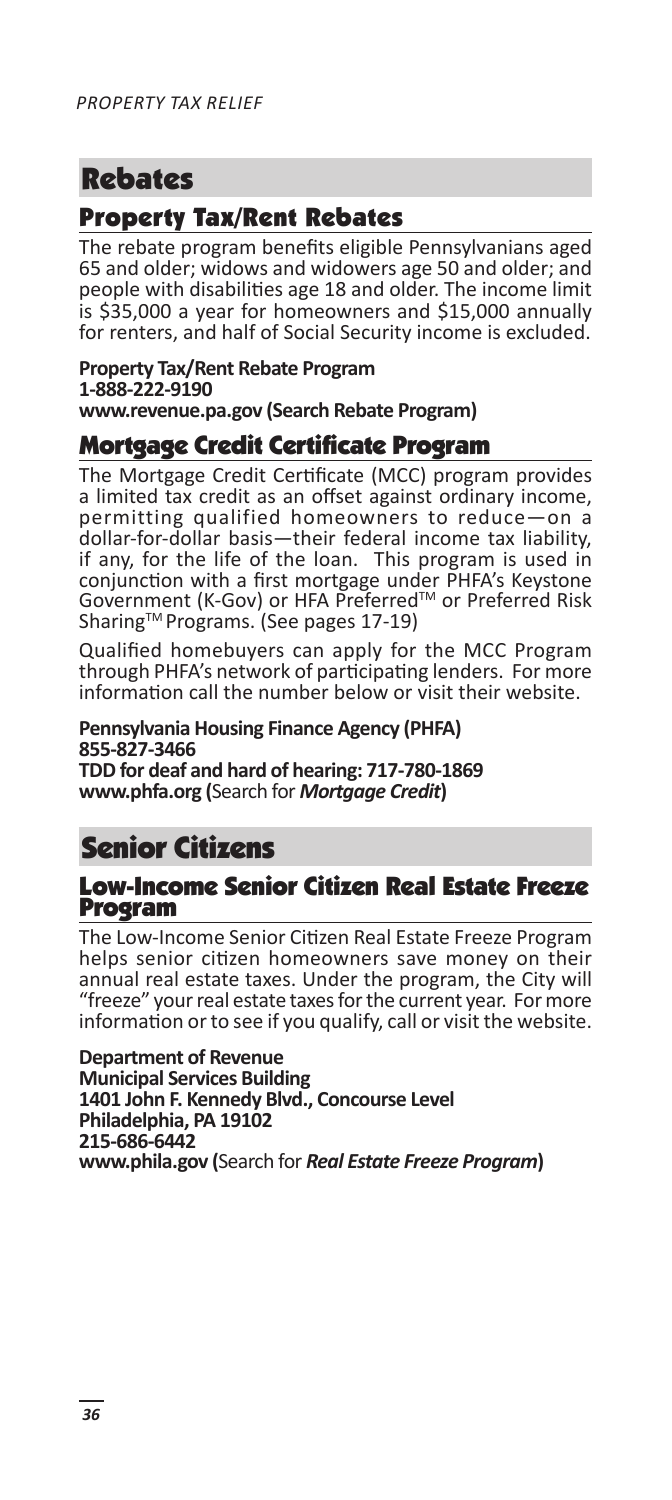# Tax Relief

## Catastrophic Loss-Related Property **Assesment**

Reduce property assessment for properties that have lost 50 percent of more of their value due to fire or natural disaster.

#### **215-686-6488**

**www.phila.gov/OPA/AbatementsExemptions/Pages/ CatastrophicLoss.aspx**

### Longtime Owner Occupants Program (LOOP)

The Longtime Owner Occupants Program (LOOP) is a Real Estate Tax relief program for eligible homeowners whose property assessments (after the Homestead Exemption) increased by 50%, or more, from last year. Participants must also fall within income limits, and meet length of home ownership requirements.

LOOP works by:

1. Limiting your home's assessment increase to 50%, and 2. Locking in that assessment for as long as you remain eligible.

**Department of Revenue Municipal Services Building 1401 John F. Kennedy Boulevard, Concourse Level Philadelphia, PA 19102 215-686-9200 www.phila.gov** *(Search for LOOP)*

## Homestead Exemption

Save about \$629 on your annual property tax bill.

**215-686-9200**

**www.phila.gov/homestead**

## Real Estate Tax Credit for Active Duty

Provides a tax credit for active military members called to duty outside of Pennsylvania.

**215-686-6488 www.phila.gov/revenue/active-duty-tax-credit**

## Real Estate Tax Deferral Program

Defer property tax increases of more than 15 percent until the property is transferred or sold.

**215-686-6442**

**www.phila.gov/real-estate-relief**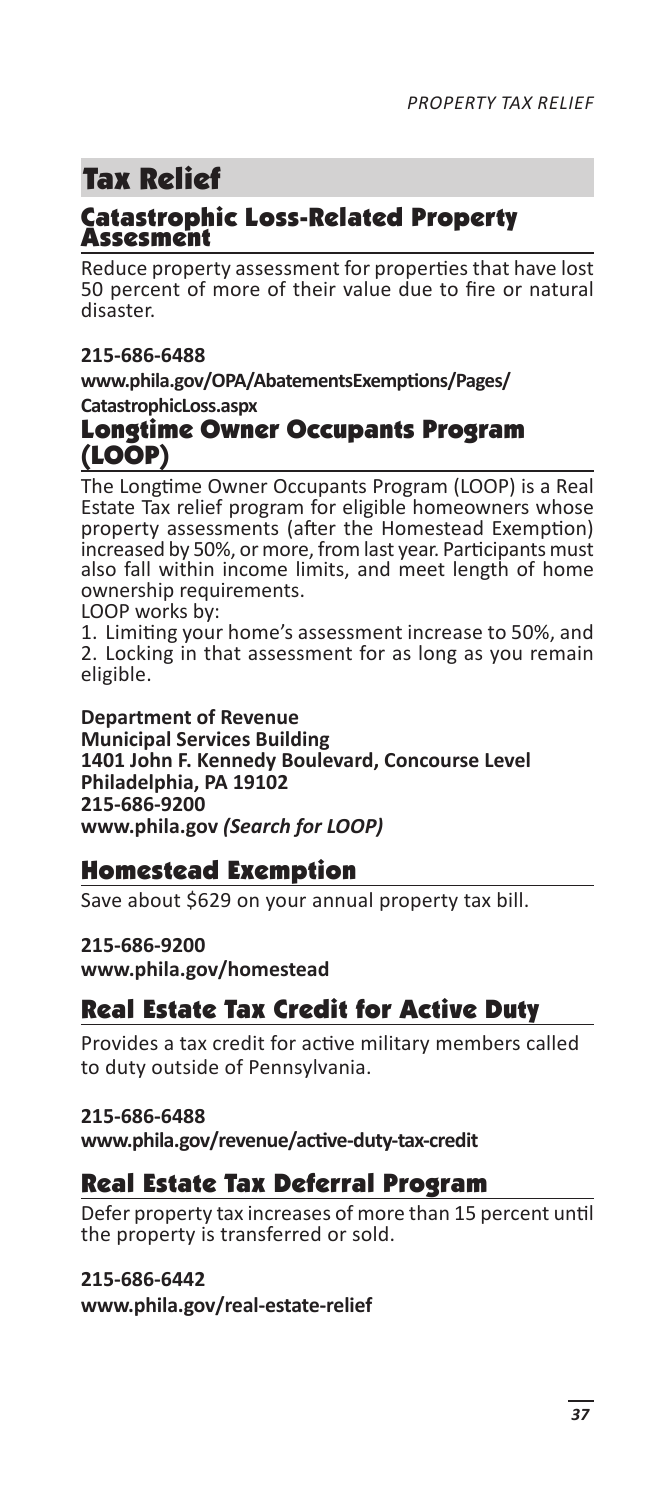# Rental Assistance

# Grants to Individuals

## Emergency Shelter Allowance Program (EAS)

The Department of Human Services offers an Emergency Shelter Allowance, ESA, to help a homeless or near homeless family/individual to:

- Stop eviction from their home/apartment or foreclosure of their house
- Find a long-term place to live
- Find a short-term place to stay

The purpose of an ESA is to stop a housing crisis rather than slow down the process.

The ESA payment amount, up to \$400, depends on the individual's needs, situation, and emergency.

**Philadelphia County Assistance Office Headquarters 801 Market Street Phila., PA 19107 215-560-7226 Office Hours: 8 a.m. to 5 p.m.**

## UESF Veterans' Program

Using a housing-first case management model, UESF provides services including housing acquisition and landlord negotiation, VA benefit assistance, mainstream benefits, legal assistance referrals, self-sufficiency education, and temporary financial assistance when needed.

**Utility Emergency Services Fund 215-814-6888 www.uesfacts.org**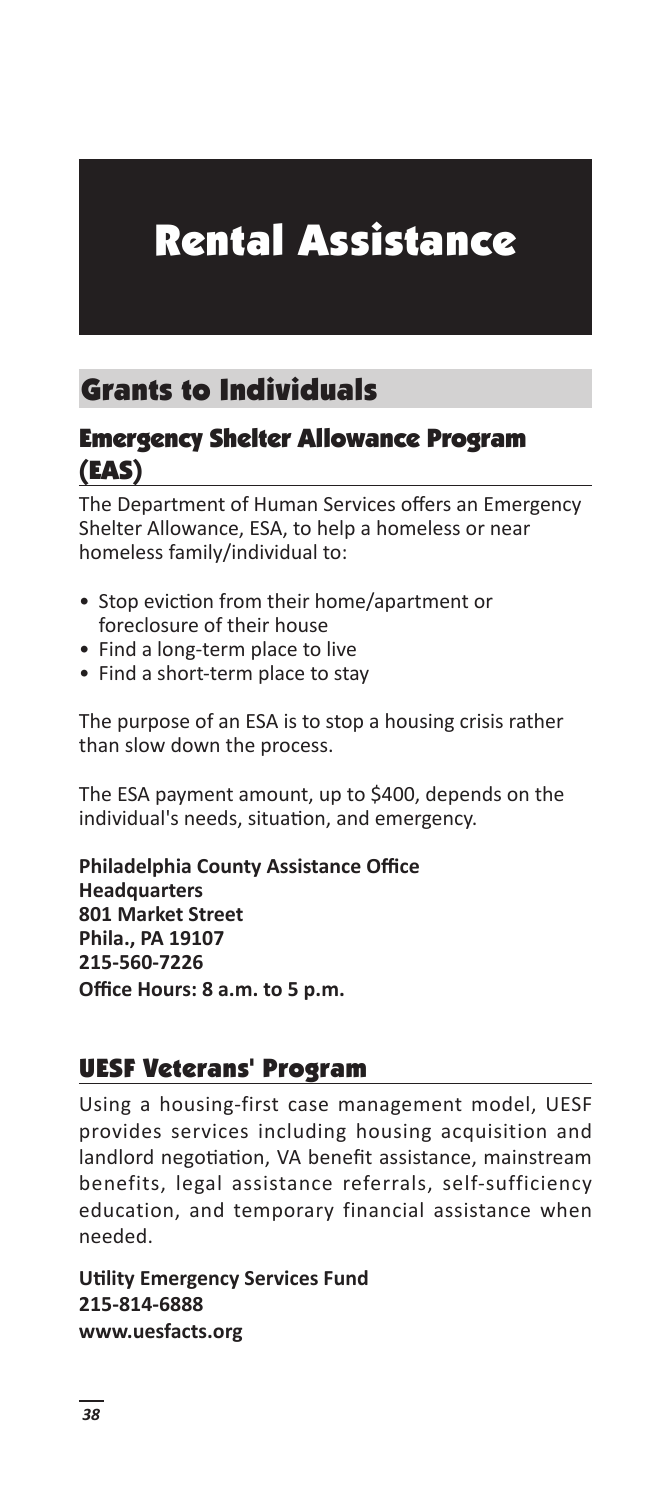# Information

## HUD Rental Assistance Program

Provides information on affordable HUD-subsidized rentals and special-needs housing.

### **U.S. Department of Housing and Urban Development 215-656-0500 www.hud.gov/topics/rental\_assistance www.espanol.hud.gov**

## Phillytenant.org

Phillytenant.org is a collaboration of legal services and advocacy organizations in Philadelphia to provide information to the residents of Philadelphia with tenant/ landlord questions and issues.

The helpline number is answered by a live person and will make referrals to the correct legal assistance or resource organization.

**267-443-2500 www.phillytenant.org**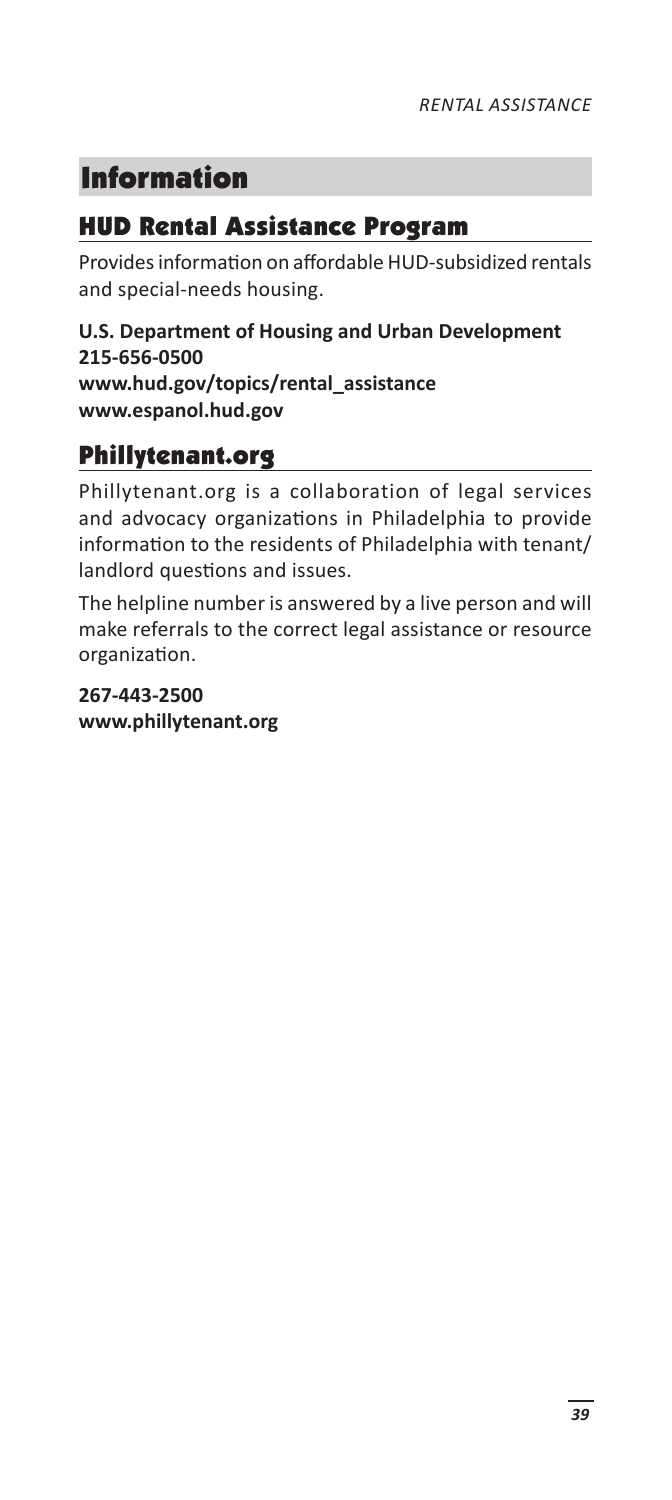# Rental Housing

Individuals should find rental housing through real estate agents, newspaper advertisements, neighborhood postings, word of mouth, etc.

# Information

## PAHousingSearch.com

This is a free, online rental and homeownership service that links people with appropriate housing. Tenants and homebuyers can search by rent, size, location and more. Listings include marketrate and affordable rentals, affordable for sale housing, and special-needs housing.

## **Pennsylvania Housing Finance Agency www.PAHousingSearch.com**

# Public Housing

## Philadelphia Housing Authority (PHA) Accessible Housing

PHA's public housing inventory includes accessible units and units with various features designed to meet the needs of persons with mobility, hearing and vision impairments. To apply, complete a Pre-Application and the Accommodation Request and Release Form. Applicants can apply online through the PHA website, in-person at the PHA Admissions Office or at any PHA development.

**Philadelphia Housing Authority Accessibility Coordinator 2013 Ridge Ave., Philadelphia, PA 19121 215-684-4379 www.pha.phila.gov**

## Philadelphia Housing Authority (PHA) Public Housing

PHA provides a variety of different public housing rental opportunities for low-income residents, including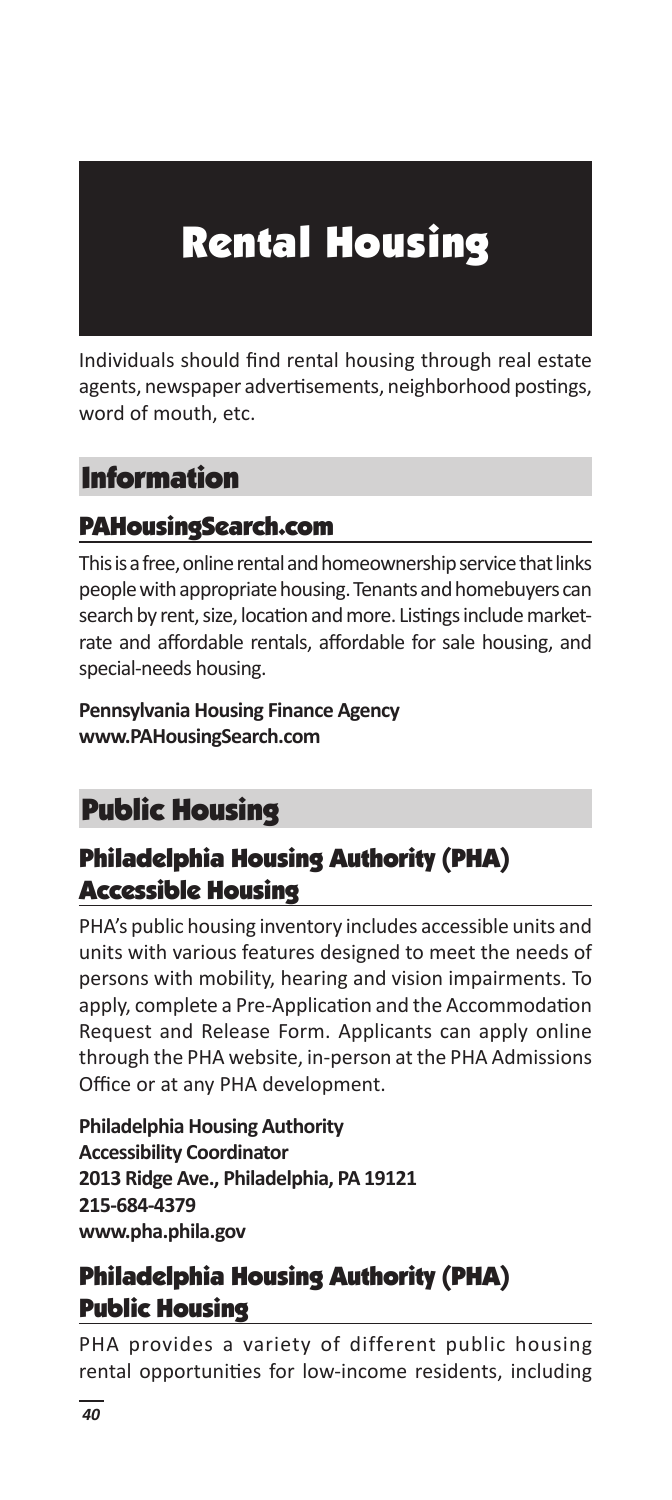multifamily, housing developments and scattered site properties located throughout the city. Due to long average wait times, PHA closed its Public Housing Program wait lists on April 15, 2013. The wait lists will reopen at PHA's discretion and the public will be notified through advertising and on its website.

All senior housing (see page 39) waiting lists, the wheelchair accessible unit (see page 45) waiting list, Philadelphia Asset & Property Management Corporation (PAPMC) (see page 37) waiting lists, and special programs (see page 47) remain open. Online applications for these programs are accepted through the PHA website. Applicants can also apply in-person at the Admissions Office or at any PHA development.

**Philadelphia Housing Authority Admissions Office Mon - Fri from 9 a.m. - 2 p.m. 2013 Ridge Ave., Philadelphia, PA 19121 215-684-4000 (follow prompts) TDD for deaf and hard of hearing: 800-654-5984 www.pha.phila.gov**

## Philadelphia Housing Authority (PHA) Housing Choice Voucher Program (formerly Section 8)

The Philadelphia Housing Authority (PHA) provides rental assistance to low-income families in the private rental market through the Housing Choice Voucher Program (HCV). The HCV waitlist was last open in March 2010. As of December 2013, the waitlist is closed. The public will be notified through TV, radio, print advertising, and on the PHA website when the HCV waitlist will be reopened.

The HCV Program is organized into the following departments:

- Eligibility, Transfers and Special Programs determines eligibility for applicants, issues vouchers, processes transfers, coordinates lease signings, and oversees portability, Project-Based vouchers, and special programs such as Veterans Affairs Supportive Housing (VASH) and Homeownership.

**Phone: 215-684-4300 (follow prompts) Email: clientservices@pha.phila.gov**

- Continued Occupancy manages regular and interim recertifications and verifies family and income information. **Phone: 215-684-4300 (follow prompts) Email: clientservices@pha.phila.gov**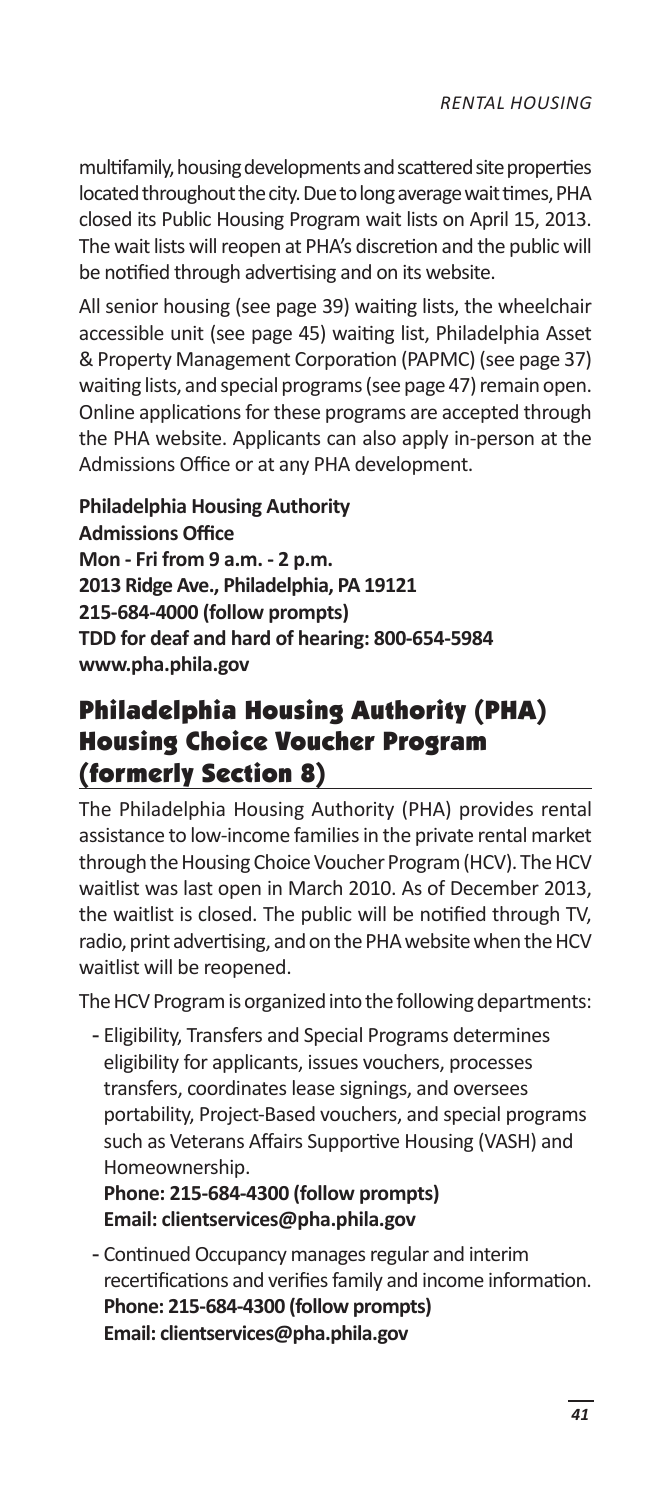#### *RENTAL HOUSING*

- Inspections conducts Housing Quality Standards (HQS) inspections, enforces standards, and takes action for HQS violations.

**Phone: 215-684-3860 Email: hcvinspections@pha.phila.gov**

- Owner Services serves as liaison between PHA and landlords, conducts reasonable rent determinations and processes housing assistance payments. **Phone: 215-684-5596 Email: hcvlandlords@pha.phila.gov**

**Philadelphia Housing Authority Housing Choice Voucher Office 2850 Germantown Ave., Philadelphia, PA 19133 www.pha.phila.gov**

## Philadelphia Housing Authority (PHA) Senior Housing

PHA has designated several senior-only developments for residents aged 55 and older and has family properties that include senior-only buildings. Information about PHA senior housing can be obtained by calling PHA or visiting the website.

**Philadelphia Housing Authority Senior Programs 215-684-4000 www.pha.phila.gov**

## Philadelphia Asset & Property Management Corporation (PAPMC)

The Philadelphia Asset & Property Management Corporation, or PAPMC, is a private service affiliate that manages Limited Partnership Low Income Housing Tax Credit (LIHTC) properties. It is a nonprofit management entity that is separate from PHA. Each site maintains its own waiting list. You can apply to both PHA and PAPMC properties through PHA's website.

**Philadelphia Asset & Property Management Corporation (PAPMC)**

**1100 Poplar St., Philadelphia, PA 19123 215-684-4000 (follow prompts) TDD for deaf and hard of hearing: 800-654-5984 www.pha.phila.gov.housing/admissions**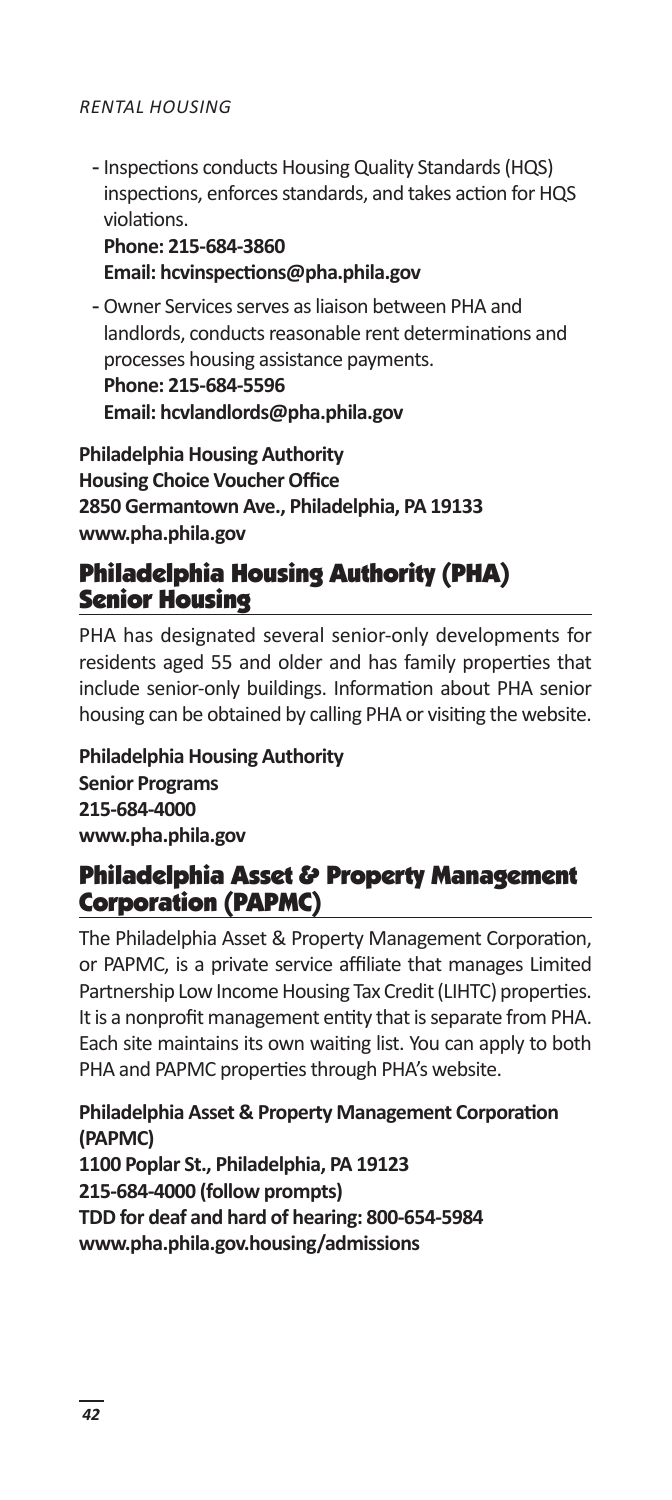# Returning Citizens (Formerly Referred to as "Ex-Offenders")

# Assistance

# Office of Re-Integration Services (R.I.S.E.)

Assists returning citizens to be constructive individuals who contribute positively to their communities. R.I.S.E. partners with businesses, faith and community organizations and job-training providers to offer job placement services, life skills training, literacy education and housing referral.

**Office of Re-Integration Services 1425 Arch St., Philadelphia, PA 19123 215-683-3370 www.phila.gov/rise Walk-in hours M-F 10 a.m. - 4 p.m.**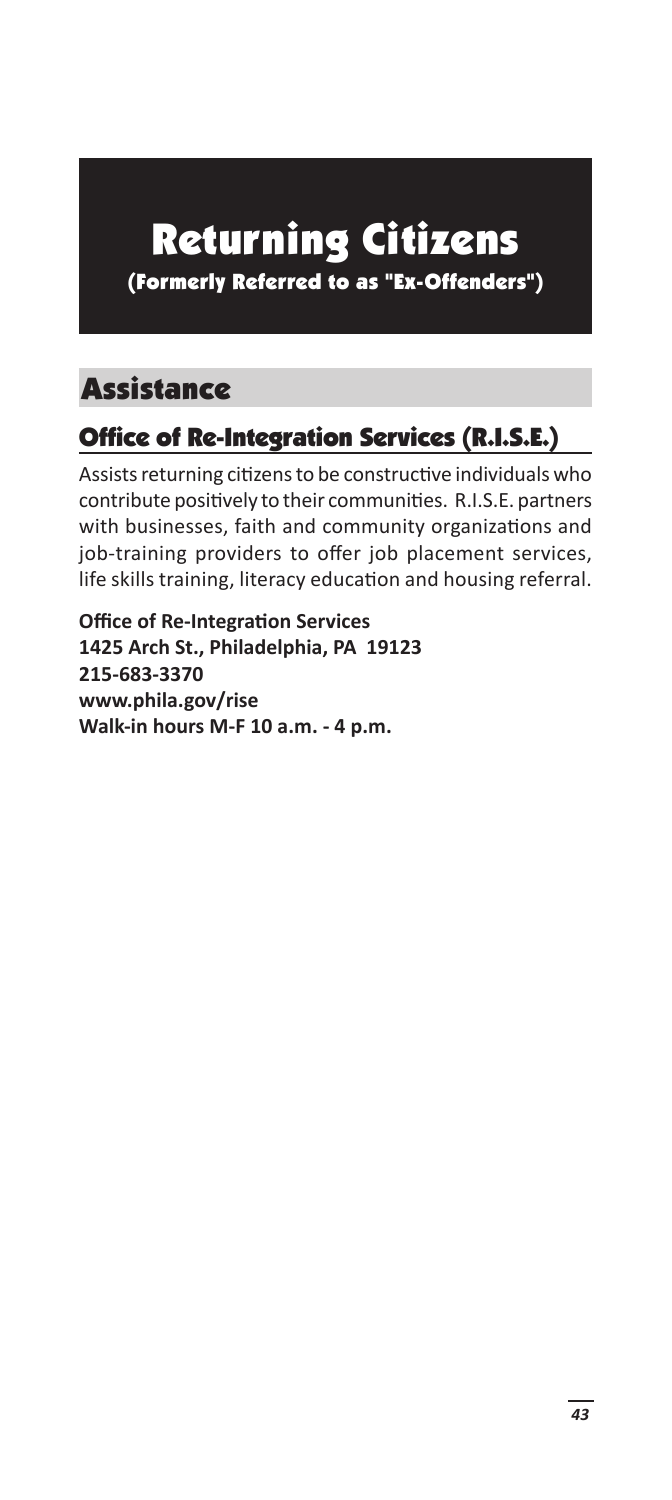# Senior Citizen Programs

# Assistance

## BenePhilly

Helps low-income elderly Philadelphians eligible for, but not currently receiving, federal and state benefits to apply for these benefits. Programs include PACE (prescription drugs), food stamps, state property tax and rent rebates and enrollment in the Medicare Extra Help program. This initiative is sponsored by the City of Philadelphia, the Pennsylvania Department of Aging and the Pennsylvania Department of Public Welfare.

**BenePhilly 800-236-2194 or 844-848-4376 Mon - Fri from 9 a.m. - 5 p.m. www.bdtrust.org/location/benephilly-enrollmentcenter/**

## Mayor's Commission on Aging

The goal of the Mayor's Commission on Aging is to improve the quality of life for older adults (ages 55+) in Philadelphia. Services are free to residents and employers and include assistance applying for the Property Tax/Rent Rebate, energy assistance and other information and referral assistance.

**Mayor's Commission on Aging 100 S. Broad St., 4th Floor, Philadelphia, PA 19110 215-686-8450 www.phila.gov/aging**

## Free Improvements/Repairs

## Adaptive Modifications Program

Provides free adaptations to the house or apartment of a person with permanent physical disabilities, allowing easier access to and mobility within the home. Income guidelines apply.

**PHDC 215-448-2160 www.phdcphila.org (Click on** *Home Repair***)**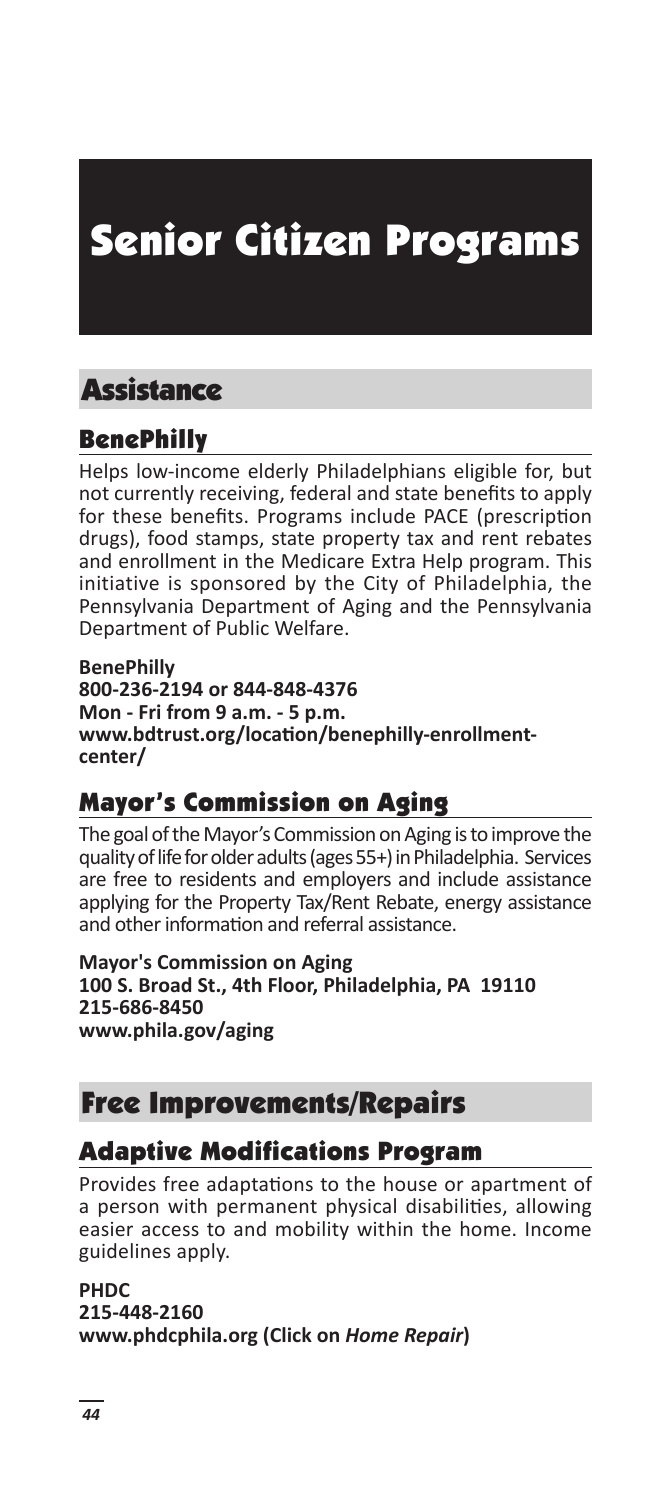# CAPABLE

CAPABLE is a program to provide aging-in-place repairs for elderly homeowners so that they can remain safe and health in their homes for as long as possible and live with the best health possible. This program combines the efforts of the nurse and occupational therapists from Jefferson and Drexel with Habitat's Home Repair Program in order to "prescribe" changes to the built environment that patients inhabit. Contact family@ habitatphiladelphia.org for more information.

**Habitat for Humanity Philadelphia 1829 N. 19th St. Philadelphia, PA 19121 215-765-6000**

## Senior Housing Assistance Repair Program (SHARP) 60+years

Home repairs include replacing exterior doors and locks, rebuilding basement steps, making minor plumbing repairs and replacing electrical switches, outlets and fixtures. Service is offered on a first-come, first-served basis. For seniors 60 years and older.

# **Philadelphia Corporation for Aging 215-765-9040**

**www.pcacares.org/service\_provider/pca-sharp-program/**

# Grants to Individuals

## PCA Emergency Fund

Provides assistance to low-income applicants aged 60 and over who have a utility shut-off or whose utilities will be shut off in five working days or less. Also delivers heating oil to eligible clients whose supply is depleted or near exhaustion. Applicant must have first applied to LIHEAP and/or UESF (see page 49). Referrals are accepted only from recognized social agencies and the clergy.

**Philadelphia Corporation for Aging 215-765-9040 www.pcacares.org/service-provider/pca-emergency-fund**

# Information

## PCA Helpline

Provides listings of senior housing.

**Philadelphia Corporation for Aging 215-765-9040 www.pcacares.org (**Search for *PCA Helpline***)**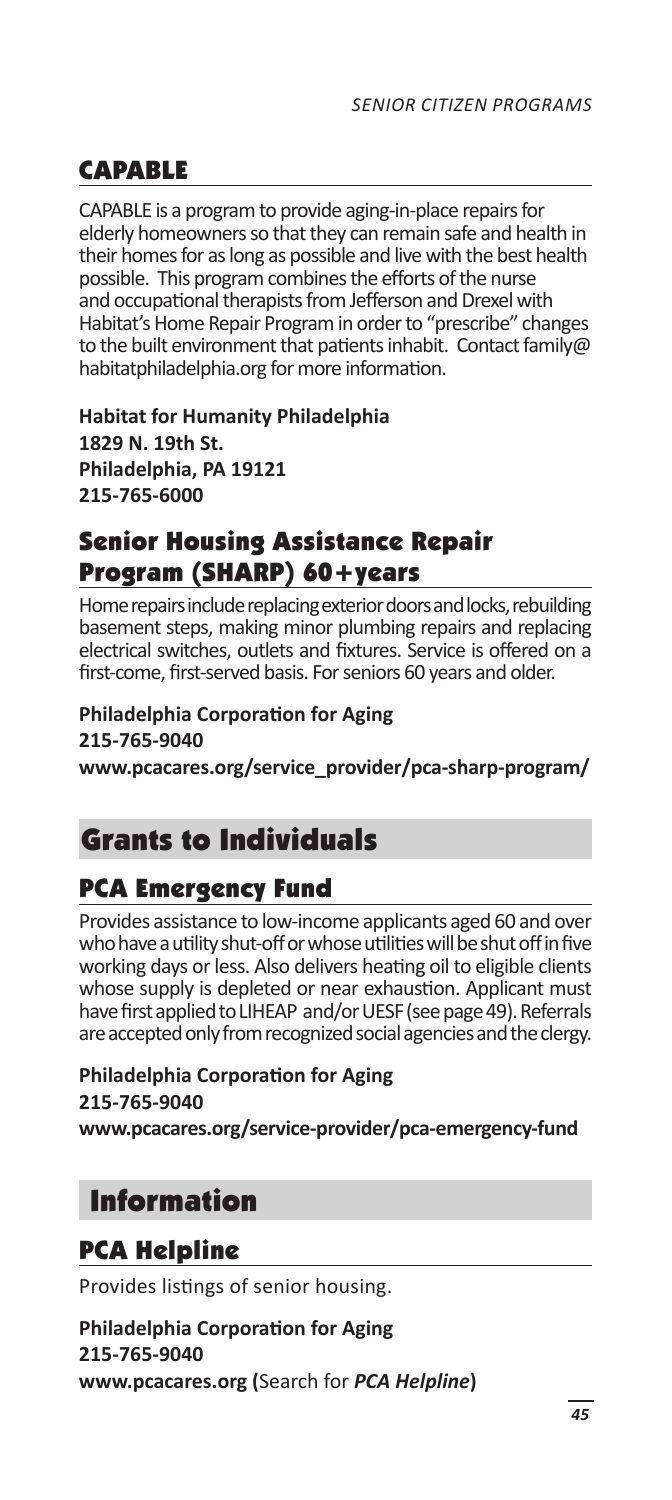# Legal Services

## SeniorLAW Center

SeniorLAW Center provides a wide range of services in its mission to protect the legal rights and interests of the elderly.

**PA SeniorLAW HelpLine 1-877-PA-SR-LAW (1-877-727-7529) 215-988-1244 www.seniorlawcenter.org**

## Programs and Activities

## Philadelphia Housing Authority (PHA) Senior Centers

PHA operates Senior Centers at Wilson Park, Cassie L. Holley Court and Emlen Arms. The centers offer fitness and health, counseling and education, recreation and dining, and transportation. PHA's senior residents and community members are eligible to join the centers and enjoy food, classes, and a variety of activities. The program aims to be a community focal point where older adults can come together for services and activities that enrich the lives of participants while supporting their independence and encouraging their active involvement.

**Philadelphia Housing Authority Senior Programs 215-684-4000 www.pha.phila.gov (**Search for *Senior Centers***)**

# Philadelphia Housing Authority (PHA) Ridge Avenue Eldercare Services

PHA's Elderly & Disabled Services is dedicated to providing support and assistance to people aged 60 and above. The Adult Day Center program aims to enrich the lives of participants while assisting with the activities of daily life. It works to enhance the dignity and to support the independence of older adults through an engaging and stimulating daytime program. The Adult Day Center is designed to offer aging consumers a daily program of therapeutic services and recreational activities in a comfortable and professional setting.

**Philadelphia Housing Authority Ridge Avenue Eldercare Services 215-684-2464 www.pha.phila.gov (**Search for *Adult Day Centers***)**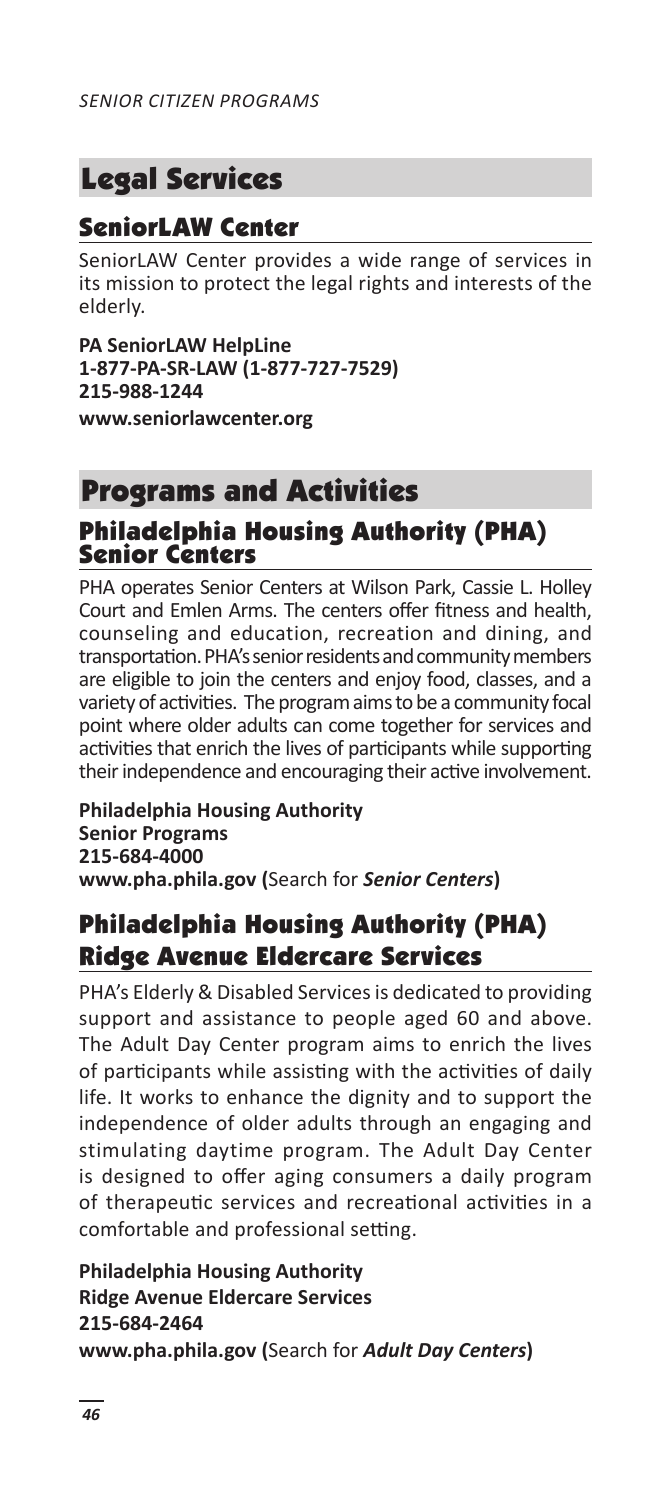# Property Tax Freeze

## Low-Income Senior Citizen Real Estate Freeze Program

The Low-Income Senior Citizen Real Estate Freeze Program helps senior citizen homeowners save money on their annual real estate taxes. Under the program, the City will "freeze" your real estate taxes for the current year. For more information or to see if you qualify, call, or visit the website.

**Department of Revenue Municipal Services Building 1401 John F. Kennedy Blvd., Concourse Level Philadelphia, PA 19102 215-686-6442 www.phila.gov (**Search for *Real Estate Freeze Program***)**

## Rebates

## Property Tax/Rent Rebates

The rebate program benefits eligible Pennsylvanians age 65 and older; widows and widowers aged 50 and older; and people with disabilities age 18 and older. The income limit is \$35,000 a year for homeowners and \$15,000 annually for renters, and half of Social Security income is excluded.

**Property Tax/Rent Rebate Program 1-888-222-9190 revenue.pa.gov (Look for Property Tax/Rent Rebate Program)** 

**Department of Revenue Municipal Services Building 1401 John F. Kennedy Blvd., Concourse Level Philadelphia, PA 19102 215-686-6442 www.phila.gov/revenue**

## Reverse Mortgages

## Reverse Mortgages and Reverse Mortgage Counseling

Senior homeowners (aged 62 and older) can use the equity they have built up in their home as collateral for a low-interest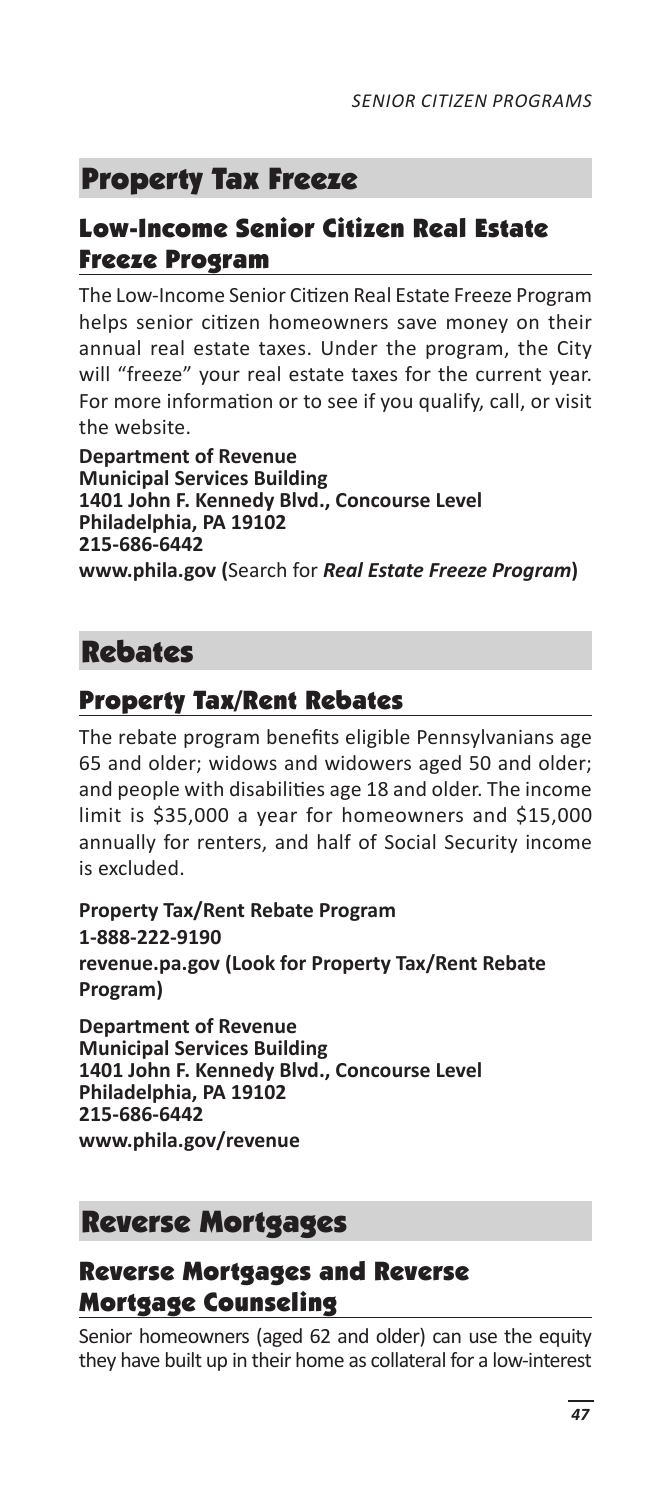#### *SENIOR CITIZEN PROGRAMS*

loan called a reverse mortgage. The home must be owned free and clear or have a mortgage balance that is no more than approximately 65 percent of the home's value. The loan does not have to be repaid until the last surviving homeowner permanently moves out of the home or passes away. There are no income or credit requirements for a reverse mortgage. Counseling is required. HUD certifies housing counselors to give homeowners impartial education about reverse mortgages. There is a \$125 fee for counseling.

#### **U.S. Department of Housing and Urban Development 866-698-6322**

**www.hud.gov (Search for reverse mortgage)**

# Senior Rental Housing

## HUD Rental Assistance Program

Provides information on affordable HUD-subsidized rentals and special-needs housing.

**U.S. Department of Housing and Urban Development 215-656-0500 www.hud.gov/renting www.espanol.hud.gov**

## Philadelphia Housing Authority (PHA) Senior Housing

PHA has designated several senior-only developments for residents age 55 and older and has family properties that include senior-only buildings. Information about PHA senior housing can be obtained by calling PHA or visiting the website.

**Philadelphia Housing Authority Admissions Office 2013 Ridge Ave., Philadelphia, PA 19121 215-684-4000 (Follow prompts) TDD for deaf and hard of hearing: 800-654-5984 Mon - Fri from 9 am - 2 pm www.pha.phila.gov**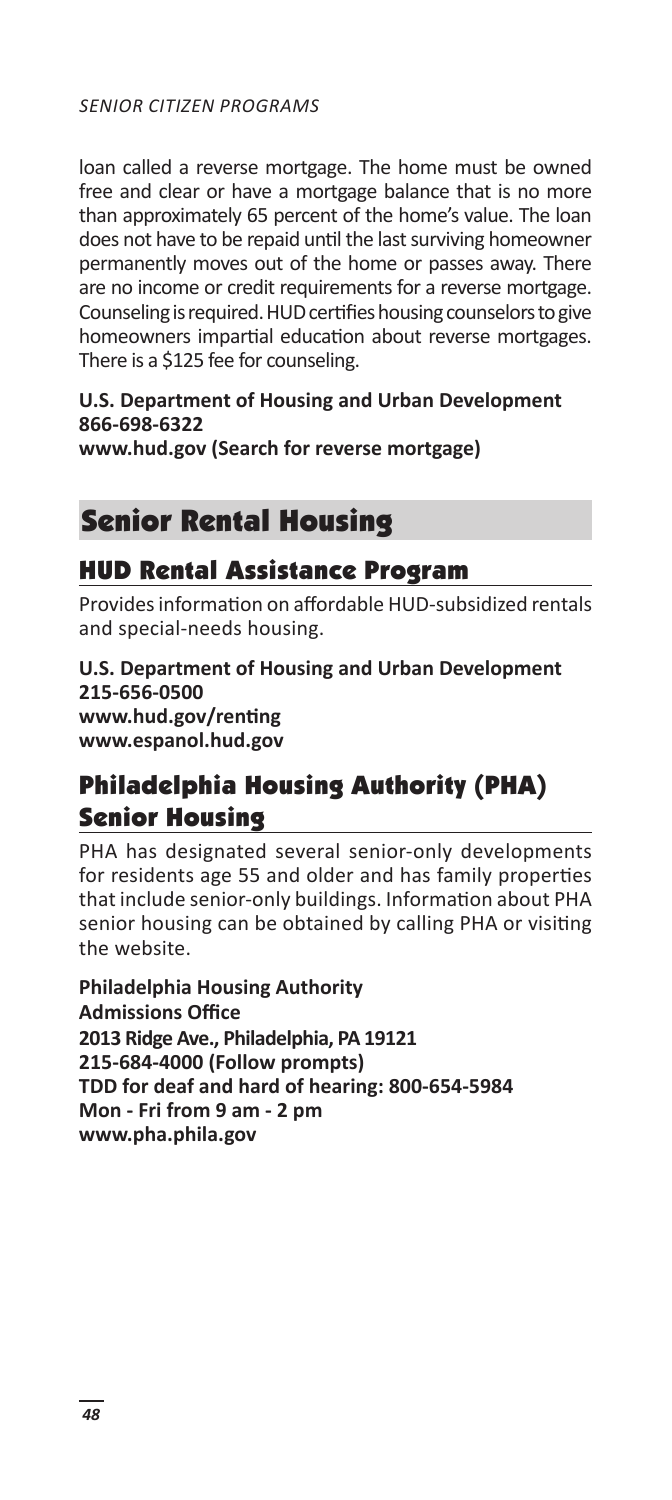# Special-Needs Housing

# Domestic Violence Survivors

## Women Against Abuse

Operates the only shelter in Philadelphia exclusively for survivors of domestic violence and their children; offers legal assistance; provides housing counseling and transitional housing.

Also offers educational and training programs to community groups in order to increase awareness about domestic violence issues.

Operates Sojourner House, a transitional housing program that provides longer-term housing and supportive services to domestic violence survivors. The program provides family apartments for women and their children for up to 24 months.

**Women Against Abuse Hotline: 1-866-723-3014 (24 hours) 215-386-1280 www.womenagainstabuse.org**

# Free Improvements/Repairs

## Adaptive Modifications Program

Provides free adaptations to the house or apartment of a person with permanent physical disabilities, allowing easier access to and mobility within the home. Income guidelines apply.

**Philadelphia Housing Development Corp. 215-448-2160 www.phdchousing.org (Click on** *Home Repair***)**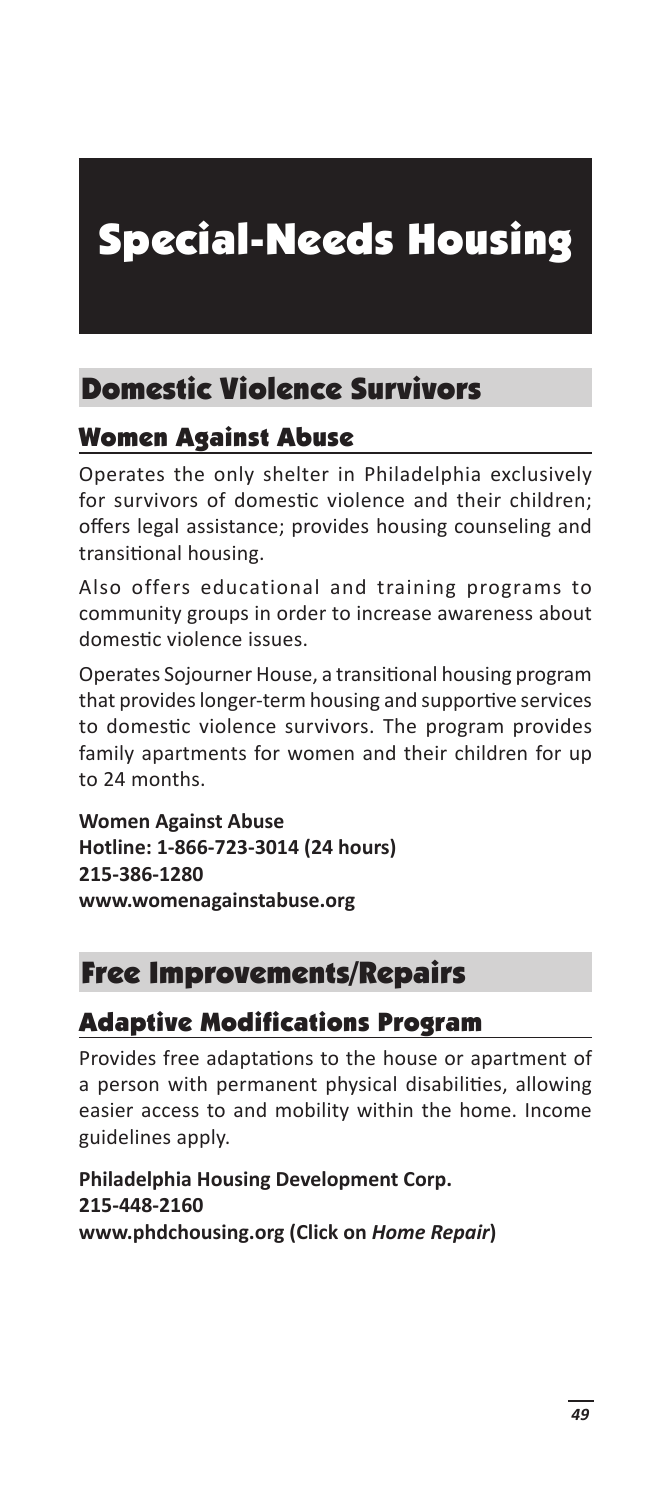# **Housing**

## Office of HIV planning

The Office of HIV Planning supports the Philadelphia EMA HIV Integrated Planning Council (HIPC), the decisionmaking body that plans HIV care and prevention services in the nine-county Philadelphia area.

Housing services provide limited short-term assistance to support emergency, temporary, or transitional housing to enable a client or family to gain or maintain outpatient/ ambulatory health services. Housing-related referral services include assessment, search, placement, advocacy, and the fees associated with these services.

#### **www.hivphilly.org 340 N. 12th St., 320 Philadelphia, PA 19107 215-574- 6760 Fax: 215-574-6761**

## Philadelphia Housing Authority (PHA) Accessible Housing

PHA's public housing inventory includes accessible units and units with various features designed to meet the needs of persons with mobility, hearing and vision impairments. To apply, complete a Pre-Application and the Accommodation Request and Release Form. Applicants can apply online through the PHA website, in-person at the PHA Admissions Office or at any PHA development.

**Philadelphia Housing Authority Accessibility Coordinator 2013 Ridge Ave., Philadelphia, PA 19121 215-684-4379 www.pha.phila.gov (**Search for *Accessible Housing***)**

# Information

## Action Wellness

Works to provide services that include case management, HIV testing, prevention education, HIV treatment as prevention, volunteer services, and access to safe, stable, and affordable housing.

**Action Wellness 215-981-0088 www.actionwellness.org**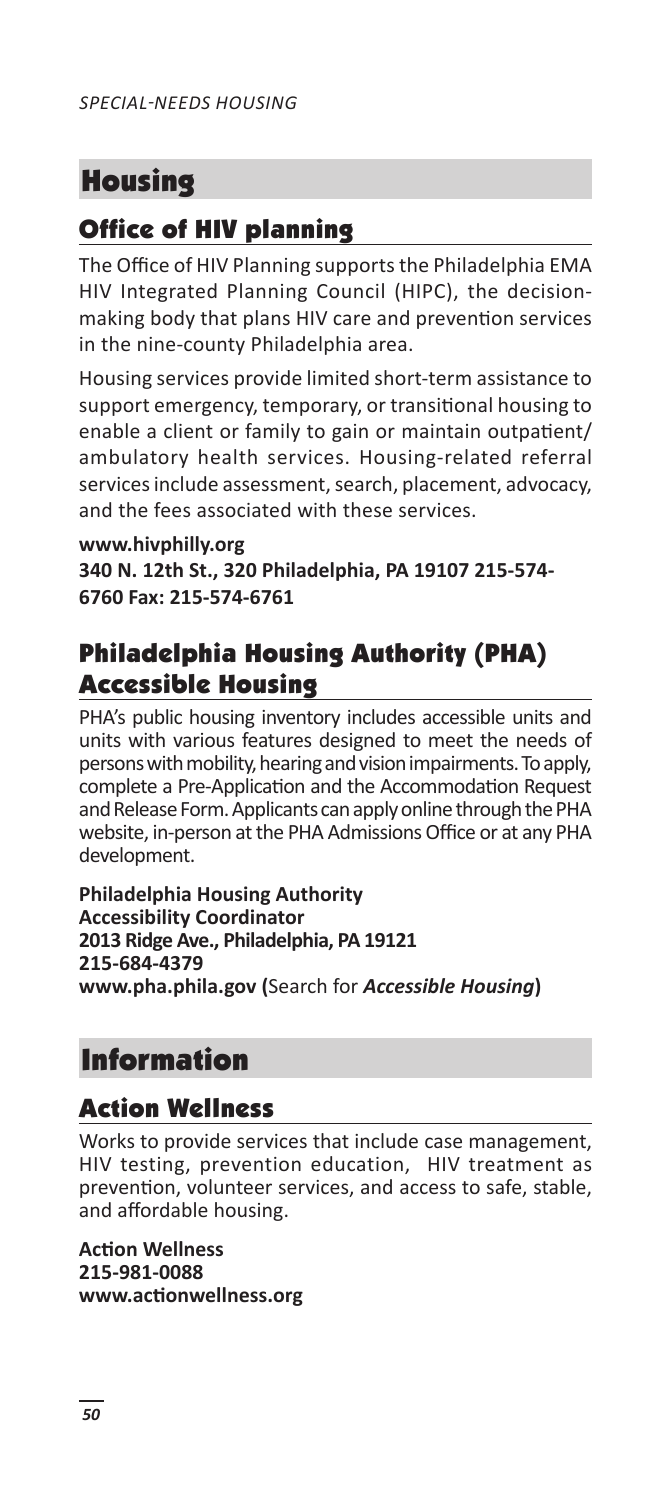## Liberty Resources, Inc.

Advocates and promotes independent living for persons with disabilities.

**215-634-2000 www.libertyresources.org**

# Loans to Individuals

## Access Down Payment and Closing Cost Assistance Program

This program provides assistance to people with disabilities, or who have a family member(s) with disabilities living in the household, who are purchasing homes and are using the Access Home Modification Program down payment and closing cost assistance with their PHFA first mortgage. It provides a deferred payment loan with no interest. The loan becomes due and payable upon the sale, transfer, or non-owner occupancy of the property.

**Pennsylvania Housing Finance Agency (PHFA) 800-822-1174 or 717-780-3800 TDD for deaf and hard of hearing: 717-780-1869 www.phfa.org (**Search for *Keystone Advantage* 

*Assistance Loan Program***)**

## Access Home Modification Program

This program provides mortgage loans to assist people with disabilities, or who have a family member(s) with disabilities living in the household, who are purchasing a home that needs accessibility modifications. It provides a deferred payment loan, with no interest and no monthly payment. The loan becomes due and payable upon the sale, transfer, or non-owner occupancy of the property. This program is used in conjunction with a PHFA's first mortgage programs.

Home modifications should be designed to meet the needs of the person with the physical disability who will be residing in the home. Eligible modification items may include, but are not limited to, bathroom modifications; installation of grab bars and handrails; kitchen modifications; lifting devices; main level bathroom or bedroom addition; ramp addition or repair; sidewalk addition or repair; and widening doorways or hallways.

**Pennsylvania Housing Finance Agency 800-822-1174 or 717-780-3800 TDD for deaf and hard of hearing: 717-780-1869 www.phfa.org (**Search for *Access Home Modification***)**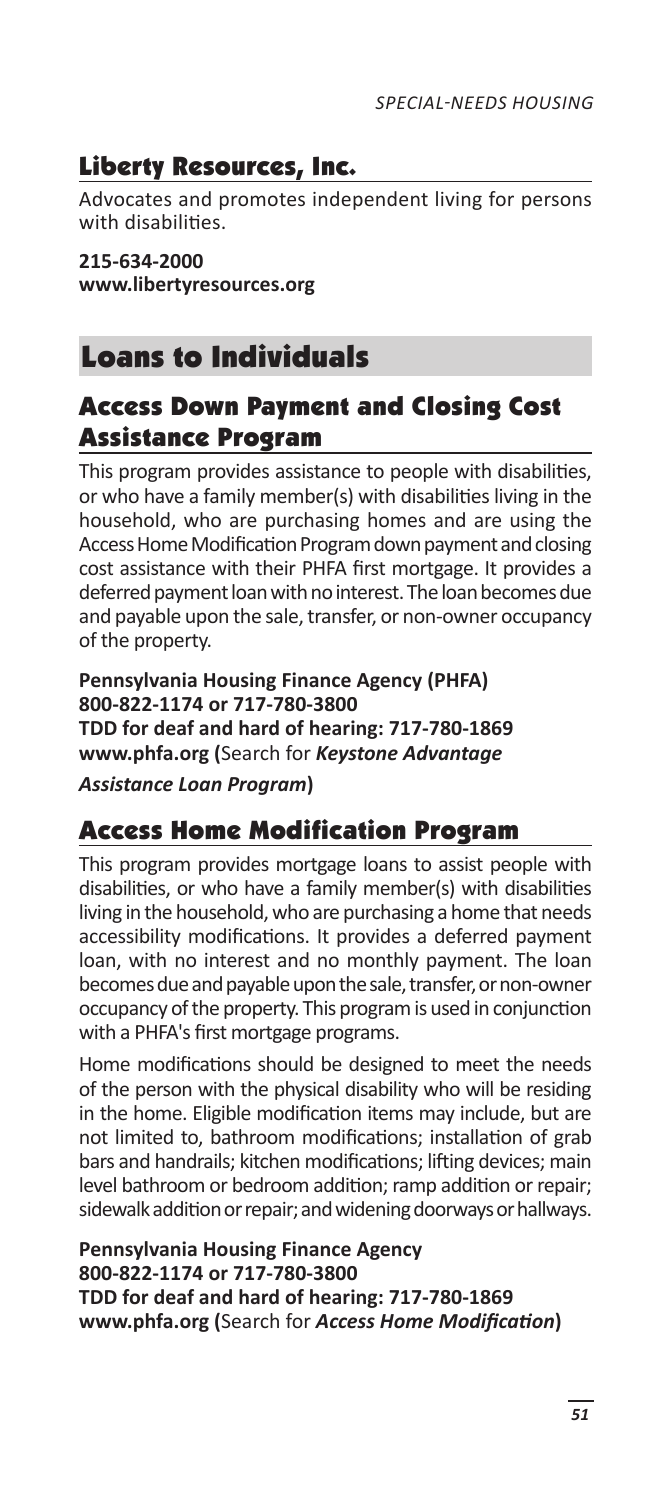# Rebates

## Property Tax/Rent Rebates

The rebate program benefits eligible Pennsylvanians aged 65 and older; widows and widowers age 50 and older; and people with disabilities age 18 and older. The income limit is \$35,000 a year for homeowners and \$15,000 annually for renters, and half of Social Security income is excluded.

**Property Tax/Rent Rebate Program 1-888-222-9190 revenue.pa.gov (Look for property tax/rent rebates program)**

**Department of Revenue Municipal Services Building 1401 John F. Kennedy Blvd., Concourse Level Philadelphia, PA 19102 215-686-6442 www.phila.gov/revenue**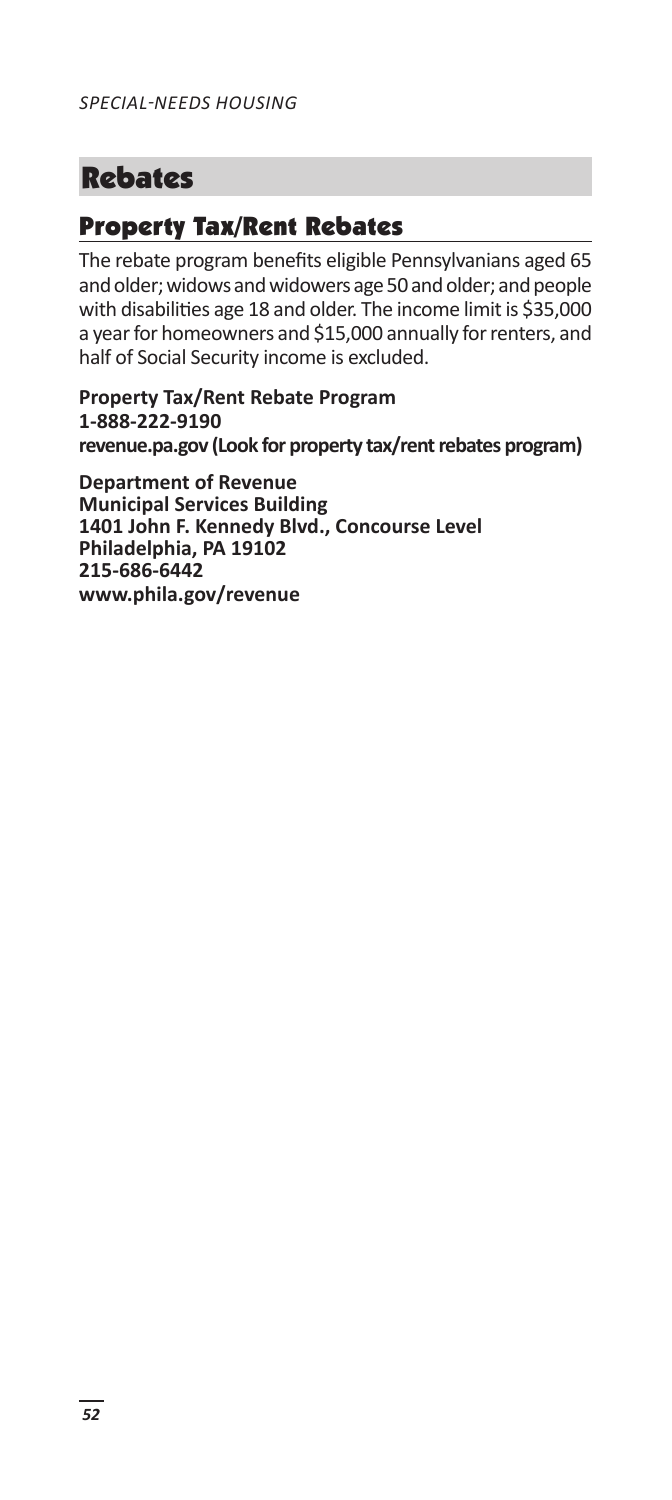# Utilities Assistance

Additional programs in the section on Home Repairs include emergency heater repair and repair or replacement of utility systems.

## Financial Assistance

## CAP Rate

Offers four discounted residential rates for low-income customers. Percentage of discount is based on gross household income of customer.

#### **PECO**

**Customer Service Center 800-774-7040 www.peco.com (**Search *Customer Assistance Program***)**

## Customer Responsibility Program (CRP)

Helps low-income customers better afford their gas bills and maintain their gas service by paying discounted bills or a monthly budgeted amount based on household income.

**Philadelphia Gas Works 215-235-1000 www.pgworks.com (**Click on *Customer Care)* 

## Emergency Resources for Older Philadelphians

Provides assistance to low-income applicants aged 60 and over who have a utility shut-off or whose utilities will be shut off in five working days or less. Also delivers heating oil to eligible clients whose supply is depleted or near exhaustion. Applicant must have first applied to LIHEAP and/or UESF. Referrals are accepted only from recognized social agencies and the clergy.

**Philadelphia Corporation for Aging 215-765-9040 www.pcacares.org**

## LIHEAP Grant

Helps low-income homeowners and renters pay their heating bills. Applications are available seasonally and are sent automatically to the previous year's clients. Please check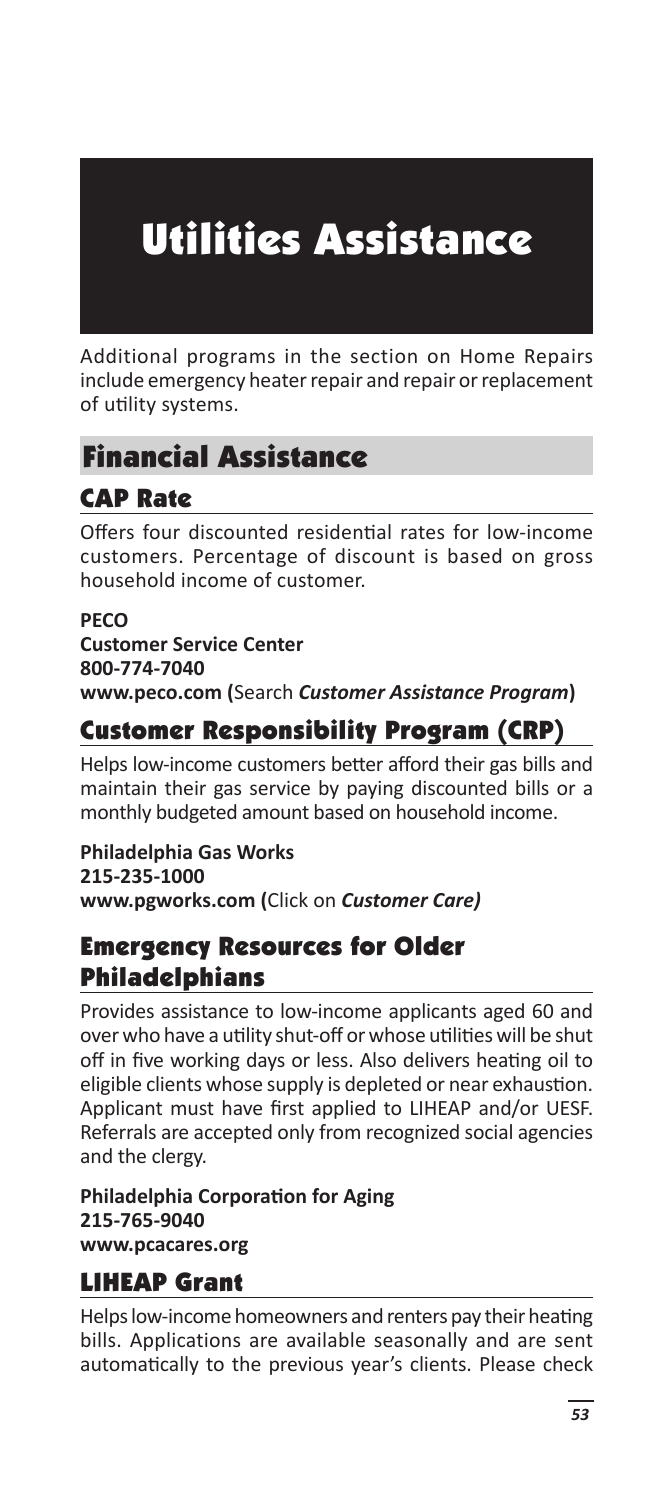#### *UTILITIES ASSISTANCE*

website or call hotline for deadlines. New applicants should call the hotline or apply at a Neighborhood Energy Center (see page 50). Applications will open October 2021.

### **Low-Income Home Energy Assistance Program 866-857-7095**

**TDD for deaf and hard of hearing: 800-451-5886 www.dhs.pa.gov (**Search for *LIHEAP***)**

## Matching Energy Assistance Fund (MEAF)

Assists low-income residential customers with bill payment. Is funded by customer contributions that PECO matches.

#### **PECO**

**Customer Service Center 800-774-7040 www.peco.com (**Search for *Assistance Programs MEAF***)**

## Oil Assistance Program

UESF provides direct oil assistance for low-income Philadelphia residents who are unable to afford the cost of an oil delivery.

To be eligible for the oil assistance program, the total household income must be at or below 175 percent of the current federal poverty guidelines. Eligibility will be determined at the time of application.

To be eligible, individuals and families must also:

- Have not received a fuel oil grant in the last 12 months
- Be a Philadelphia resident
- Have applied for LIHEAP when available
- Be at or below 175% of the Federal Poverty Level (to be determined at the time of application)

The maximum assistance available for this program is 200 gallons of oil; families are eligible for assistance once every 12 months.

## **Utility Emergency Services Fund 215-972-5170**

**www.uesfacts.org (**Search for *Oil Assistance***)**

# Tiered Assistance Program (TAP)

The Tiered Assistance Program (TAP) provides customers with significant savings by offering a consistent bill based on their income. Customers do not have to be behind on their bill and will receive an income-based, consistent monthly bill. Past due amounts are suspended and not enforced upon while enrolled in the program.

TAP is for residents whose income falls below 150% of the Federal Poverty Level (FPL), which is equivalent to \$3,075 in monthly income for a four-person household. However, higher household incomes with a Special Hardship, may still qualify. All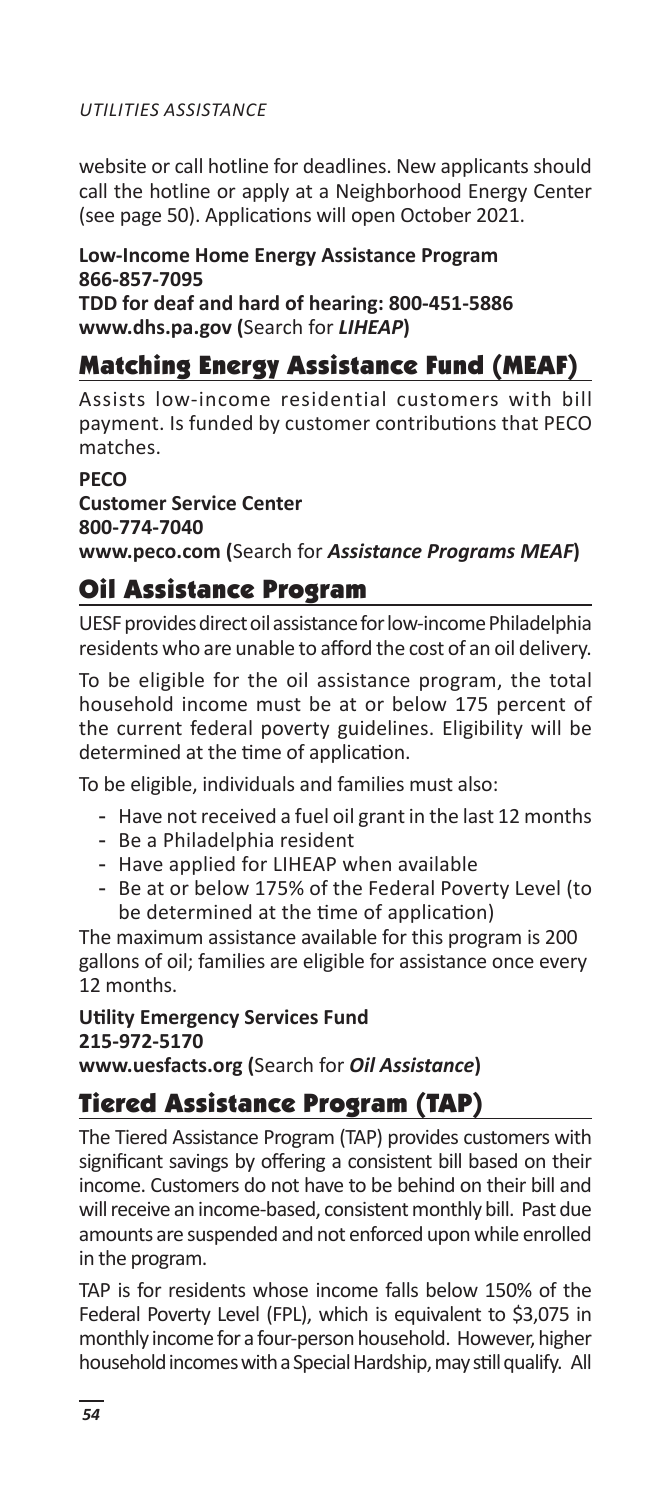*UTILITIES ASSISTANCE*

customers who are struggling to pay their water bill should apply.

 The Water Department and the Water Revenue Bureau are working with several partners who have been trained and are willing to provide assistance to customers who need help filling out an application:

**Community Legal Services 1424 Chestnut St., 215-981-3700 www.clsphila.gov**

**Energy Coordinating Agency 106 W. Clearfield St., 215-609-1000 www.ecasavesenergy.org**

**Utility Emergency Services Fund 1608 Walnut Street, Ste. 600, 215-972-5170 www.uesfacts.org**

**Neighborhood Energy Centers (https://www.ecasavesenergy.org/resources/ neighborhood-energy-centers for locations)** 

## UESF Emergency Grant

Helps pay heat-related bills. Applicant must have a shut-off notice or no service. Applicant must have applied for and exhausted all governmental energy assistance programs available (LIHEAP). Must meet income guidelines.

#### **Utility Emergency Services Fund 215-972-5170 www.uesfacts.org (**Search for *Utility Grant Program***)**

## Water Conservation Housing Stabilization Program

Low-income residents with high water usage and high bills at risk of water shut-off can apply. UESF's Water Conservation Housing Stabilization Program helps water customers facing these challenges by providing:

- Financial assistance to pay off past due bills
- Plumbing repairs and modifications to help decrease water usage
- In-home water conservation education to help promote good habits, lower usage, and decrease water bills for the long term

Eligible residents must be a water customer with high usage, high arrearages, and high water bills and must meet income criteria of 175 percent of the Federal Poverty level (to be determined at time of application).

**Utility Emergency Services Fund 215-972-5170 www.uesfacts.org (Search for** *Water Conservation***)**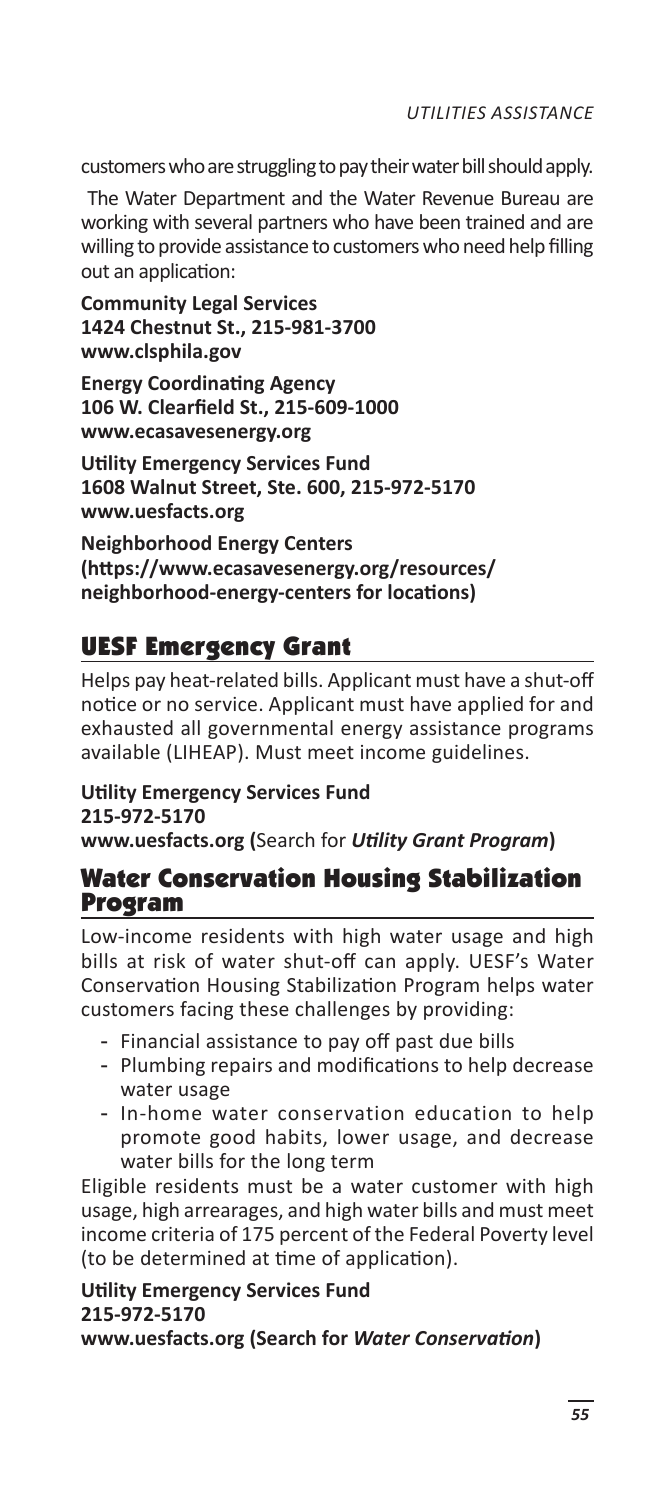*UTILITIES ASSISTANCE*

# Information

## Customer Assistance Referral and Evaluation Services (CARES)

Provides support and direction to help customers who have temporary personal or financial hardships to pay their utility bills.

#### **PECO**

**Customer Service Center 800-774-7040 www.peco.com (**Search for *CARES***)**

**Philadelphia Gas Works 215-235-1000 www.pgworks.com (**Search for *CARES***)**

## Neighborhood Energy Centers

Serve as "one-stop shops" for all low-income energy customers. Staff provides budget counseling and intake for conservation and home-repair programs that offer more permanent solutions to the problem of energy affordability.

Energy services include:

- budget counseling
- energy conservation education
- PECO and PGW Customer Assistance Programs
- water conservation program

Call ECA or visit the website for a list of centers.

#### **Energy Coordinating Agency of Philadelphia 215-988-0929**

#### **www.ecasavesenergy.org (**Click on *Neighborhood Energy Centers)*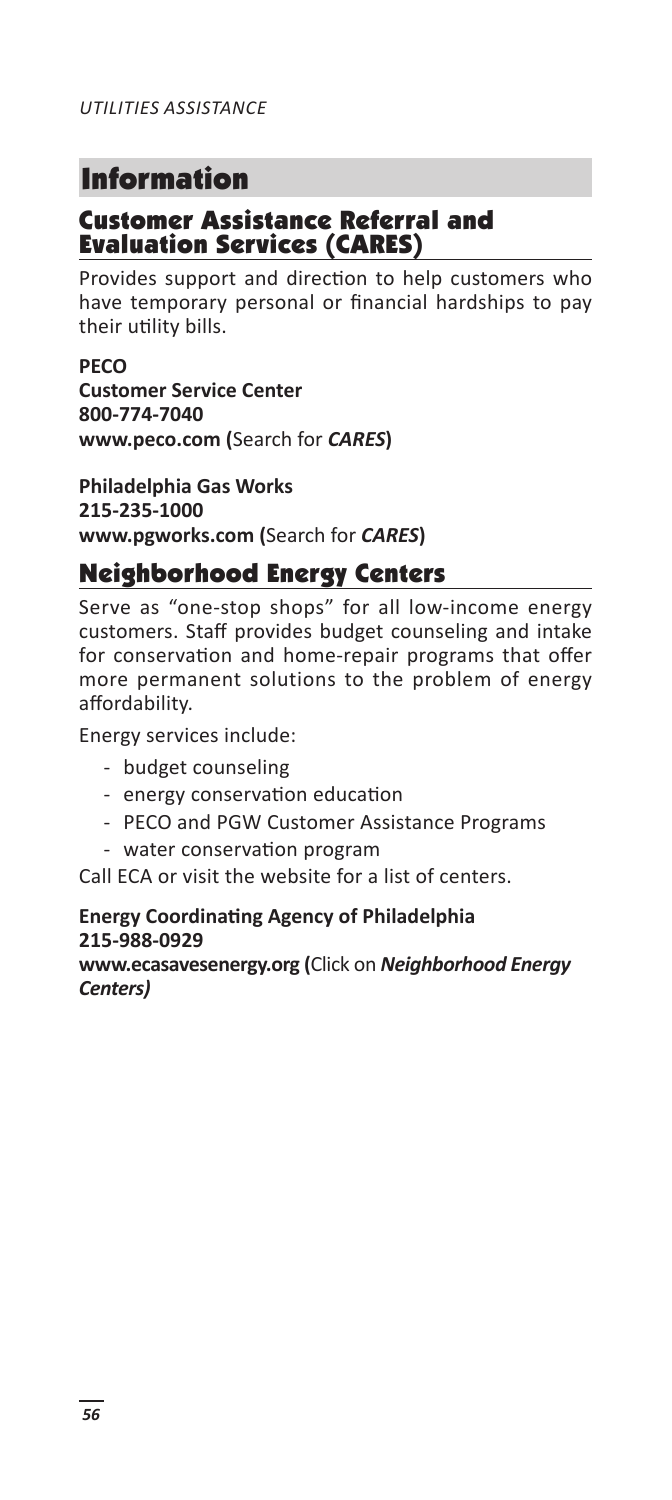# Vacant Properties/ Vacant Lots

# Administration/Policy Making

# PHDC

PHDC seeks to return vacant property—including privately owned tax delinquent property—in Philadelphia to productive use. It manages the process of selling publicly owned land to new private owners. Through the Philadelphia Land Bank, it also has the power to acquire privately owned tax delinquent vacant property, making it easier to assemble parcels for development.

PHDC identifies opportunities to turn vacant property into affordable housing, equitable community development, economic development opportunities, and open spaces, including community gardens and side yards.

Publicly owned property is available for sale through the PHDC website. Properties are available through competitive sales, requests for proposals and in limited instances, direct sales.

## **PHDC**

**1234 Market St., 17th Floor, Philadelphia, PA 19107 215-448-3000 (Main Number) 215-448-2160 (Home Repair Program) www.phdcphila.org**

# Philadelphia Industrial Development Corp. (PIDC)

On behalf of the City of Philadelphia, PIDC manages the acquisition, development and disposition of industrial and commercial land in strategic locations throughout the city. PIDC's inventory includes seven industrial parks located in Northeast, West and Southwest Philadelphia.

**Philadelphia Industrial Development Corp. 215-496-8020 www.pidcphila.com**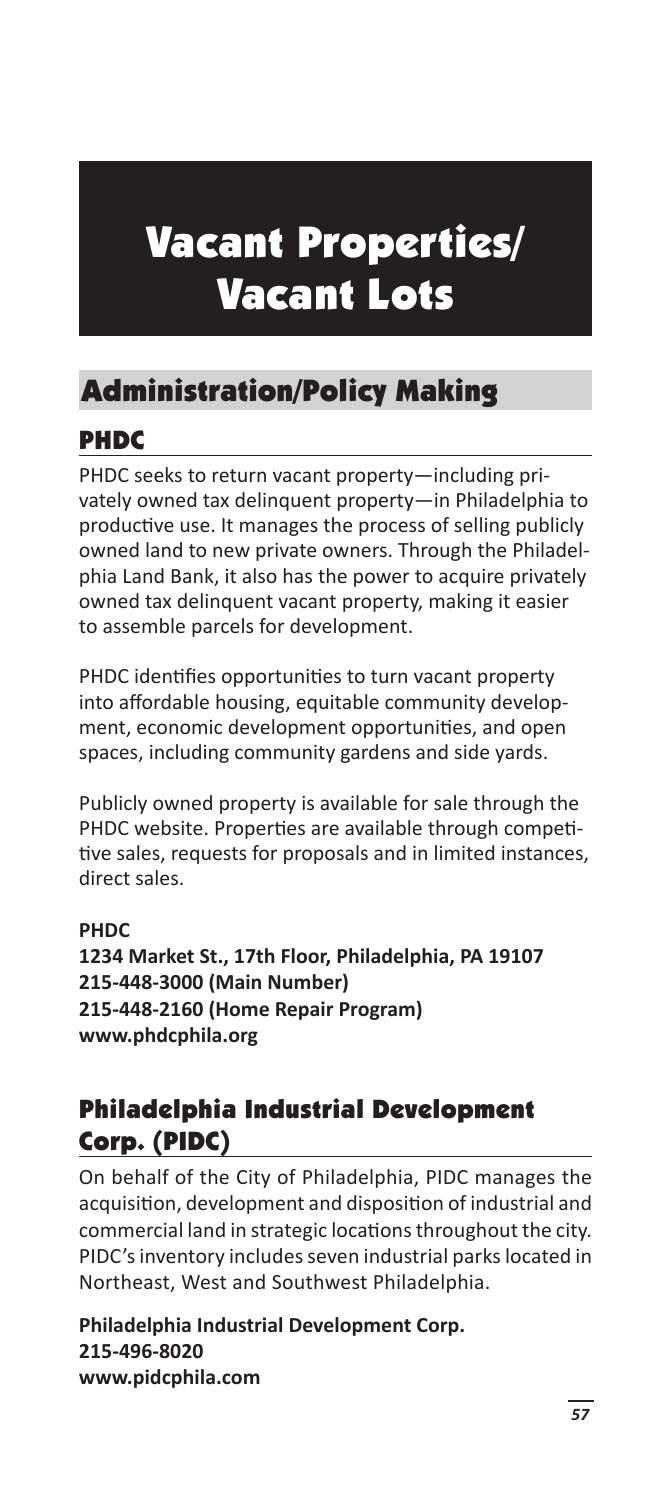*VACANT PROPERTIES/VACANT LOTS*

## U. S. Department of Housing and Urban Development (HUD)

Provides a listing of available HUD houses as well as index information for deeds and other documents. Fees apply.

**U.S. Department of Housing and Urban Development 215-656-0500 www.hud.gov www.espanol.hud.gov**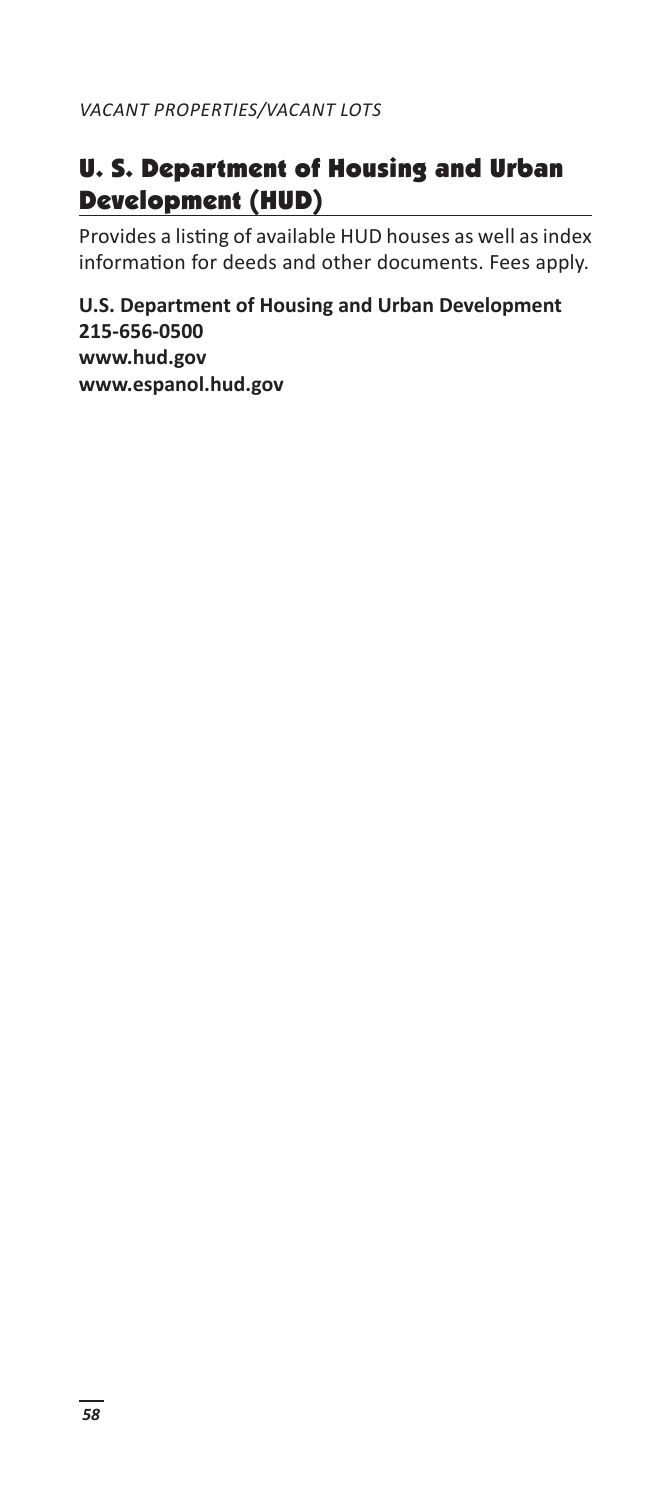# Veterans

# Assistance

## Impact Services

Impact services unique program combines housing, case management services, and employment placement support to assist veterans experiencing homelessness to achieve self-sufficiency. We offer both transitional housing and more permanent housing, depending on what **þest fits your** needs. For questions about housing for veterans, please send us an email: ImpactVetsReferrals@ impactservices.org

**https://www.impactservices.org/ 1952 E. Allegheny Avenue Philadelphia, PA 19134 (215) 739-1600 Email: info@impactservices.org** 

## Philadelphia Veterans Advisory Commission

The ongoing goal of the City Council Veteran's Advisory Commission (VAC) is to proactively serve Philadelphia veterans by providing them with the information they need to ensure that they receive all the benefits they rightfully deserve.

**Philadelphia Veterans Advisory Commission Room 127 City Hall, Philadelphia, PA 19107 (215) 686-3256 www.phlveterans.com**

## PHFA Loan Products

The Pennsylvania Housing Finance Agency has a variety of loan products that complement VA loans, including **Keystone Home Loan, Keystone Advantage Assistance Loan Program, Keystone Government Loan Program** and **VA Interest Rate Reduction Refinancing Loan (IRRRL)**.

**Pennsylvania Housing Finance Agency (PHFA) 800-822-1174 or 717-780-3800 TDD for deaf and hard of hearing: 717-780-1869 www.phfa.org (**Search for *Loan Products***)**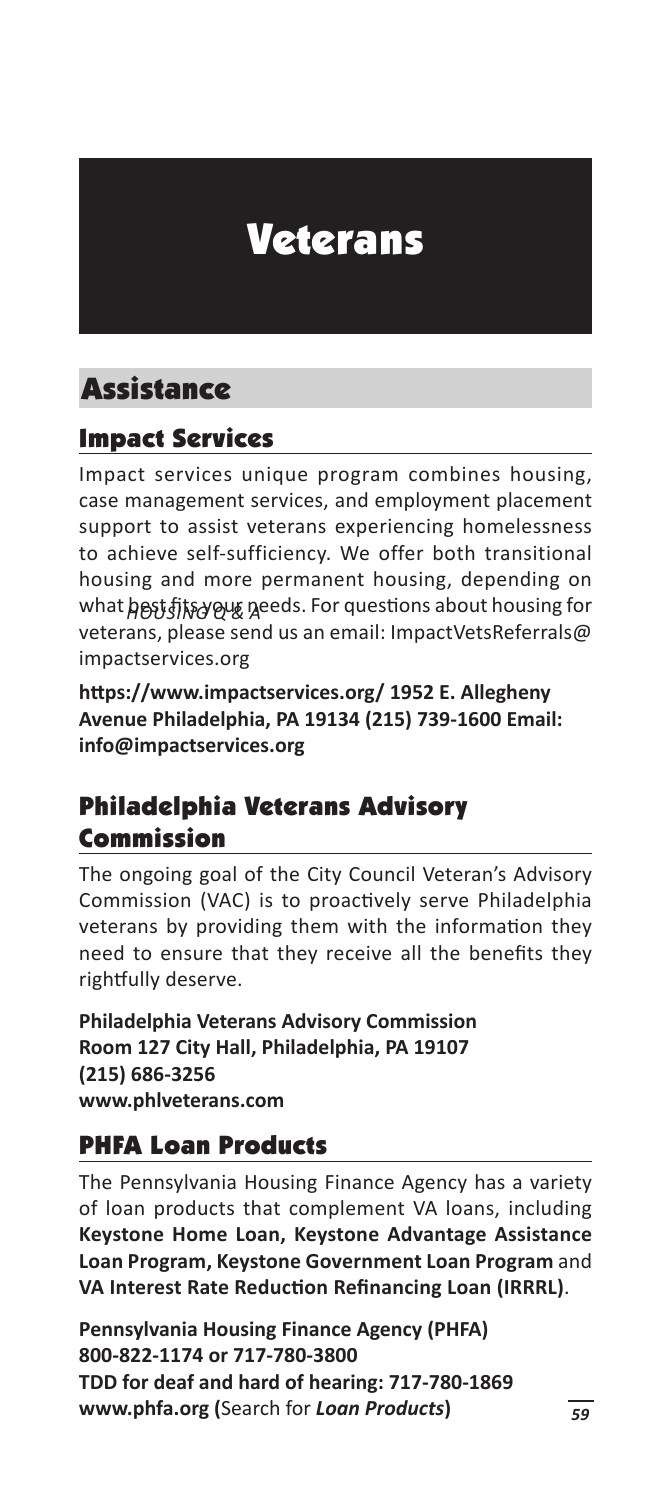## UESF Veterans' Program

Using a housing-first case management model, UESF provides services including housing acquisition and landlord negotiation, VA benefit assistance, mainstream benefits, legal assistance referrals, self-sufficiency education, and temporary financial assistance when needed.

**Utility Emergency Services Fund 215-814-6888 www.uesfacts.org**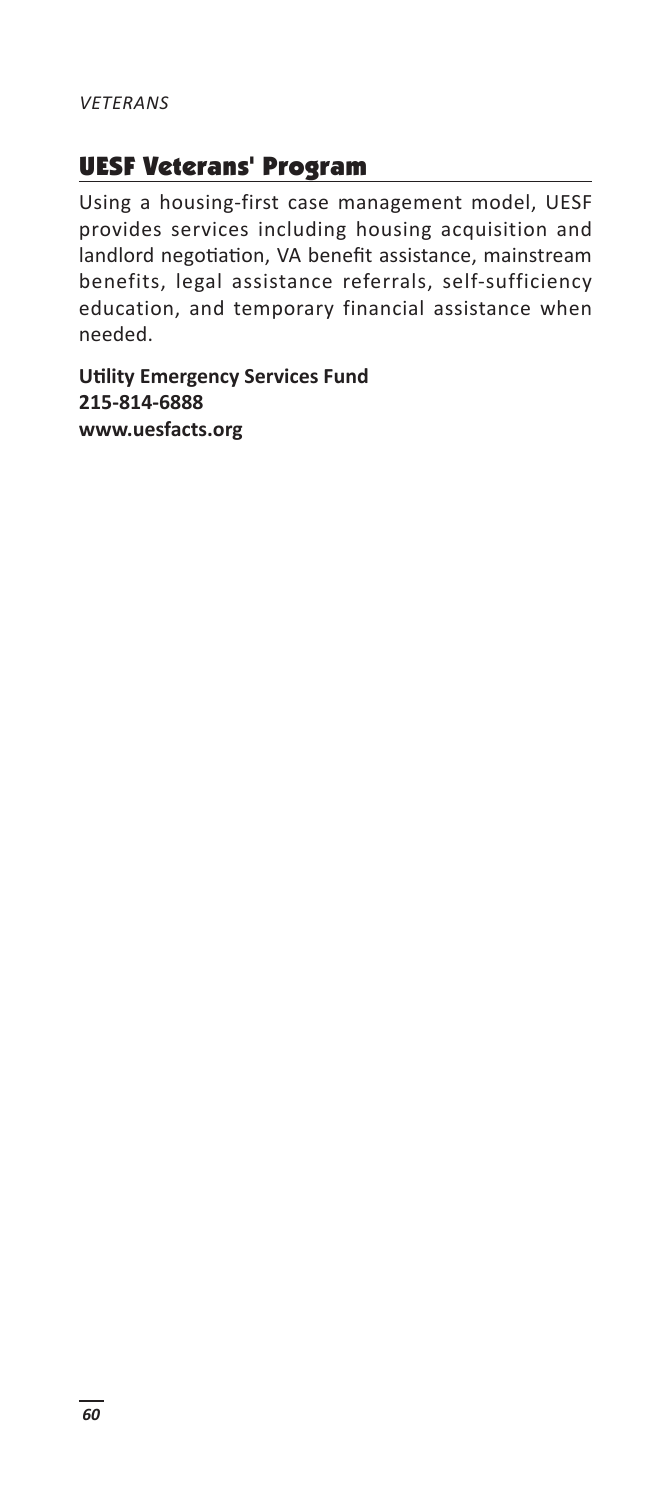# Housing Q & A

## Homeowners

#### How do I determine the appraised value of a house?

You will need to hire an appraiser to conduct an appraisal. Companies are listed in the phone book and on the Web.

### How do I find out about back taxes on a property?

Obtain this information by visiting the Revenue Department's website at www.phila.gov/revenue and click on the link Real Estate Tax Balances. If you do not have access to a computer, they are available at the Free Library of Philadelphia.

#### How can I have the name changed on a deed if the person is deceased? How do I transfer a deed?

In order to change or transfer the deed to a property owned by a deceased person, the estate must first be probated. You must go to the Register of Wills, Room 180 City Hall. Fees are assessed based on the value of the estate. For more information, call 215-686-6250 or visit www.phila.gov/wills

## How can I get a copy of my deed?

You can obtain a copy of your deed from the Department of Records, Room 154 City Hall. There is a \$2 per page fee. 215-686-2262

#### How can I receive help if a demolished property has made my house structurally weak?

Licenses and Inspections (L&I) operates a Complaint Hotline handling issues such as dangerous buildings. L&I will send an inspector to the property to determine the damage and may issue a citation to the responsible party.

#### **Licenses & Inspections, City of Philadelphia 215-686-2463**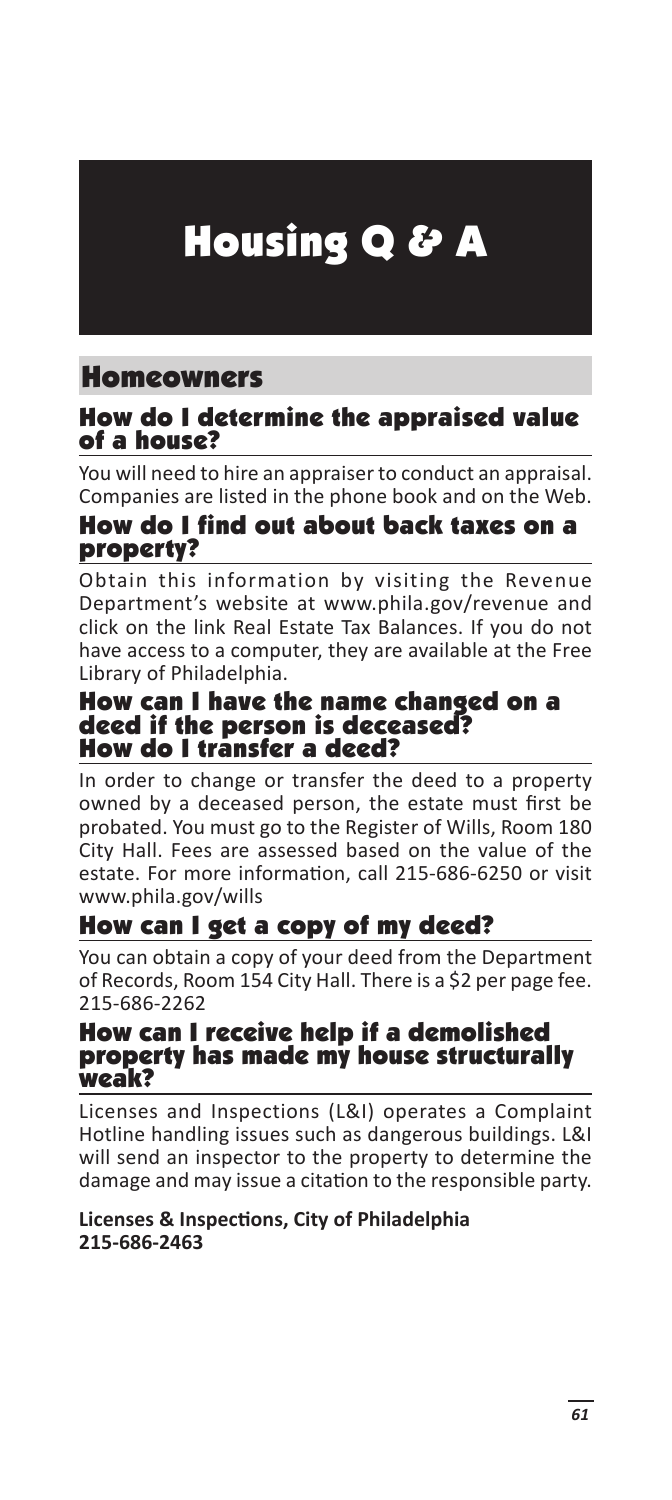# Information for Developers

#### How do I get my company certified as a minority-, woman- or disabled-owned business?

The Office of Economic Opportunity provides a list of certifying agencies on its website.

**Office of Economic Opportunity, City of Philadelphia www.phila.gov/oeo or 215-683-2057**

#### How do I find a minority-, woman- or disabled-owned business to serve as a subcontractor?

The Office of Economic Opportunity maintains a database of certified minority-, woman- and disabled-owned businesses.

**Office of Economic Opportunity, City of Philadelphia www.phila.gov/oeo**

## How do I get information to do home repair work for PHDC?

Contractors interested in participating in a PHDC program can request to be notified of future Request for Proposals (RFPs) and/or Request for Qualifications by visiting PHDC's website or its offices.

**Philadelphia Housing Development Corp. (PHDC) 1234 Market St., 17th Floor, Philadelphia, PA 19107 215-448-3000 www.phdchousing.org**

## How do I respond to a housing RFP?

Each Request For Proposals (RFP) has its own set of requirements. In general, respondents must be incorporated entities with a track record in providing the service for which funding is sought and must have sound financial management systems. The RFP will require information about the organization's experience and background, what it is proposing to do, budgets, etc. RFPs are advertised on the websites below and in select area newspapers.

**www.phila.gov/dhcd www.phdcphila.org**

## How do I get placed on the RFP mailing list for DHCD, PHDC and PRA?

Individuals and organizations interested in being added to the RFP mailing lists of DHCD and PHDC should visit the agency websites and use the "Sign up" function.

**www.phila.gov/dhcd www.phdcphila.org**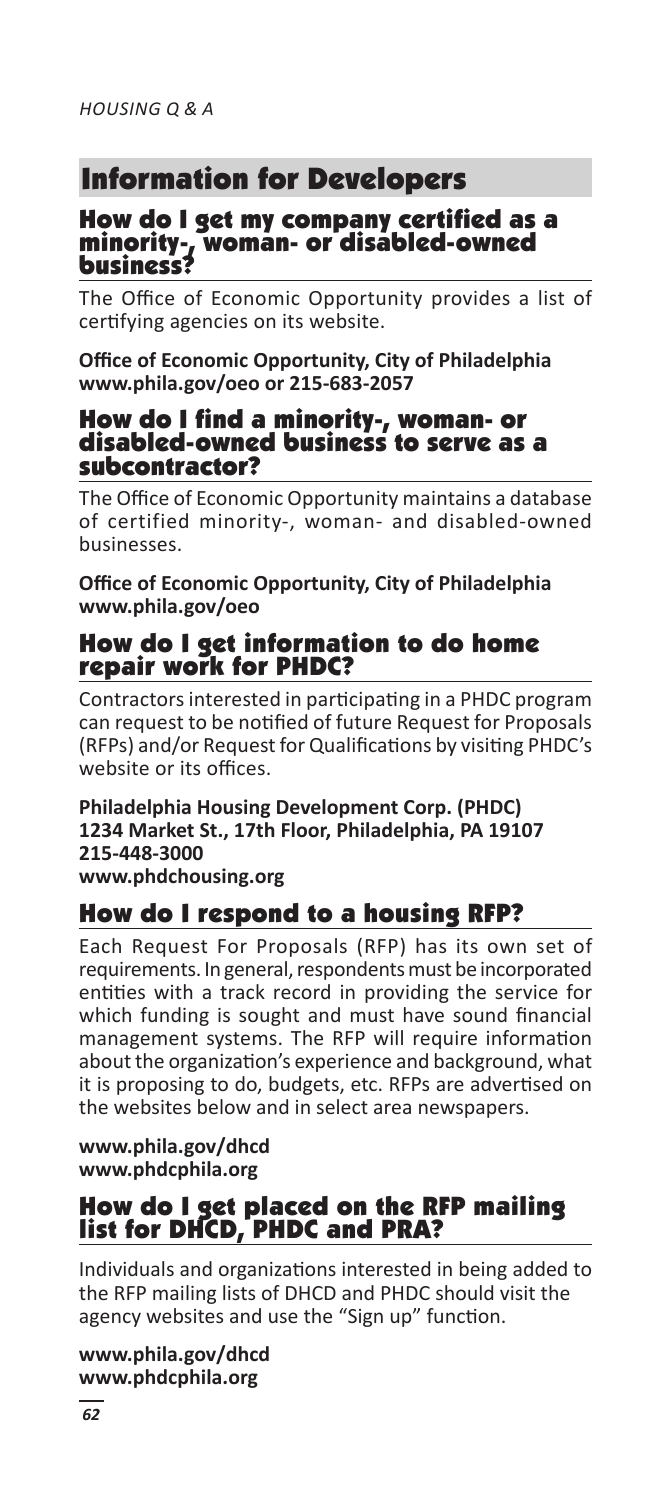## How do I start a nonprofit group?

Regional Housing Legal Services (RHLS) provides legal and technical assistance to nonprofit organizations, communitybased groups and resident groups developing housing for lower-income persons and engaging in innovative communitydriven economic development opportunities to revitalize their neighborhoods. RHLS also provides free legal assistance in obtaining tax-exempt status, filing incorporation papers and drafting organizational documents. Requests must be in writing.

**Regional Housing Legal Services 2 S. Easton Rd., Glenside, PA 19038 215-572-7300 www.rhls.org**

#### How can a nonprofit group receive funding from the Division of Housing and Community Development (DHCD)?

From time to time DHCD issues RFPs for products and services such as affordable housing production, housing counseling, neighborhood planning, community outreach, and others. DHCD does not provide direct operating support (funding) but rather provides funding for staff and overhead costs directly related to contracted activities.

### How do I start a Community Development Corporation (CDC)?

For advice on starting a CDC, contact:

**Philadelphia Association of CDCs (PACDC) 1315 Walnut St., Suite 1600, Philadelphia, PA 19107 215-732-5829 www.pacdc.org**

## Information on a Property

#### How do I find out who owns a property in Philadelphia?

Ownership of a property is provided on the Office of Property Assessment website.

**Office of Property Assessment, City of Philadelphia 601 Walnut St., Suite 300 West, Philadelphia, PA 19106 215-686-4334 www.phila.gov/opa**

Visit the Department of Records. Information is not given out over the phone. You must visit the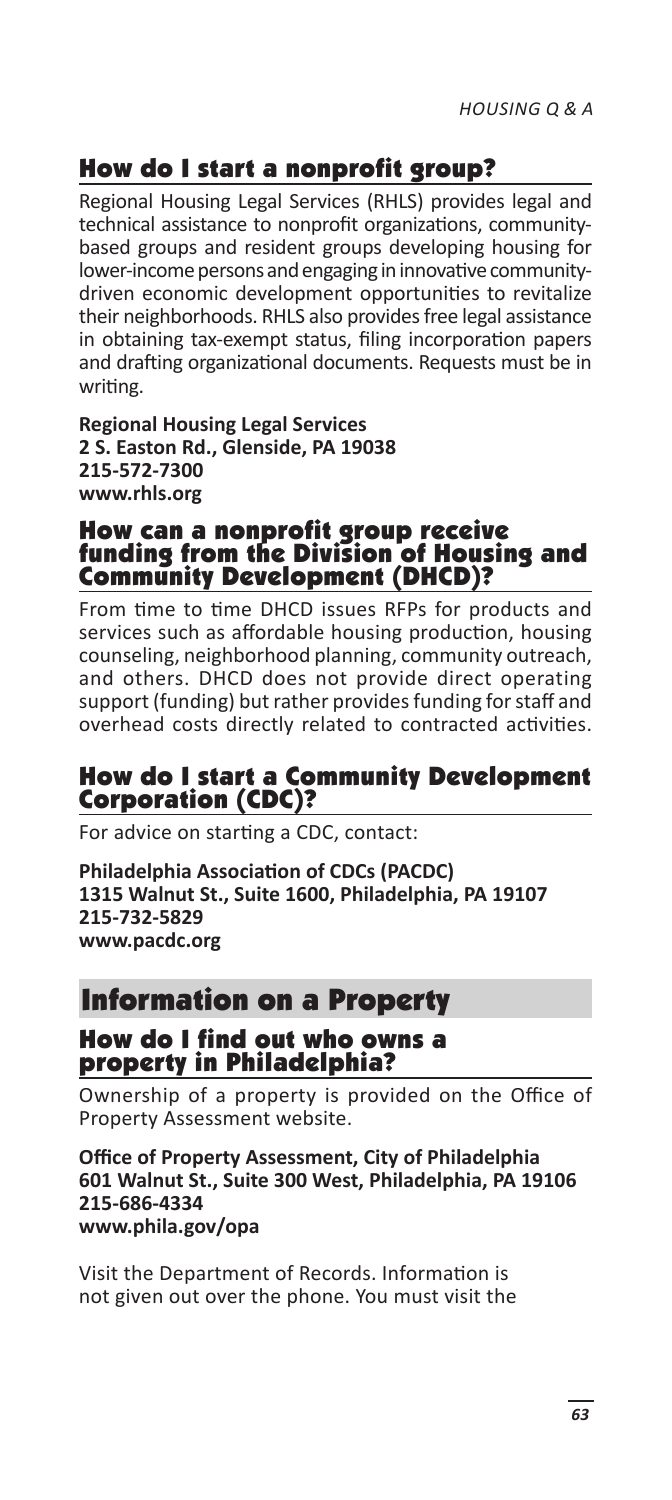#### *HOUSING Q & A*

Department of Records or mail a request. Research is free but fees are charged for copies.

**Department of Records, City of Philadelphia Room 154 City Hall (Reading Room) Philadelphia, PA 19107 Mon - Fri from 8 am - 4 pm 215-686-2292 www.phila.gov/records**

#### How do I find out what a house last sold for?

If you have a specific address, you can get its last recorded selling price from the Office of Property Assessment.

**Office of Property Assessment, City of Philadelphia 601 Walnut St., Suite 300 West, Philadelphia, PA 19106 215-686-4334 www.phila.gov/opa**

#### How do I find out the zoning for a property or lot?

Access parcel data including maps, measurements and history through the Department of Records. A daily or monthly subscription fee is charged.

#### **Department of Records, City of Philadelphia Room 156 City Hall, Philadelphia, PA 19107 215-686-2260 property.phila.gov**

View property zoning, measurements and overlay maps as well as access a link to the Philadelphia Zoning Code through the Department of Licenses & Inspections.

**Licenses & Inspections, City of Philadelphia Municipal Services Building 1401 JFK Blvd., Concourse Level, Philadelphia, PA 19102 215-686-8686 www.phila.gov/map**

#### How do I find out the plan for my neighborhood?

Philadelphia2035 provides a blueprint to guide public and private investment in the physical development of our city. Residents, business owners, builders, and public employees can use the Citywide Vision and District Plans to guide and understand growth.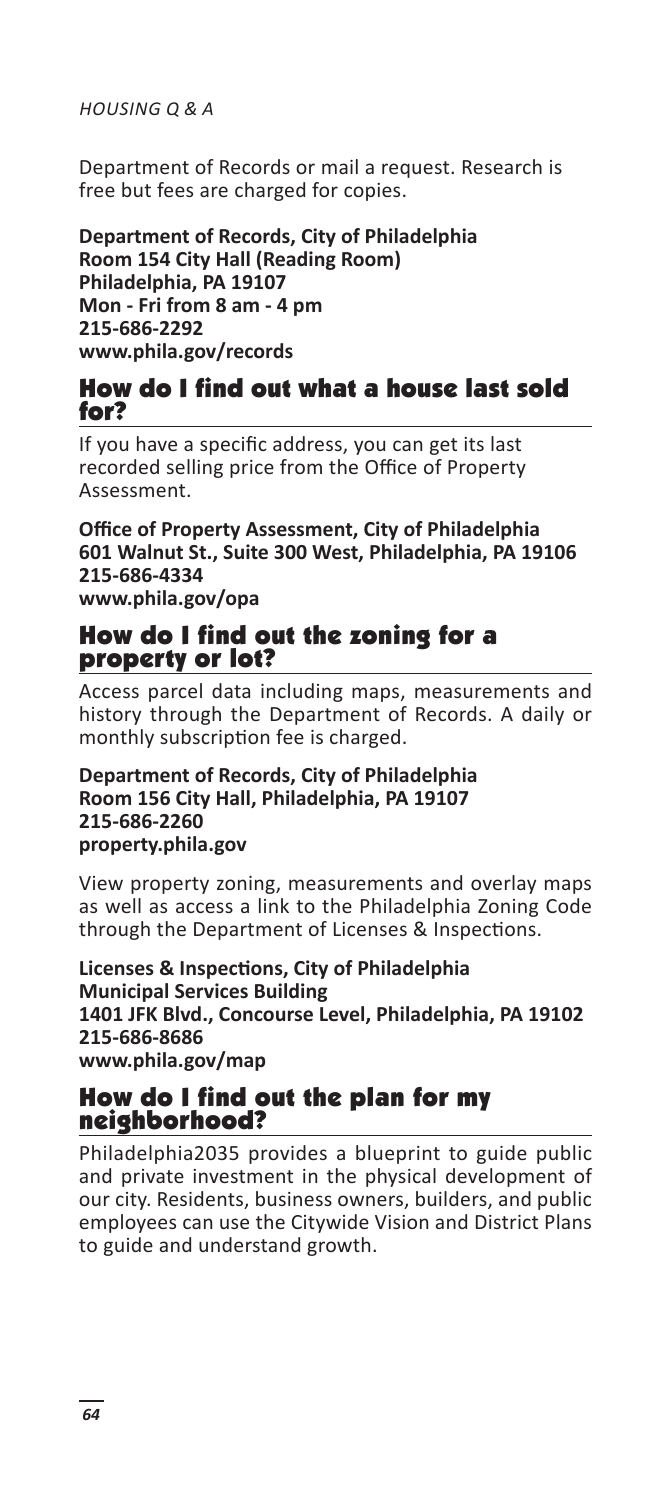Residents and business owners can verify whether a proposed development is in line with the plan, participate in meetings for District Plans, and more.

**Philadelphia City Planning Commission 1515 Arch St., 13th Floor Phila., PA 19102 215-683-4615 www.phila2035.org**

### How do I find out about community groups in my area?

Community organizations that are concerned with the physical development of the community can become a "Registered Community Organization" (RCO) in order to receive early notification of zoning cases occurring within their stated boundaries. RCOs are recipients of early notification of zoning appeals and are not given any special privileges before the Zoning Board of Adjustment.

**Philadelphia City Planning Commission 1515 Arch St., 13th Floor Phila., PA 19102 215-683-4615 www.phila.gov (Search for** *RCO***)**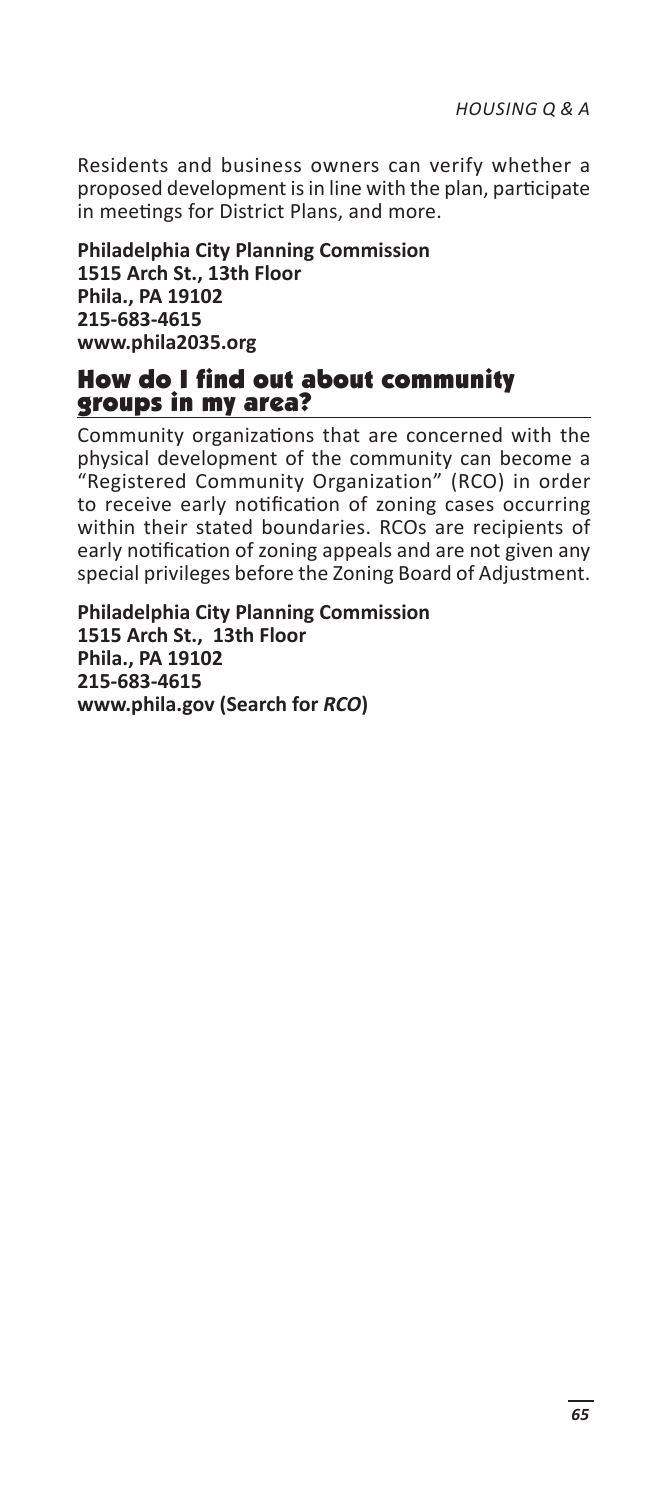# Agency Directory

#### **Action Wellness**

215-981-0088 www.actionwellness.org

#### **American Red Cross**

2221 Chestnut St. Philadelphia, PA 19103 215-299-4000 www.redcross-philly.org

#### **Apple Tree Family Central Intake Center**

1430 Cherry St. Philadelphia, PA 19102 215-686-7150, 7152

#### **Center for Advocacy for the Rights & Interests of the Elderly**

1500 JFK Blvd., Suite 1500 Philadelphia, PA 19102 215-545-5728 www.carie.org

#### **Lead and Healthy Homes Program**

215-685-2788 www.phila.gov (Search for *Lead and Heathy Homes*)

#### **Community Legal Services: Center City Office**

1424 Chestnut St., 5th Floor Philadelphia, PA 19102 215-981-3700 www.clsphila.org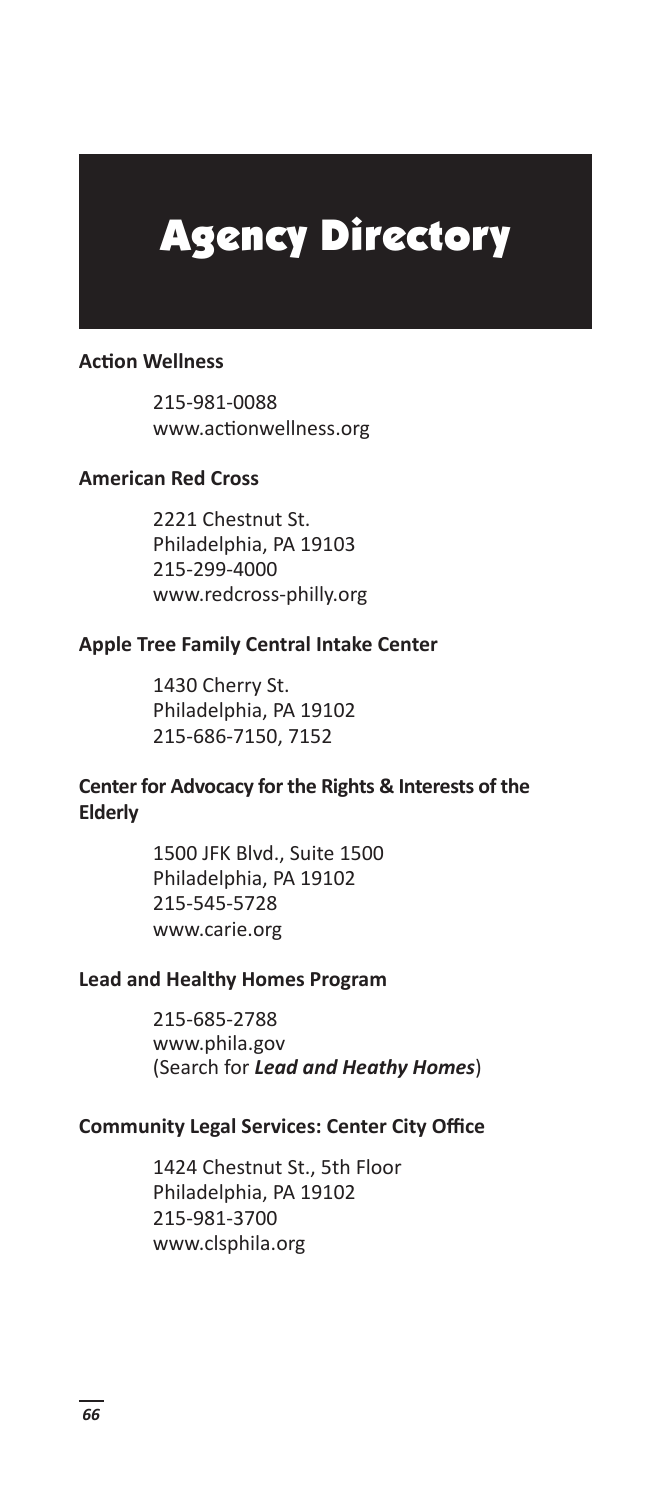#### **Community Legal Services: Law Center North Central**

1410 W. Erie Ave. Philadelphia, PA 19140 215-227-2400 www.clsphila.org

#### **Covenant House Crisis Center**

31 E. Armat St. Philadelphia, PA 19144 215-951-5411 www.covenanthousepa.org

#### **Department of Revenue City of Philadelphia**

Municipal Services Building 1401 John F. Kennedy Blvd., Concourse Level Philadelphia, PA 19102 215-686-6442 www.phila.gov/revenue

### **Division of Housing and Community Development City of Philadelphia**

1234 Market St., 17th Floor Philadelphia, PA 19107 215-686-9749 TTY for deaf and hard of hearing: 215-686-9803 www.phila.gov/dhcd

#### **Energy Coordinating Agency of Philadelphia**

106 W. Clearfield St. Philadelphia, PA 19133 215-988-0929 www.ecasavesenergy.org

#### **Fair Housing Commission, City of Philadelphia**

601 Walnut St., Suite 300 South Philadelphia, PA 19106 215-686-4670 www.phila.gov/fairhousingcommission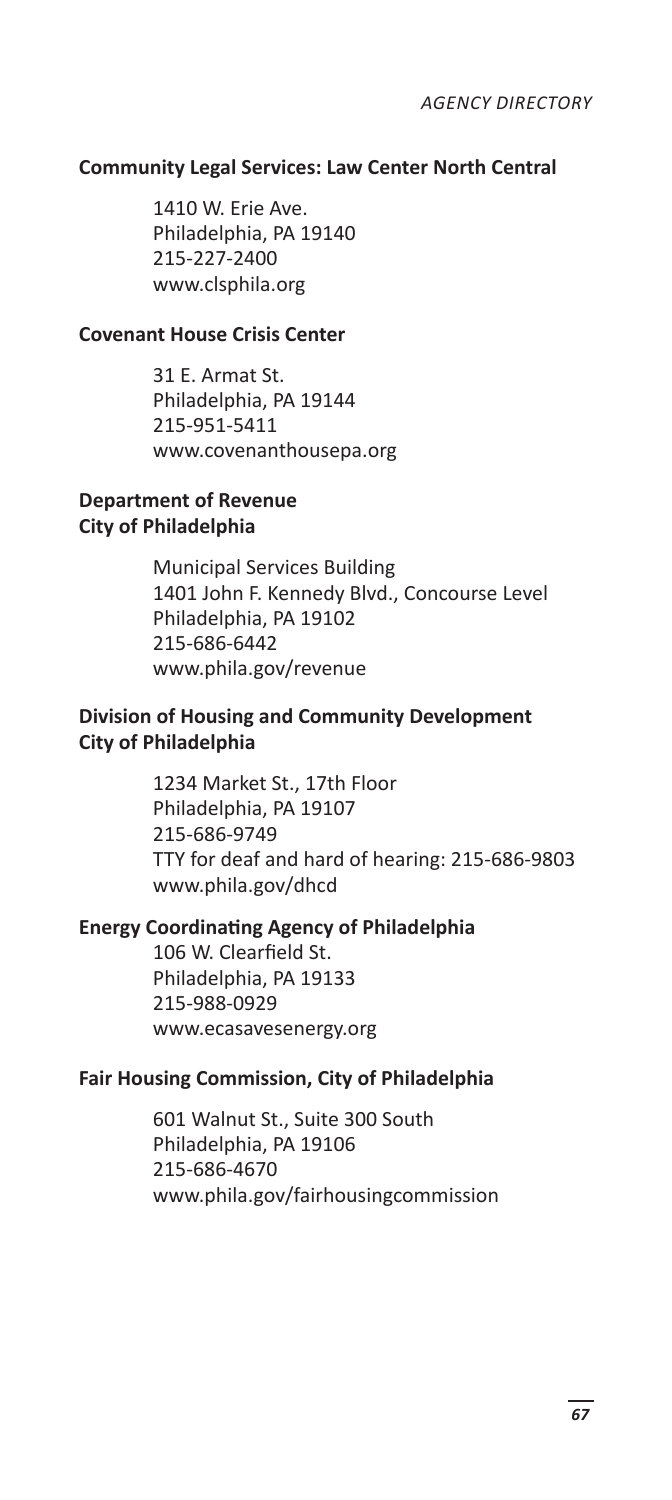#### *AGENCY DIRECTORY*

#### **Gaudenzia House of Passage**

1306 Spring Garden St. Philadelphia, PA 19123 215-238-2150

111 N. 48th St. Philadelphia, PA 19139 267-713-7778 www.gaudenzia.org

#### **Housing and Urban Development, U. S. Department of**

Wanamaker Building 100 Penn Square East, 11th Floor Philadelphia, PA 19107 215-656-0500 www.hud.gov www.espanol.hud.gov

#### **Landlord & Tenant Court/Municipal Court City of Philadelphia**

1339 Chestnut St., Room 1020 Philadelphia, PA 19107 215-686-2910

#### **Liberty Resources, Inc.**

112 N. 8th St., Suite 600 Philadelphia, PA 19107 215-634-2000 www.libertyresources.org

#### **Licenses & Inspections, Department of City of Philadelphia**

Municipal Services Building 1401 JFK Blvd., Concourse Level Philadelphia, PA 19102 215-686-8686 www.phila.gov/li

#### **Mayor's Commission on Aging**

100 S. Broad St., 4th Floor Philadelphia, PA 19110 215-686-8450 (Office) www.phila.gov/aging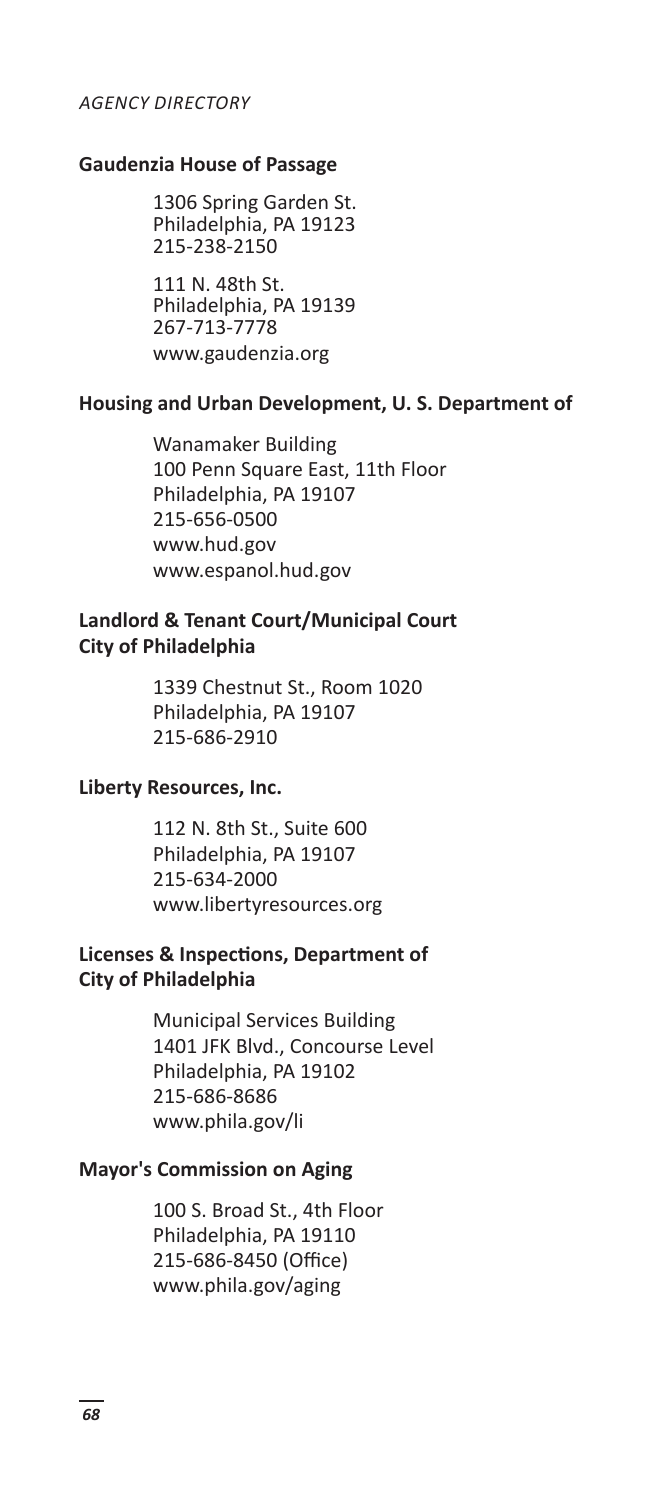*AGENCY DIRECTORY*

#### **New Kensington CDC (NKCDC)**

2771 Ruth St., Ste. 1 Philadelphia, PA 19134 215-427-0350 www.nkcdc.org

#### **Office of Economic Opportunity City of Philadelphia**

1515 Arch St., 12th Floor Philadelphia, PA 19102 215-683-202051 www.phila.gov/oeo

#### **Office of Property Assessment City of Philadelphia**

601 Walnut St., Suite 300 West Philadelphia, PA 19106 215-686-4334 www.phila.gov/opa

#### **Office of Re-Integration Services City of Philadelphia**

1425 Arch St., 1<sup>st</sup> Floor Philadelphia, PA 19102 215-683-3370 www.phila.gov/rise

### **Office of Homeless Services City of Philadelphia**

1401 JFK Blvd., 10th Floor Philadelphia, PA 19102 215-686-7175 www.phila.gov/homelessservices

Emergency/Assistance & Response Unit 1430 N. Cherry St. Philadelphia, PA 19102 215-685-9087

<sup>(</sup>Agencies subject to change)

No Settlement Grant counseling

<sup>\*\*</sup> No anti-predatory lending, mortgage foreclosure prevention or Settlement Grant counseling

Not wheelchair accessible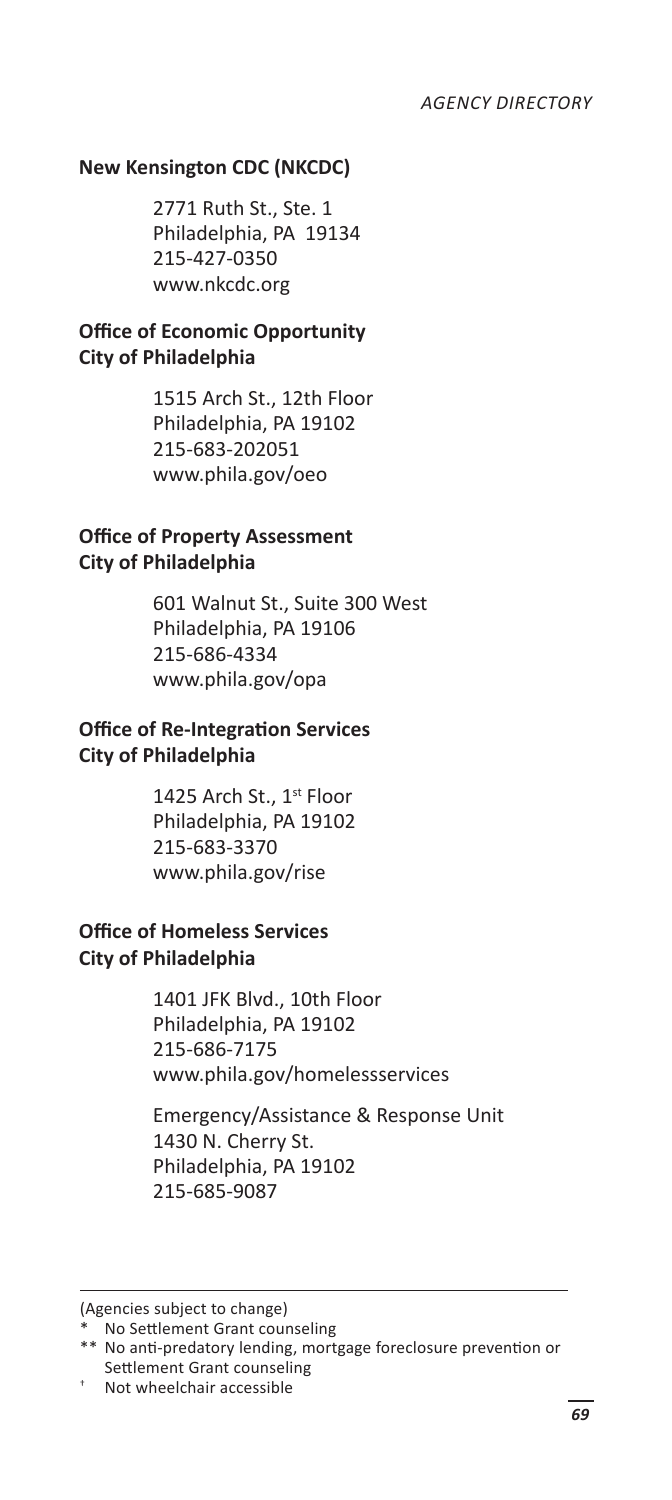#### *AGENCY DIRECTORY*

#### **PECO**

Customer Service Center 2301 Market St. Philadelphia, PA 19103 800-494-4000 www.peco.com

#### **Pennsylvania Housing Finance Agency**

211 N. Front St. Harrisburg, PA 17101 800-822-1174 www.phfa.org

#### **Philadelphia Association of Community Development Corporations**

1315 Walnut St., Suite 1600 Philadelphia, PA 19107 215-732-5829 www.pacdc.org

#### **Philadelphia Corporation for Aging**

642 N. Broad St. Philadelphia, PA 19130-3409 **PCA Helpline** - 215-765-9040 215-765-9000

#### **Philadelphia Gas Works**

1137 Chestnut St. Philadelphia, PA 19107 215-235-1000 www.pgworks.com

#### **Philadelphia Housing Authority**

2013 Ridge Ave. Philadelphia, PA 19121 215-684-4000 (follow prompts) www.pha.phila.gov

PHA Admissions Office 2013 Ridge Ave. Philadelphia, PA 19121 215-684-4000 (follow prompts) TDD for deaf and hard of hearing: 800-654-5984 Mon - Fri from 9 am - 2 pm www.pha.phila.gov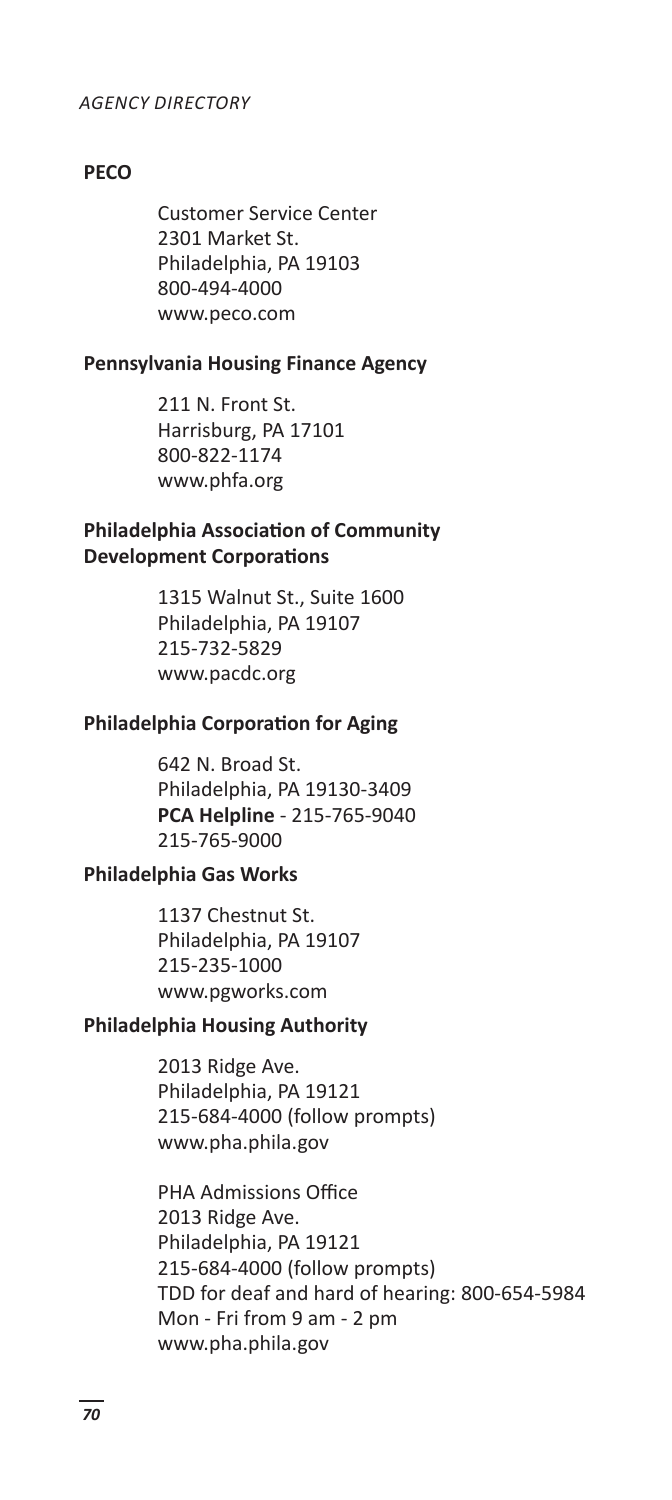PHA Accessibility Coordinator 2013 Ridge Ave. Philadelphia, PA 19121 215-684-4379 www.pha.phila.gov

PHA Homeownership Division 2013 Ridge Ave. Philadelphia, PA 19121 215-684-8926 www.pha.phila.gov

PHA Housing Choice Voucher Office 2850 Germantown Ave. Philadelphia, PA 19133 215-684-4300 (follow prompts) www.pha.phila.gov

PHA Senior Programs 215-684-3959

#### **PHDC**

1234 Market St., 17th Floor Philadelphia, PA 19107 215-448-3000 www.phdcphilla.org

#### **Philadelphia Industrial Development Corp.**

1500 Market St., Suite 2600 West Philadelphia, PA 19102 215-496-8020 www.pidcphila.com

#### **Philadelphia Redevelopment Authority**

1234 Market St., 16th Floor Philadelphia, PA 19107 215-854-6500 www.phila.gov/pra

(Agencies subject to change)

Not wheelchair accessible

No Settlement Grant counseling

<sup>\*\*</sup> No anti-predatory lending, mortgage foreclosure prevention or Settlement Grant counseling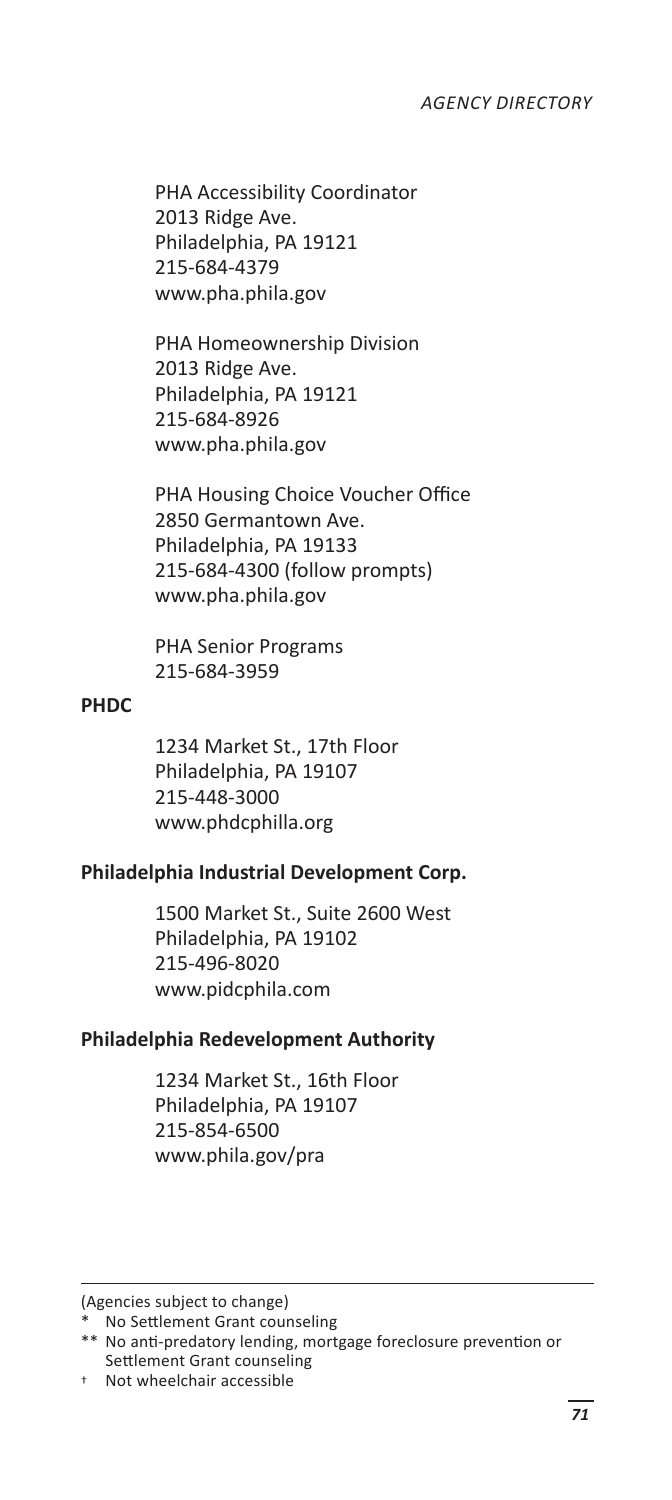#### *AGENCY DIRECTORY*

#### **Philadelphia Veterans Advisory Commission**

Room 127 City Hall Philadelphia, PA 19107 215-686-3256 www.phila.gov/veterans

#### **Philadelphia VIP**

1500 Walnut St., Suite 400 Philadelphia, PA 19102 215-523-9550 www.phillyvip.org

#### **Preservation Alliance for Greater Philadelphia**

1608 Walnut St., Suite 1702 Philadelphia, PA 19103 215-546-1146 www.preservationalliance.com

#### **Philadelphia County Assistance Office**

801 Market St., 5th Floor Philadelphia, PA 19107 215-560-1976 www.dhs.pa.gov

#### **Records Department, City of Philadelphia**

Room 154 City Hall (Reading Room) Philadelphia, PA 19107 215-686-2292, 1483 www.phila.gov/records

#### **Red Shield Family Residence**

715 N. Broad St. Philadelphia, PA 19123 215-787-2887 pa.salvationarmy.org/greater-philadelphia

#### **Regional Housing Legal Services**

2 S. Easton Road Glenside, PA 19038 215-572-7300 www.rhls.org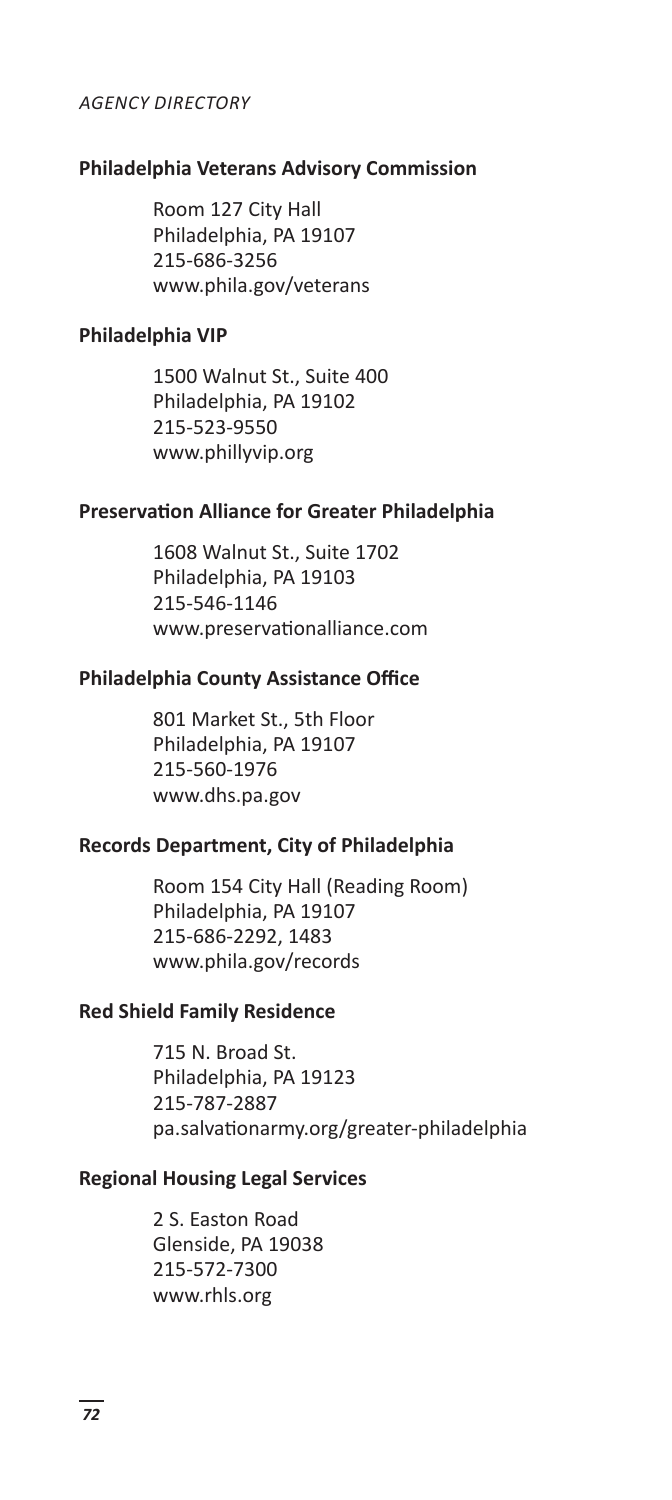#### **Roosevelt Darby Center**

802 N. Broad St. Philadelphia, PA 19130 215-685-3700

#### **Salvation Army**

701 N. Broad St. Philadelphia, PA 19123 215-787-2800 www.salvationarmypendel.org

#### **SeniorLAW Center**

Two Penn Center 1500 JFK Blvd., #1501 Philadelphia, PA 19102 215-988-1242 www.seniorlawcenter.org

#### **Sheriff Sales City of Philadelphia**

100 S. Broad St., 5th Floor Philadelphia, PA 19110 215-686-3565 www.officeofphiladelphiasheriff.com

#### **Station House**

2601 N. Broad St. Philadelphia, PA 19132 215-225-9230

#### **Tenant Union Representative Network**

100 S. Broad St., Suite 800 Philadelphia, PA 19110 215-940-3900 www.rturn.net

#### **United Way of Greater Philadelphia and Southern New Jersey**

1800 Benjamin Franklin Parkway, Suite 1200 Philadelphia, PA 19103 215-665-2500 www.unitedforimpact.org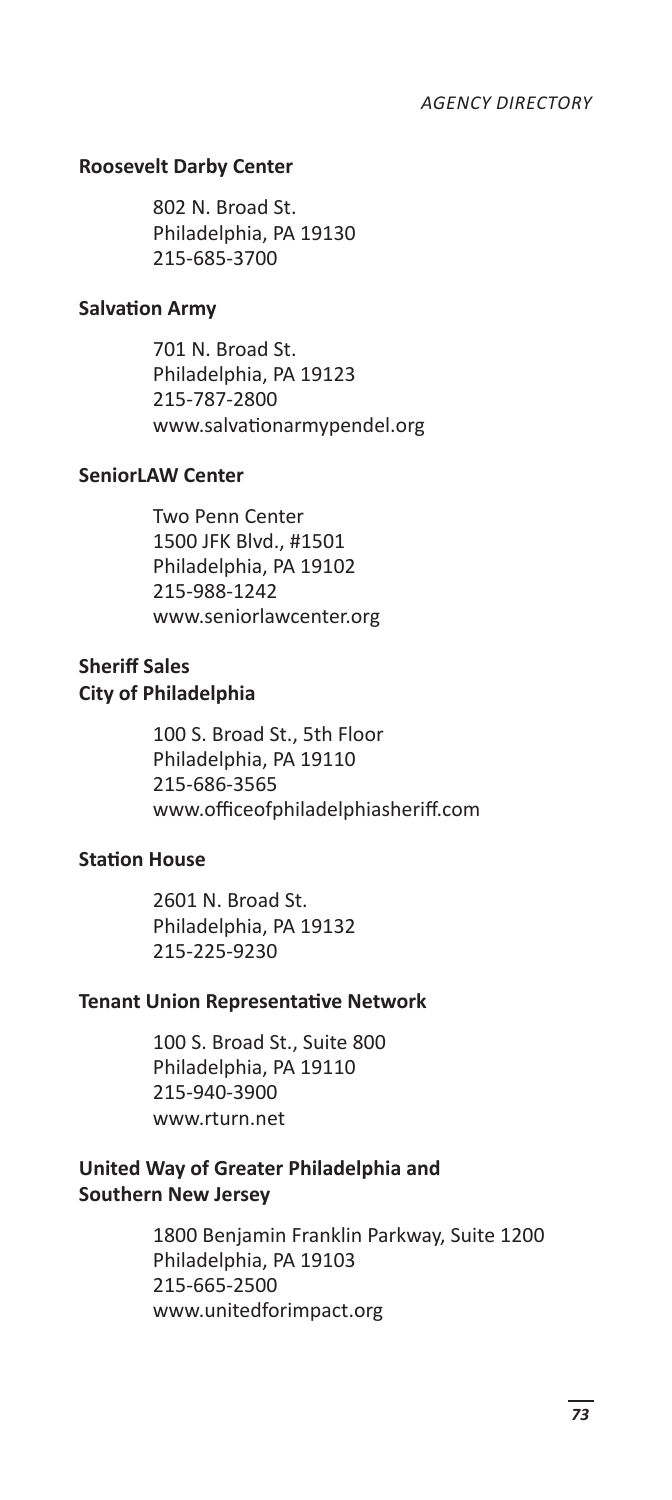#### *AGENCY DIRECTORY*

#### **Urban Affairs Coalition**

1207 Chestnut St., 7th Floor Philadelphia, PA 19107 215-851-0110 www.uac.org

#### **Utility Emergency Services Fund**

1608 Walnut St., Suite 600 Philadelphia, PA 19103 215-972-5170 www.uesfacts.org

#### **Water Department, City of Philadelphia**

1101 Market St., 3rd Floor Philadelphia, PA 19107 215-685-4901 www.phila.gov/water

#### **Water Revenue Bureau, City of Philadelphia**

Municipal Services Building 1401 JFK Blvd., Concourse Level Philadelphia, PA 19102 215-685-6300 www.phila.gov/waterrev

#### **Women Against Abuse**

100 S. Broad St., Suite 1341 Philadelphia, PA 19110 215-386-1280 Hotline: 1-866-723-3014 (24 hours) www.womenagainstabuse.org

#### **Youth Emergency Service**

1526 Fairmount Ave. Philadelphia, PA 19130 215-787-0633 www.ysiphilly.org

#### **Youth Services Inc. 1526 Fairmount Ave.**

Administrative Office 410 N. 34th St. Philadelphia, PA 19104 215-222-3262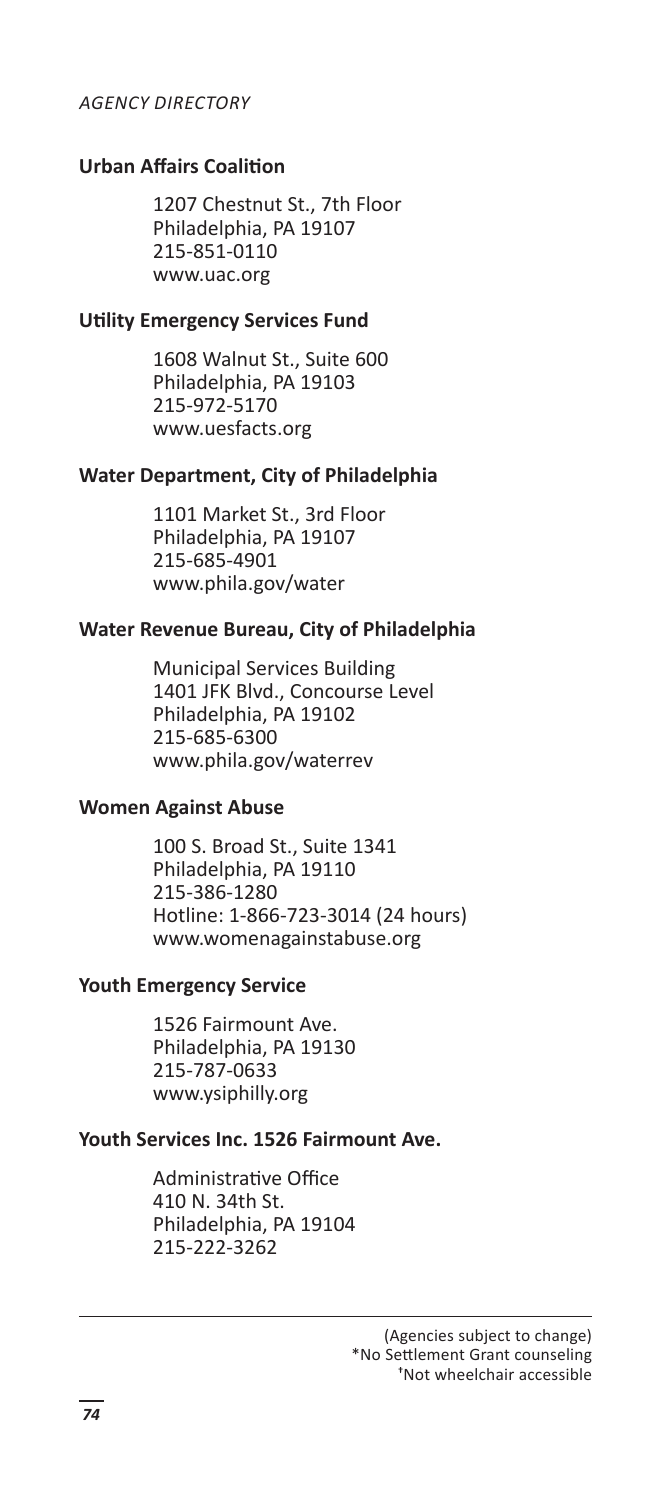## Housing Counseling Agencies

The Division of Housing and Community Development funds housing counseling agencies citywide to assist in prepurchase and postpurchase counseling. These agencies also provide counseling to help homeowners avoid predatory loans and mortgage foreclosure.

#### **Action Wellness, Inc.\*\***

1216 Arch St., 6th Fl. Phila., PA 19107 215-981-0088 www.actionwellness.org HIV/AIDS-related housing counseling only

#### **Affordable Housing Centers of Pennsylvania**

846 N. Broad St., 1st floor Phila., PA 19130 215-765-1221 www.ahcopa.org

#### **Affordable Housing Centers of Pennsylvania - NE Location**

6325 Frankford Avenue, Unit D Phila., PA 19135 215-624-0221 www.ahcopa.org

#### **Asociación Puertorriqueños en Marcha (APM)**

600 W. Diamond St. Phila., PA 19122 215-235-6070 www.apmphila.org

#### **Center in the Park (Senior Center)\***

5818 Germantown Ave. Phila., PA 19144 215-848-7722 www.centerinthepark.org

#### **Clarifi**

1635 Market St., Suite 510 Phila., PA 19103 215-563-5665 www.clarifi.org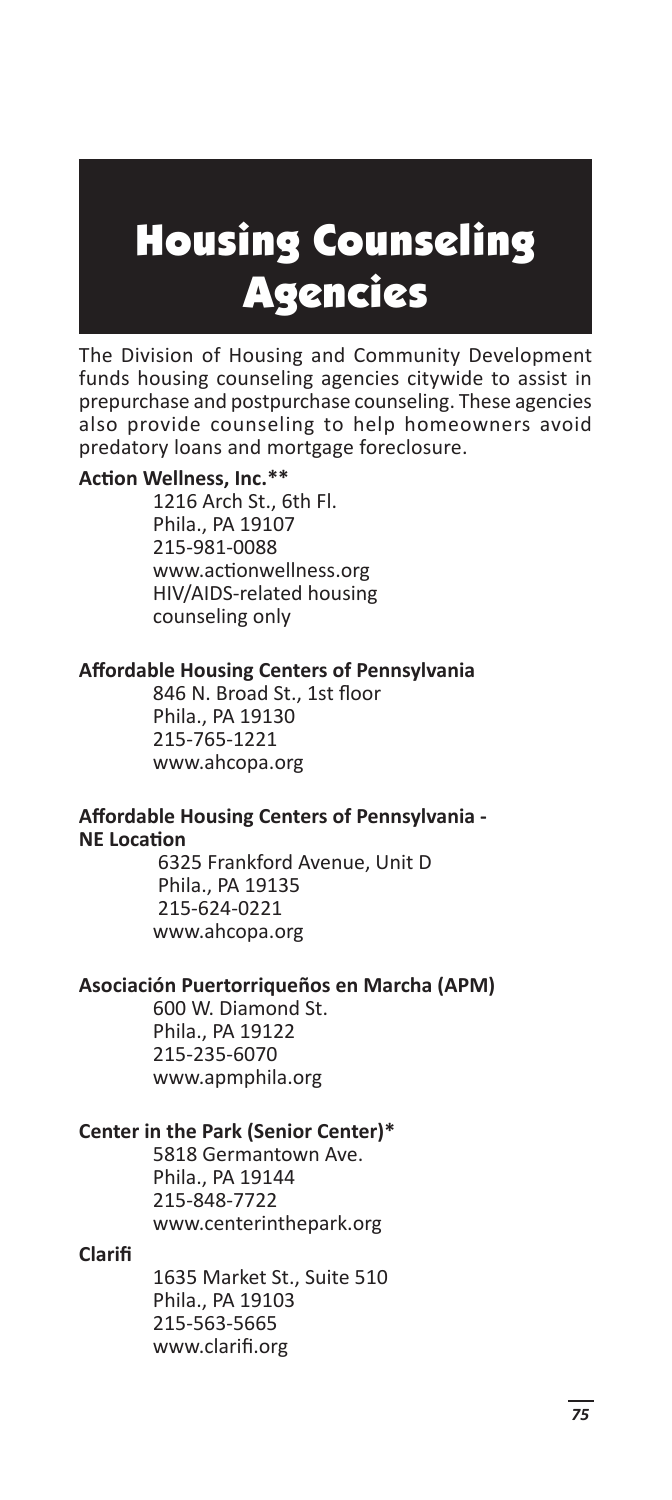#### *HOUSING COUNSELING AGENCIES*

#### **Congreso de Latinos Unidos**

216 W. Somerset St. Phila., PA 19133 215-763-8870 www.congreso.net

#### **Esperanza**

4261 N. 5th St. Phila., PA 19140 215-324-0746 www.esperanza.us

#### **Greater Philadelphia Asian Social Service Center (GPASS)**

4943 N. 5th St. Phila., PA 19120 215-456-1662 www.gpasspa.org

#### **HACE: Central Office**

167 W. Allegheny Ave., Ste. 200 Phila., PA 19140 215-426-8025 www.hacecdc.org

#### **HACE: Frankford Office**

4907 Frankford Ave. Phila., PA 19124 215-437-7861 www.hacecdc.org

#### **Intercommunity Action (Senior Center)\***

403 Rector St. Phila., PA 19128 215-487-1750 www.intercommunityaction.org

#### **Intercultural Family Services**

4225 Chestnut St. Phila., PA 19104 215-386-1298 www.ifsinc.org

#### **Liberty Resources**

112 N. 8th St., Ste. 600 Phila., PA 19107 215-634-2000 www.libertyresources.org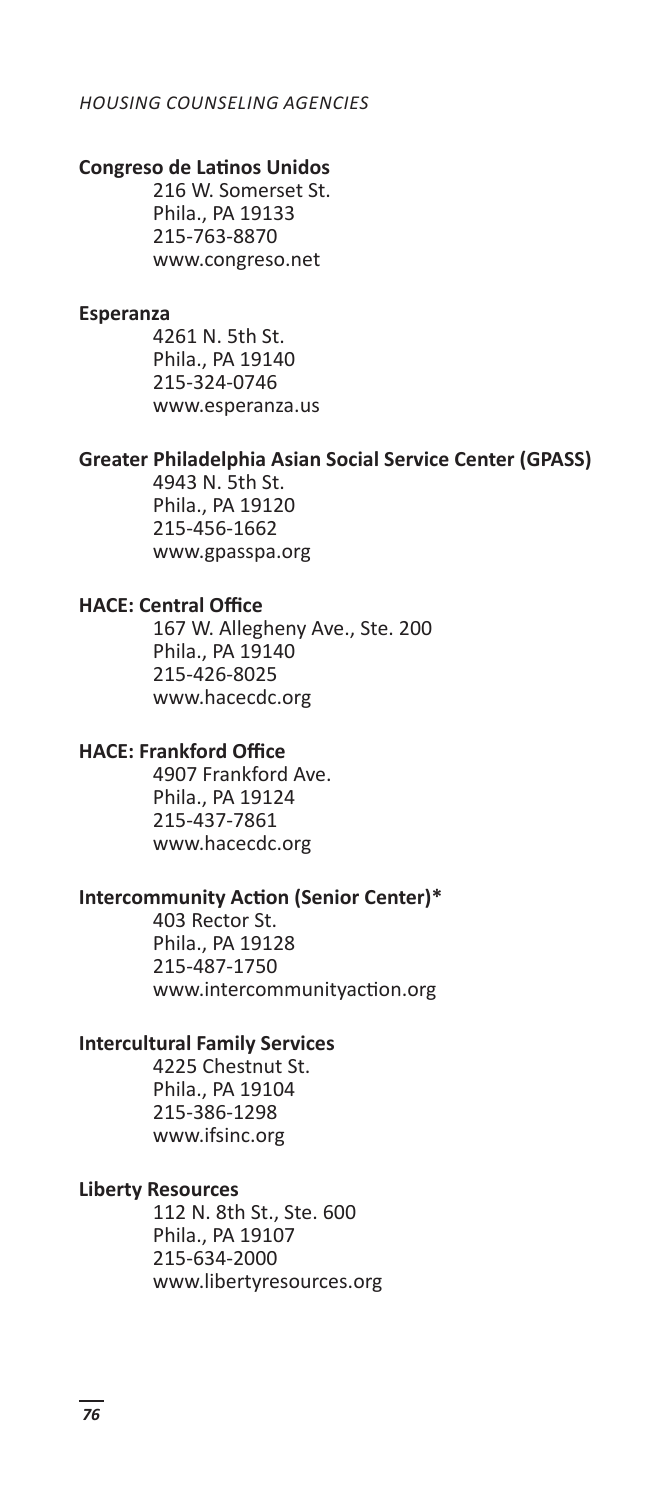#### **Mt. Airy CDC**

6703 Germantown Ave., Ste. 200 Phila., PA 19119 215-844-6021 www.mtairycdc.org

#### **New Kensington CDC**

2771 Ruth St., Suite 1 Phila., PA 19134 215-427-0350 www.nkcdc.org

#### **Norris Square Community Alliance**

174 Diamond St. Phila., PA 19122 215-426-8734 www.nscaonline.org

#### **Northwest Counseling Service†**

6521 N. Broad St., 1<sup>st</sup> Floor Phila., PA 19126 215-324-7500 (dial 0) www.nwcsinc.org

#### **Philadelphia Senior Center\***

509 S. Broad St. Phila., PA 19147 215-546-5879 www.philaseniorcenter.org

#### **Southwest CDC**

6328 Paschall Ave. Phila., PA 19142 215-729-0800 www.southwestcdc.org

#### **Tenant Union Representative Network\***

100 S. Broad St., Suite 100 Phila., PA 19110 215-940-3900 www.rturn.net Tenant-related counseling only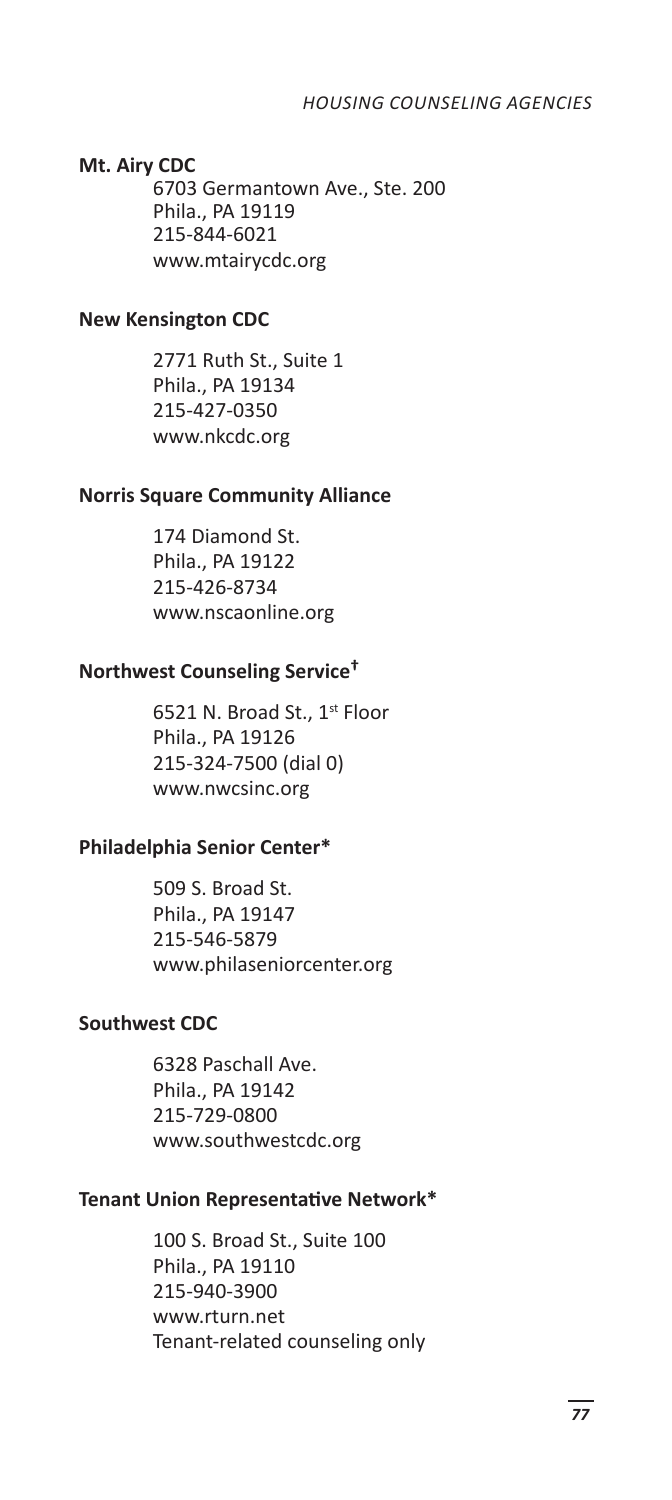#### *HOUSING COUNSELING AGENCIES*

#### **Unemployment Information Center\***

112 N. Broad St., 11th Fl. Phila., PA 19102 215-557-0822 www.philaup.org

#### **United Communities Southeast Philadelphia†**

2029 S. 8th St. Phila., PA 19148 215-468-1645 x7200 www.ucsep.org

#### **Urban League of Philadelphia**

121 S. Broad St., 9th Fl. Phila., PA 19107 215-985-3220 www.urbanleaguephila.org

#### **West Oak Lane CDC**

1624 Wadsworth Ave. Phila., PA 19150 215-224-8339 www.westoaklanecdc.org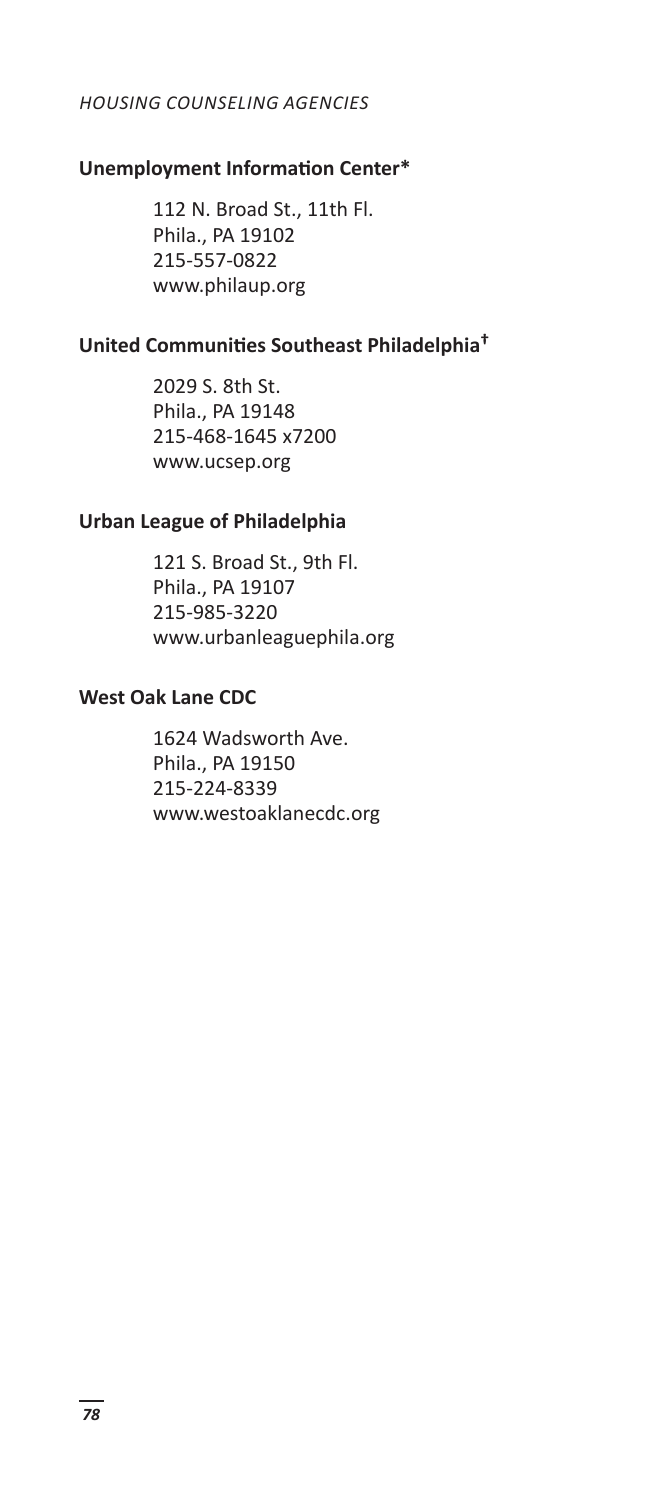# Neighborhood Advisory Committees

The Division of Housing and Community Development funds Neighborhood Advisory Committees (NACs) citywide to provide information and referral services and to promote citizen participation and neighborhood planning.

NACs are funded on an area-benefit basis. Eligible service areas must contain at least 51 percent low- or moderate-income residents, based on census data provided to the City of Philadelphia by the U.S. Department of Housing and Urban Development.

#### **ACHIEVEability**

35 N. 60th St., Phila., PA 19139 215-748-8800 www.achieveability.org

#### **Allegheny West Foundation**

2330 W. Allegheny Ave., Phila., PA 19132 215-226-0130 www.awest.org/housing

**Asociacion Puertorriquenos en Marcha (APM)** 600 W. Diamond St., Phila., PA 19140 267-296-7200 www.apmphila.org

#### **Brewerytown-Sharswood**

3000 N. Master St.., Phila., PA 19121 267-858-4246/4266 www.brewerytownsharswood.org

**Diversified Community Services (Dixon House)**

1920 S. 20th St., Phila., PA 19145 215-336-3511 www.dcsphila.org

#### **Enterprise Center, The**

4548 Market St., Phila., PA 19139 215-895-4020 www.theenterprisecenter.com

#### **Frankford CDC**

4667-69 Paul St., 2nd floor, Phila., PA 19124 215-743-6580 www.frankfordcdc.org

#### **Greater Philadelphia Asian Social Service Center (GPASS)**

4943 N. 5<sup>th</sup> St., Phila., PA 19120 215-456-1662 www.gpasspa.org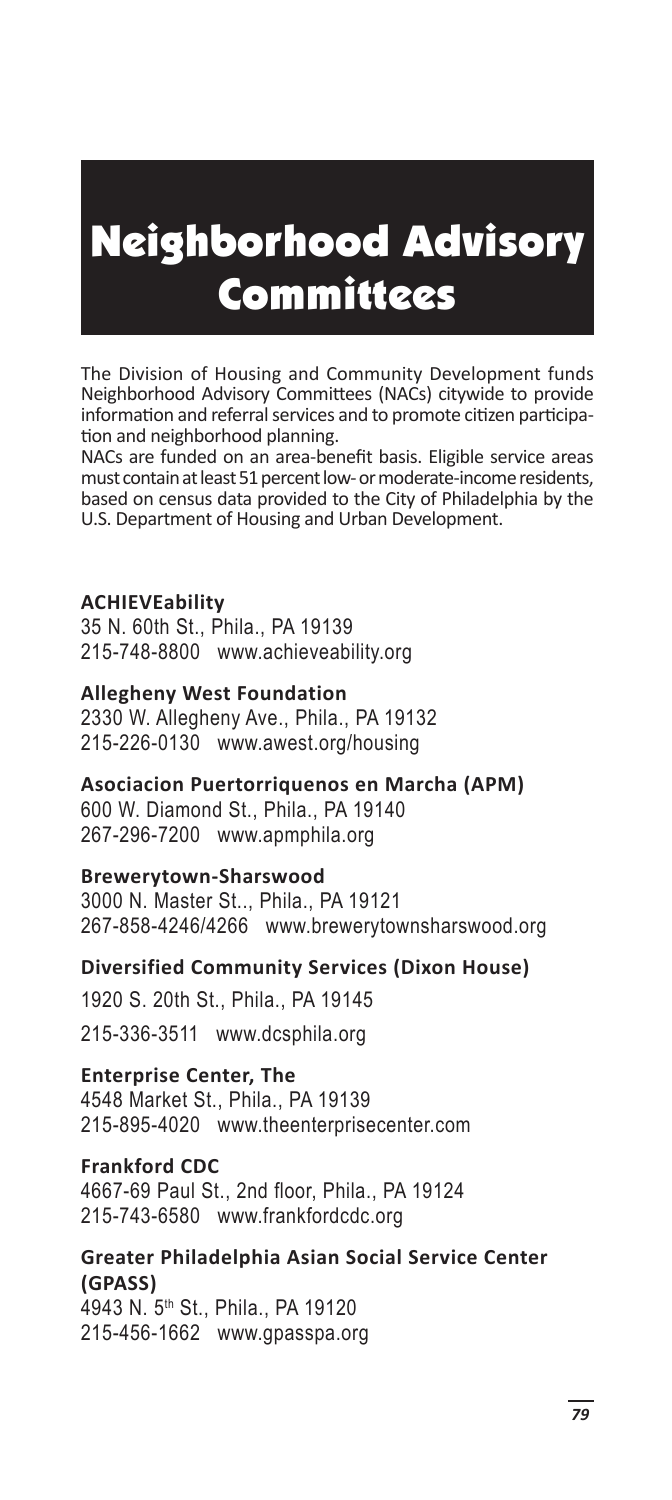*NEIGHBORHOOD ADVISORY COMMITTEES*

#### **HACE**

167 W. Allegheny Ave., Phila., PA 19140 215-426-8025 www.hacecdc.org

#### **Hunting Park NAC**

3760 N. Delhi St., Phila., PA 19140 215-225-5560 www.huntingparknac.org

#### **Mt. Vernon Manor, Inc.**

631 N. 39th St., Phila., PA 19104 215-475-9492 www.mvmcdc.org

### **New Kensington CDC**

2771 Ruth St., Suite 1, Phila., PA 19134 215-427-0350 www.nkcdc.org

#### **Nicetown CDC**

4300 Germantown Ave., Phila., PA 19140 215-329-1827 www.nicetowncdc.org

#### **Parkside Community Association**

1719 N. 52nd St., Phila., PA 19131 215-877-1198 www.parksideassociation.org

#### **People's Emergency Center**

325 N. 39th St., Phila., PA 19104 267-777-5800 www.pec-cares.org

#### **South Kensington Community Partners**

1301 N. 2nd St., Phila., PA 19122 215-427-3463 www.southkensingtoncommunity.org

#### **Southwest CDC**

6328 Paschall Ave., Phila., PA 19142 215-729-0800 www.southwestcdc.org

#### **Strawberry Mansion Neighborhood Action Center**

2829 W. Diamond St., Phila., PA 19121 215-235-7505 www.strawberrymansioncdc.org

#### **Universal Companies**

800 S. 15th St., Phila., PA 19146 215-732-6518 www.universalcompanies.org

#### **Whitman Council, Inc.**

2455 S. 3rd St., Phila., PA 19148 215-468-4056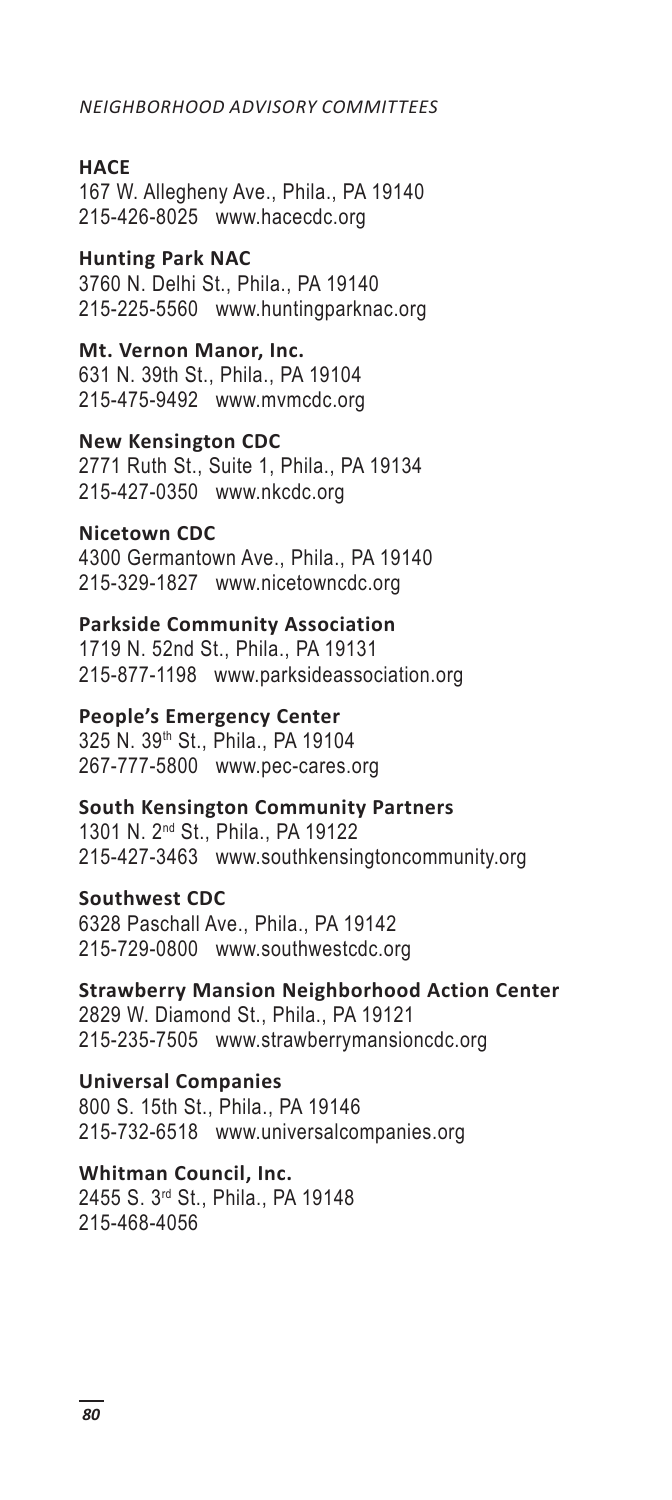# **Program Index**

| Access Down Payment and Closing Cost Assistance           |
|-----------------------------------------------------------|
| Access Home Modification Program20, 27, 51                |
|                                                           |
|                                                           |
|                                                           |
|                                                           |
|                                                           |
|                                                           |
|                                                           |
|                                                           |
|                                                           |
|                                                           |
|                                                           |
| <b>Customer Assistance Referral and Evaluation</b>        |
|                                                           |
|                                                           |
|                                                           |
| Emergency Resources for Older Philadelphians53            |
|                                                           |
|                                                           |
|                                                           |
| Fair Housing Rights Center in Southeastern Pennsylvania11 |
|                                                           |
|                                                           |
|                                                           |
| HFA Preferred Risk Sharing and HFA Preferred Program21    |
|                                                           |
|                                                           |
|                                                           |
|                                                           |
| Homeowner's Emergency Loan Program (HELP)28               |
| Homeowners' Emergency Mortgage Assistance                 |
| Homeowners Energy Efficiency Loan                         |
|                                                           |
| HOMEstead Down Payment and Closing Cost                   |
|                                                           |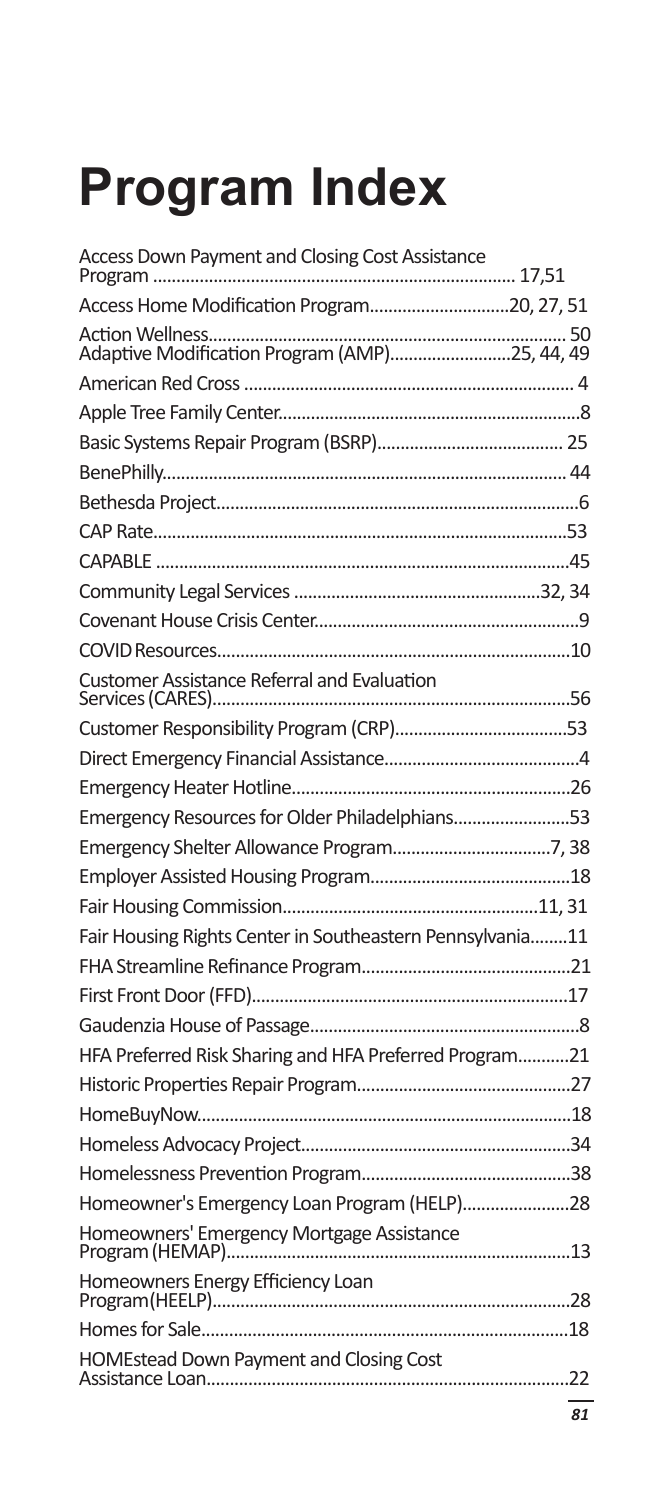#### *PROGRAM INDEX*

| Housing Choice Voucher Program (formerly Section 8)41                        |  |
|------------------------------------------------------------------------------|--|
|                                                                              |  |
|                                                                              |  |
|                                                                              |  |
|                                                                              |  |
| Keystone Advantage Assistance Loan Program22                                 |  |
|                                                                              |  |
|                                                                              |  |
| Lead and Healthy Homes Program (LHHP)33                                      |  |
|                                                                              |  |
| Licenses & Inspections Rental Complaints and                                 |  |
|                                                                              |  |
|                                                                              |  |
| Low Income Senior Citizen Real Estate Freeze Program36, 47                   |  |
| Low Income Usage Reduction Program (LIURP)26                                 |  |
| Matching Energy Assistance Fund (MEAF)54                                     |  |
|                                                                              |  |
|                                                                              |  |
|                                                                              |  |
|                                                                              |  |
|                                                                              |  |
|                                                                              |  |
|                                                                              |  |
|                                                                              |  |
| Owner-Occupied Real Estate Payment                                           |  |
|                                                                              |  |
|                                                                              |  |
|                                                                              |  |
|                                                                              |  |
|                                                                              |  |
|                                                                              |  |
| Philadelphia Asset & Property Management                                     |  |
| Philadelphia Housing Authority (PHA)                                         |  |
|                                                                              |  |
| Philadelphia Housing Authority (PHA)<br>Philadelphia Housing Authority (PHA) |  |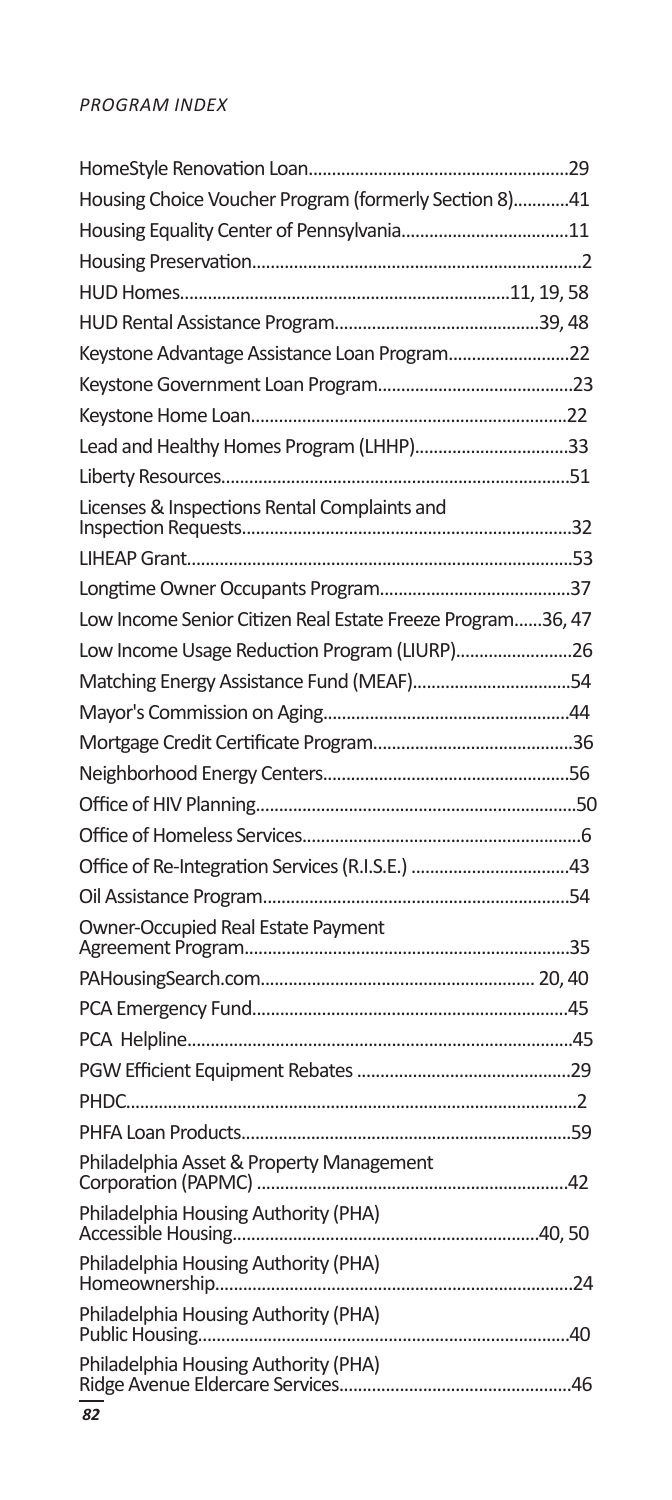| Philadelphia Housing Authority (PHA)                   |  |
|--------------------------------------------------------|--|
| Philadelphia Housing Authority (PHA)                   |  |
| Philadelphia Industrial Development Corp57             |  |
| Philadelphia Veterans Advisory Commission59            |  |
|                                                        |  |
|                                                        |  |
|                                                        |  |
|                                                        |  |
|                                                        |  |
|                                                        |  |
|                                                        |  |
|                                                        |  |
|                                                        |  |
|                                                        |  |
| Reverse Mortgages and Reverse Mortgage Counseling47    |  |
|                                                        |  |
|                                                        |  |
| Senior Housing Assistance Repair Program (SHARP)26, 45 |  |
|                                                        |  |
|                                                        |  |
|                                                        |  |
|                                                        |  |
|                                                        |  |
| Tenant Union Representative Network (TURN)12, 31       |  |
|                                                        |  |
|                                                        |  |
|                                                        |  |
| United Way of Greater Philadelphia/Southern            |  |
| VA Interest Rate Reduction Refinancing Loan (IRRRL)23  |  |
| Water Conservation Housing Stabilization Program55     |  |
|                                                        |  |
|                                                        |  |
|                                                        |  |